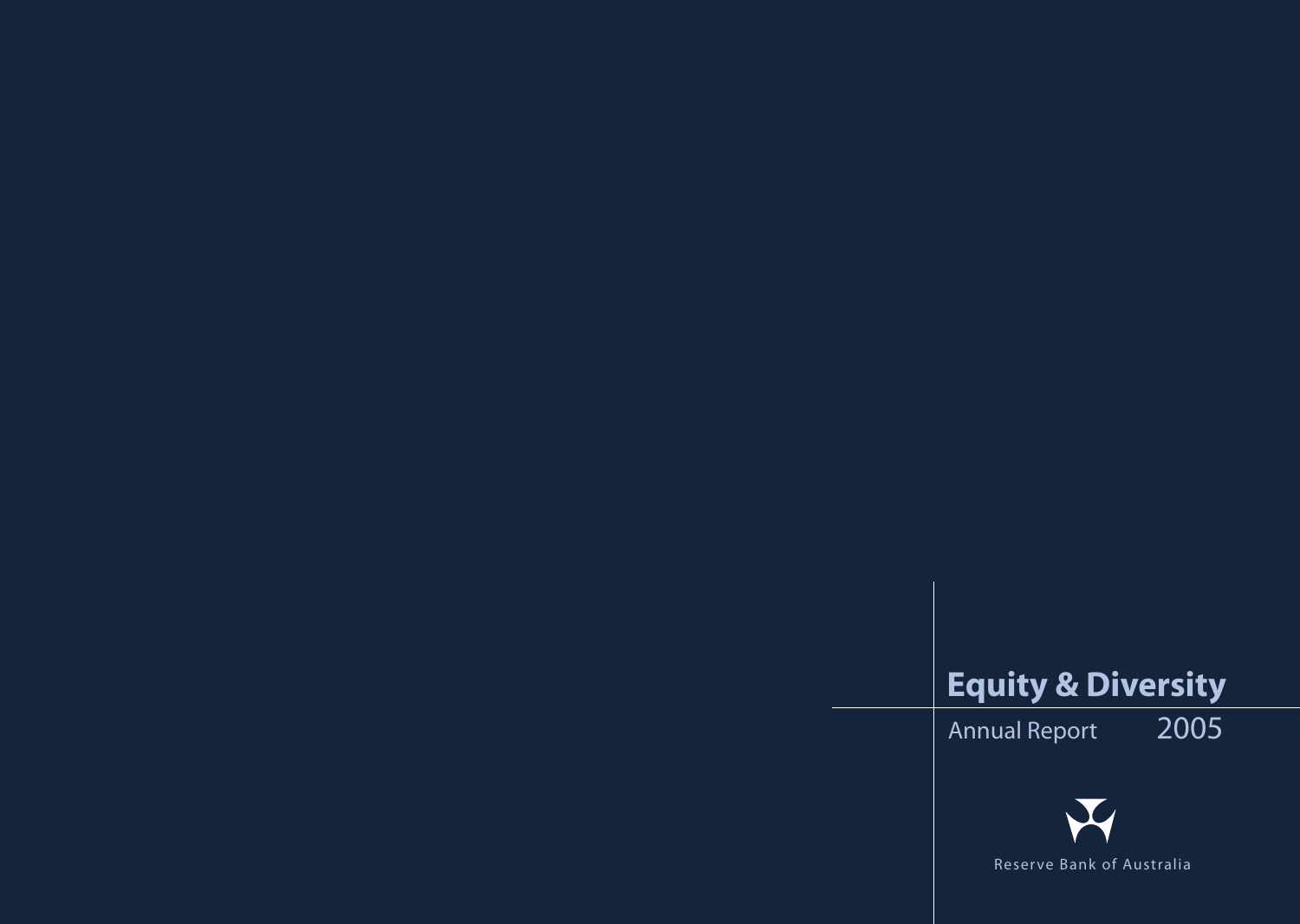

Reserve Bank of Australia

# **EQUITY** & **DIVERSITY**

ANNUAL REPORT 2005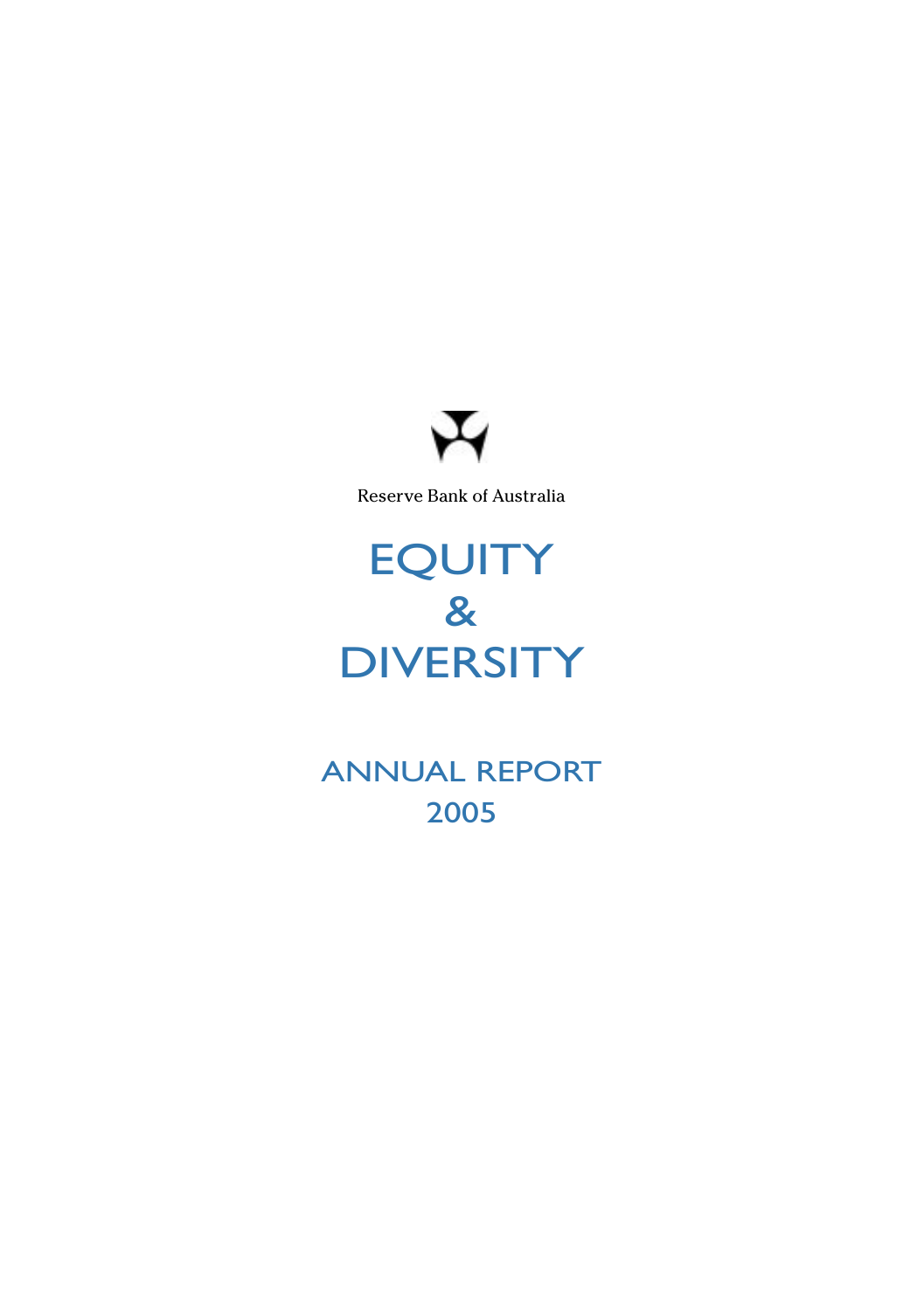## **TABLE OF CONTENTS**

| 4.1 Equity & Diversity Policy Committee Terms of Reference28 |
|--------------------------------------------------------------|
|                                                              |
|                                                              |
|                                                              |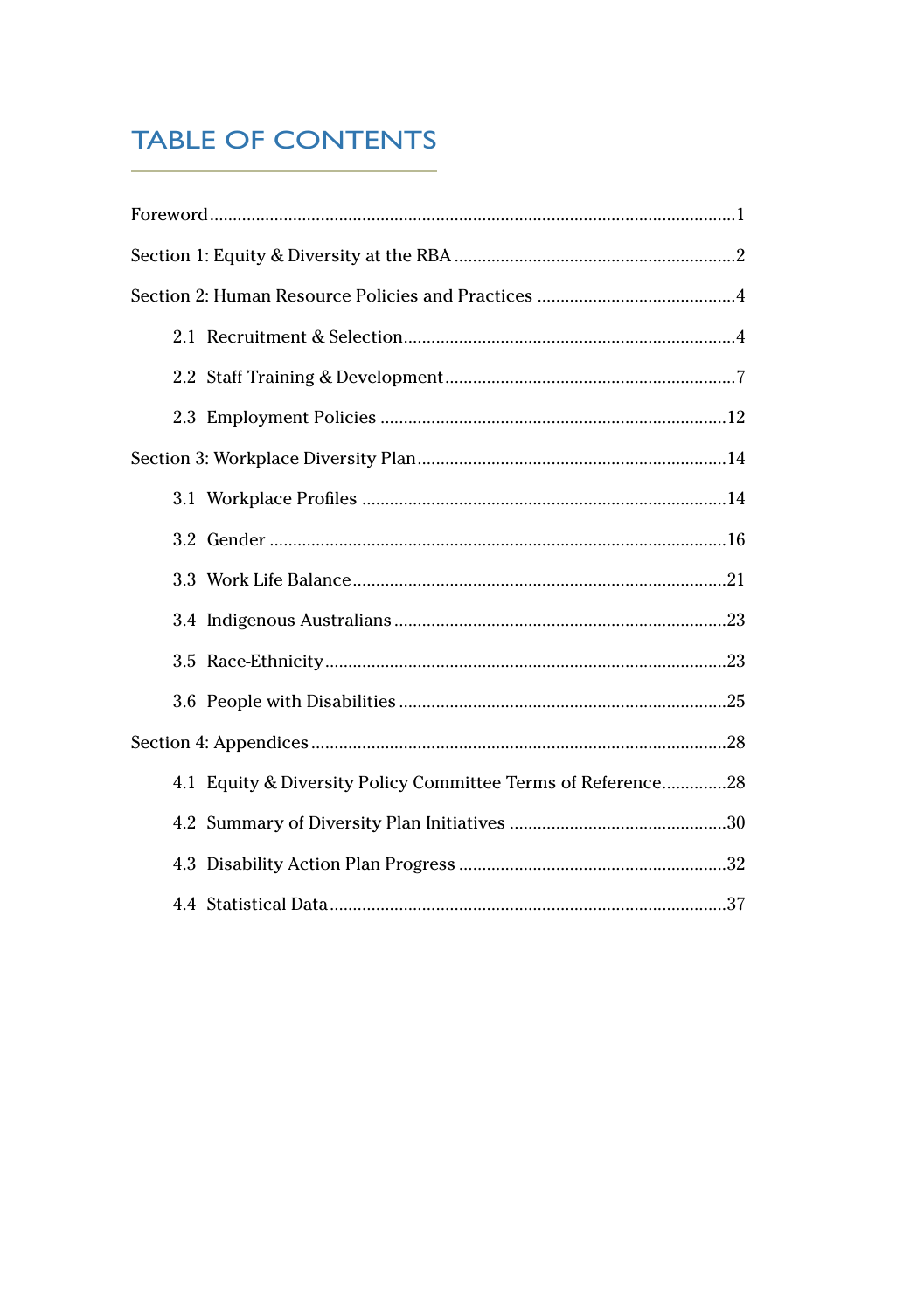### <span id="page-3-0"></span>FOREWORD

This is the Reserve Bank of Australia's (RBA) eighteenth annual report as required under the *Equal Employment Opportunity (Commonwealth Authorities) Act 1987.*

The RBA's current Workplace Diversity Plan, the sixth, is a four-year plan, which builds on and broadens the principles of equal employment opportunity. It is based on the idea that good management practice entails not only equity in employment opportunity but also the recognition of diversity and appreciates the value of individual differences. The Plan is due for review in the next reporting period.

Equity in employment opportunity assists in addressing disadvantage experienced by particular groups in the workplace, including women, Indigenous Australians, people with disabilities and people from non-English speaking backgrounds. It also provides an important platform underpinning workplace diversity policies for gender, age, language, ethnicity, cultural background, sexual orientation, religious belief, and family responsibilities. Diversity covers all these areas, but also includes other ways in which people are different such as educational level, life experience, work experience, socio-economic background, personality and marital status.

A major focus in the past year was on enhancing the RBA's commitment to working parents, particularly women returning to work from parental leave. The Billabond Children's Centre is a new joint venture arrangement that allows staff using the centre to salary sacrifice childcare payments. To complement the centre a Parent Room has also been established at the RBA's Head Office.

Bob Rankin Chairperson Equity & Diversity Policy Committee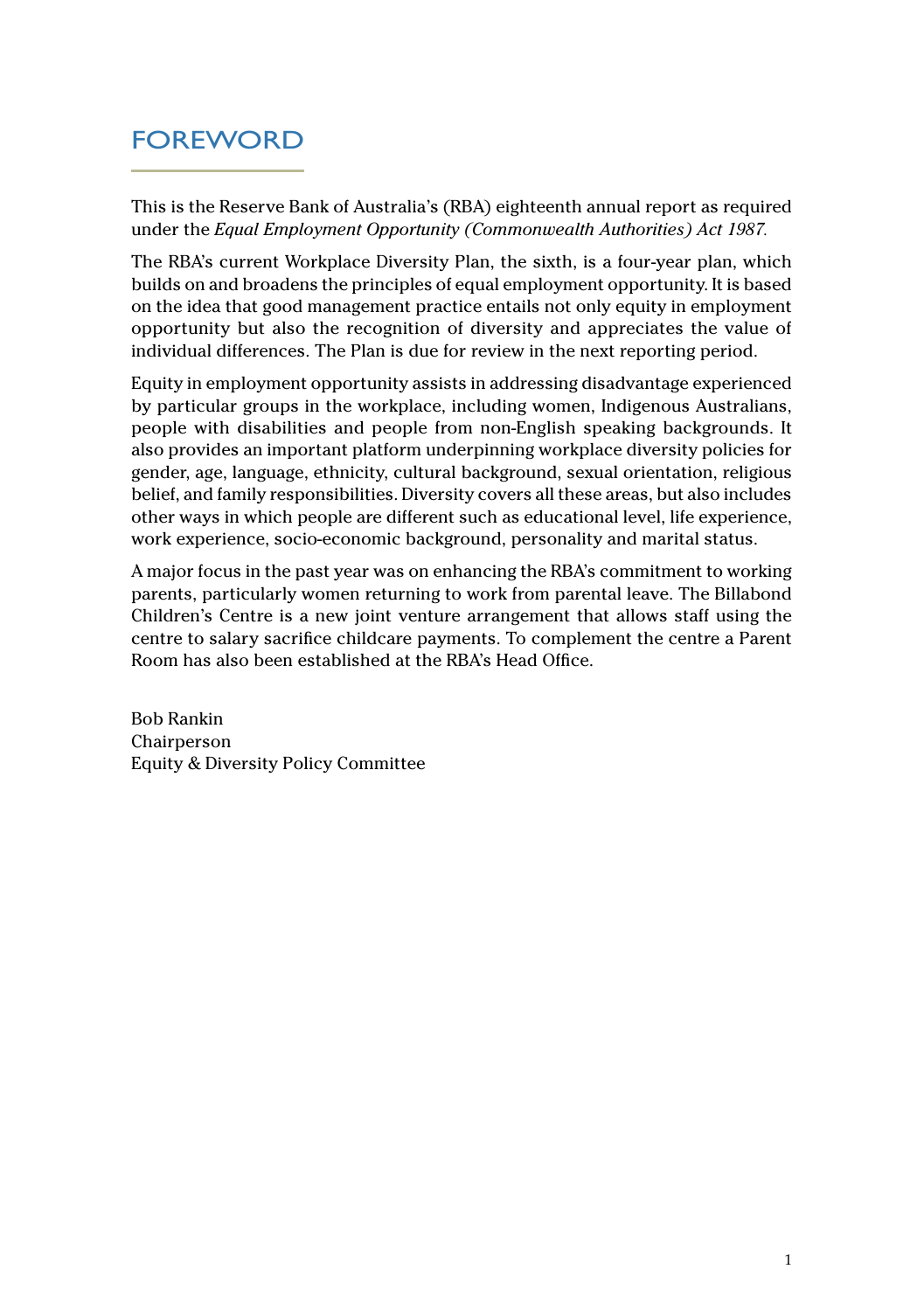### <span id="page-4-0"></span>SECTION 1: EQUITY & DIVERSITY AT THE RBA

#### Commitment

The RBA's formal commitment to the principles of merit and equal opportunity in the workplace emanates from the inception of its Equal Employment Opportunity (EEO) program in 1984. The aim of the program is to encourage good management practices for all staff, while meeting legal obligations for designated EEO groups.

The program has two plans that reflect its commitment to a diverse workplace – a workplace diversity plan and a disability action plan. Both plans are reviewed in Section 3 of this report.

#### Legislation

The diagram below details the legal obligations that underpin the program. The various pieces of legislation have provided a basis for the introduction of policies and practices aimed at ensuring a fair and equitable workplace.

| <b>RBA DIVERSITY PROGRAM</b>                                        |                                                              |                                                                       |  |  |  |  |
|---------------------------------------------------------------------|--------------------------------------------------------------|-----------------------------------------------------------------------|--|--|--|--|
|                                                                     | <b>Workplace Diversity Plan &amp; Disability Action Plan</b> |                                                                       |  |  |  |  |
| Equal Employment Opportunity<br>(Commonwealth Authorities) Act 1987 | Workplace Relations Act 1996                                 | Occupational Health & Safety<br>(Commonwealth Employment)<br>Act 1991 |  |  |  |  |
| Human Rights & Equal Opportunity<br>Commission Act 1986             | Privacy Act 1988                                             | <b>Disability Discrimination Act</b><br>1992                          |  |  |  |  |
| Sex Discrimination Act 1984                                         | Freedom of Information Act 1989                              | Commonwealth Disability<br>Strategy 1994 (revised 1999)               |  |  |  |  |
| <b>Racial Discrimination Act 1975</b>                               | Age Discrimination Act 1994                                  |                                                                       |  |  |  |  |

Whilst the legislative framework has remained the foundation of the RBA policy, the terminology has altered to reflect changing community attitudes and expectations. Diversity encompasses all aspects of life that individuals bring to the workplace. Diversity management encourages the appreciation and valuing of difference.

### Responsibility for Equity & Diversity

Overall accountability for the RBA's diversity program rests with the Governor. Responsibility for overseeing the program rests with the Equity & Diversity Policy Committee and Personnel Department. The Equity & Diversity Policy Committee is a consultative body which makes recommendations to the Governor on equity and diversity issues. In 2004/05, the Committee met quarterly to identify and prioritise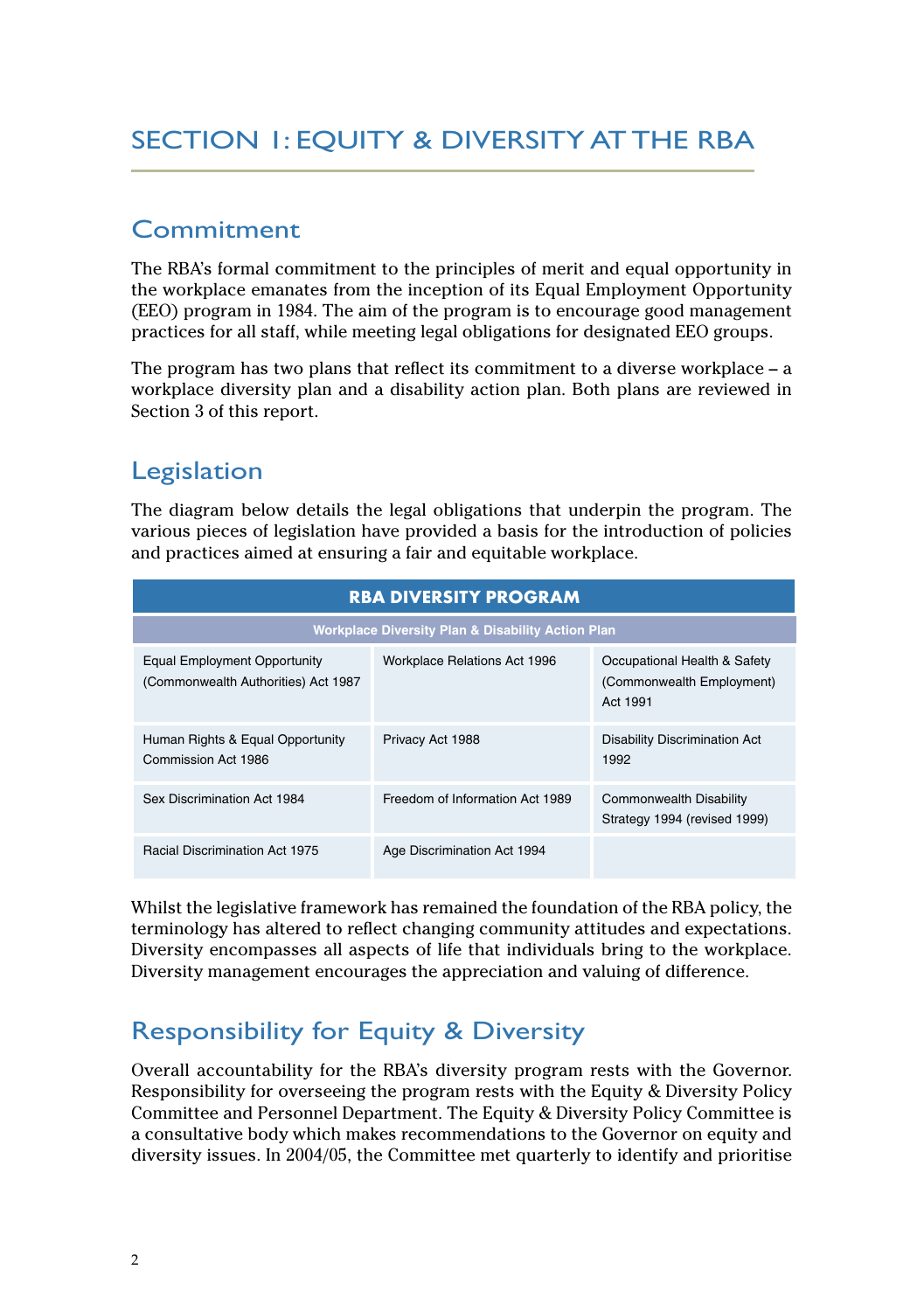

Equity & Diversity Policy Committee

equity and diversity issues within the RBA, and to monitor progress of initiatives under the diversity program. The Terms of Reference of the Committee are set out at Appendix 4.1.

Staff Training & Development Section, Personnel Department, provides support to the Equity & Diversity Policy Committee. This section researches diversity policy issues, disseminates diversity information, liaises with Diversity Contact Managers in the RBA, coordinates and monitors progress reports and maintains links with public and private sector networks in relation to equity and diversity matters. Section staff attend diversity conferences and briefings and represent the RBA on the executive committee of the *NSW EEO Practitioners Association* (NEEOPA).

The Head of each functional area is responsible for the implementation of the diversity program in their area. They, or their Diversity Contact Manager, prepare annual progress reports. Each supervisor is responsible for ensuring that equity and diversity principles are adhered to in the workplace. All staff have a responsibility to ensure that the decisions they take and their actions in the workplace are consistent with equity and diversity principles.

#### Collection of Equity & Diversity Data

All staff are invited to voluntarily complete an equity & diversity form when they commence employment at the RBA. The form includes questions regarding disability, ethnic origin, languages, and education. The quality of statistics is dependent on the responses provided on this form. A revised version of the form was sent to all staff last year. This provided an opportunity to receive details from staff who had acquired a disability since commencing at the RBA.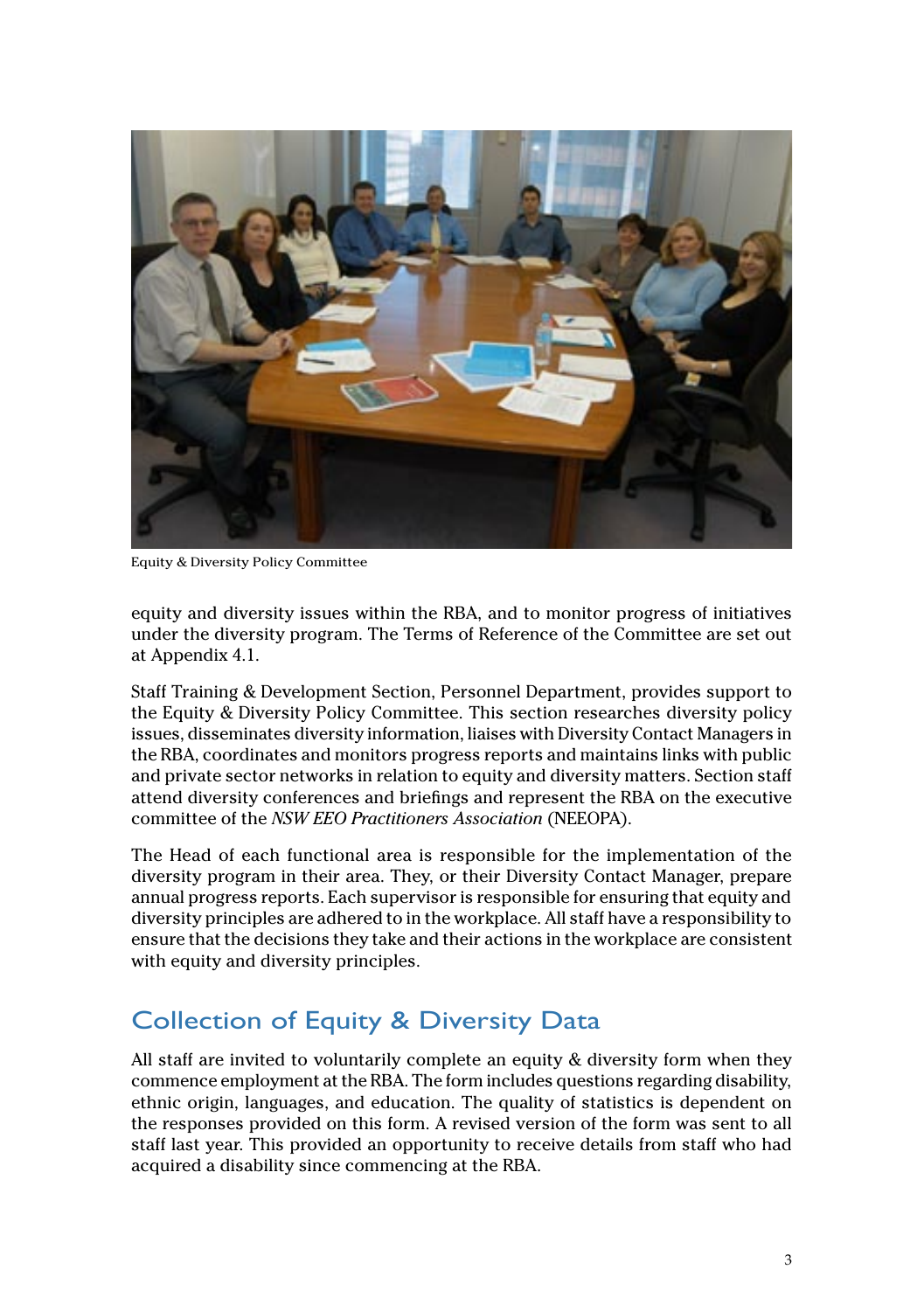### <span id="page-6-0"></span>SECTION 2: HUMAN RESOURCE POLICIES AND PRACTICES

*This section reports on policies and practices in relation to recruitment and selection, training and development, and employment policies from a diversity perspective.*

#### 2.1 RECRUITMENT & SELECTION

#### General Recruitment

The RBA continues to be regarded as an attractive place of employment for high calibre staff, most of whom join through the annual graduate, cadetship and traineeship recruitment drives. Several initiatives have helped to introduce the RBA's employment opportunities to high school and university students. There has been a continuing emphasis on attracting more female candidates. On-line remains the preferred method for applicants to receive information and to apply for positions.

#### Work Placement Program

The RBA supported the *Orientation to the Workplace Program* during the year. The program provides an opportunity for professional migrant workers to undertake six weeks' work experience, allowing participants the chance to learn about local work culture and practices. This year under the program, one IT professional worked at the RBA.

#### Graduates and Cadets

Both the graduate and cadetship recruitment campaigns continued to provide high quality applicants to departments. Advertising of opportunities continued in the national press, graduate publications and web-based job boards and graduate career information sites, including those provided by university careers services. Graduate information packs were sent to honours students at universities Australia-wide.

The RBA continued its participation in *The Australasian Graduate Recruitment Benchmarking Study*. This provides information on graduate recruitment practices in over 100 organisations in Australia and New Zealand and assists in maintaining a best practice approach to graduate recruitment.

#### Graduate Development Program

Graduates who join the RBA's two year *Graduate Development Program* (GDP) have honours or higher level studies in economics, finance or closely related studies. Graduates are recruited through the annual graduate recruitment program commencing in March, and from students completing the RBA *Cadetship Award*. The RBA also recruits small numbers of information technology and accounting graduates.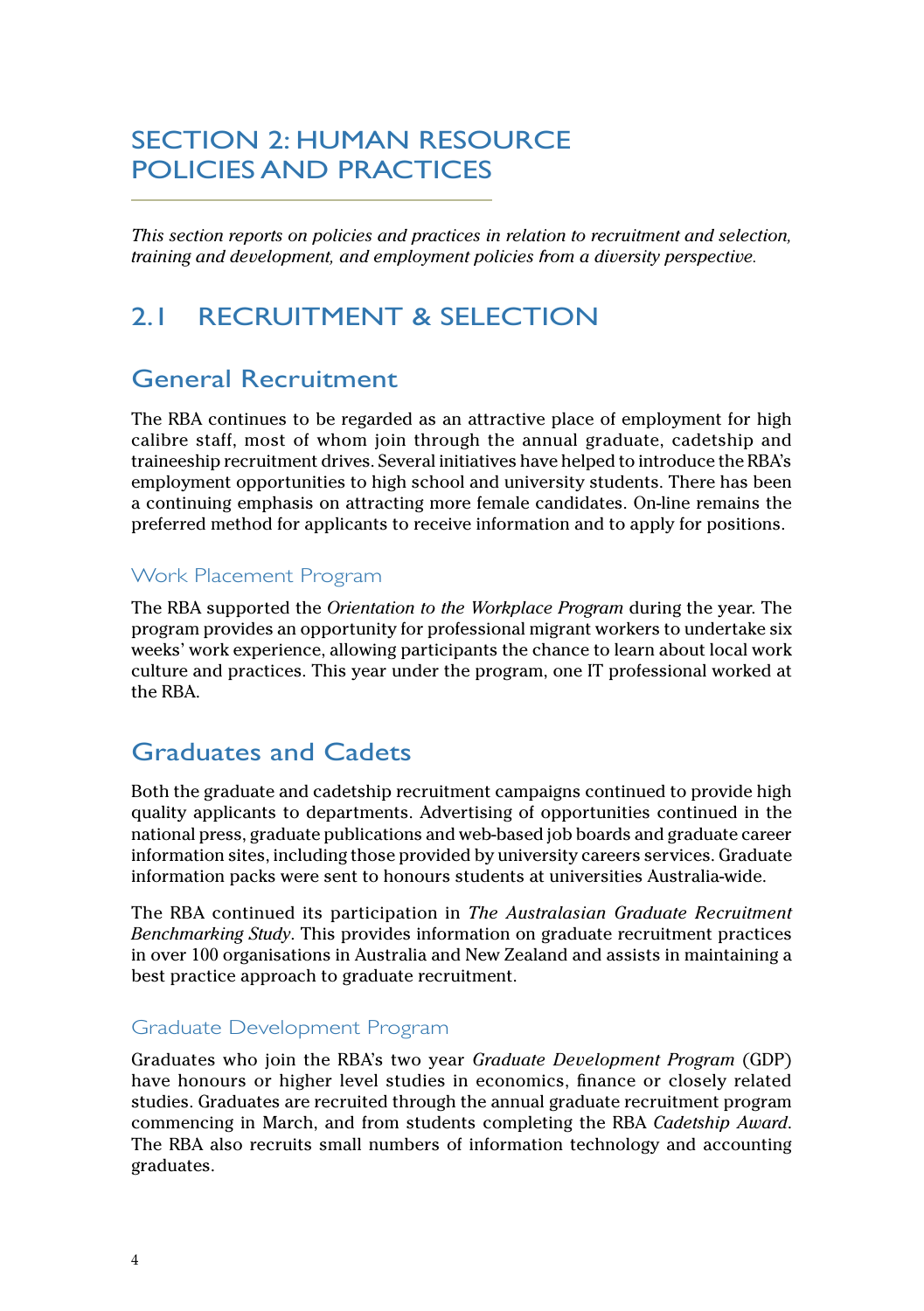

2005 *Graduate Development Program* participants

Forty graduates began the *Graduate Development Program* in 2005. This represented around a third of all new employees in 2004/05. The intake included 15 students from the 2003/04 *Cadetship Award* which continues to play a significant role in attracting high calibre graduates to the RBA. Of the forty graduates recruited, 15 (38%) are women; an increase from 28% in 2004 and 24% in 2003.

#### Cadetship Award

Pre-employment programs are becoming an increasingly important part of recruitment efforts at the graduate level. The RBA's *Cadetship Award* provides twomonths of work experience to students who have completed, to a high standard, a minimum of three undergraduate years of study. Financial support is provided during the honours year for cadets who are offered and accept a place on a future *Graduate Development Program*.

The 2004/05 cadetship had 21 participants, 43 per cent of whom are women. This compares with 50 per cent in 2003/04 and 41 per cent in 2002/03. Ten of the 15 cadets who accepted offers to join the 2006 *Graduate Development Program* are women.

#### AXISS Scholarship Program

Participation in the *AXISS Scholar Program* continued in 2004/05. The Program is a government initiative administered by AXISS Australia (A division of Invest Australia), which facilitates partnerships between industry and universities to promote excellence in finance education. The Program provides an opportunity for talented finance or commerce students to undertake ten to fourteen weeks' paid work experience in the financial services industry. The scholarship is another effective way to source high calibre graduates and cadets for the Bank's Financial Markets Group. In 2004 the RBA employed one former AXISS scholar.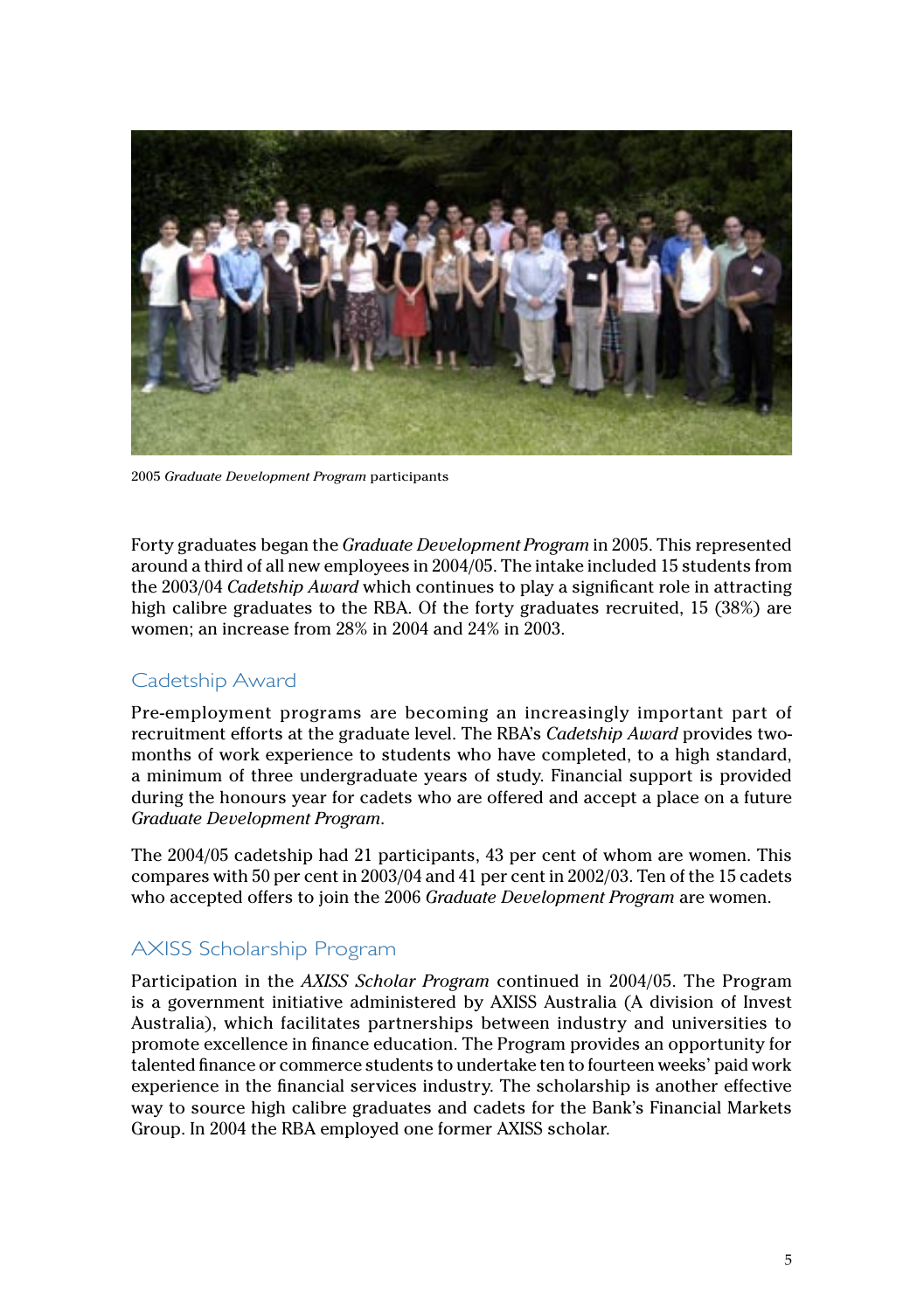

2005 Trainees

#### Information Technology Graduates

During 2004/05, Systems and Technology Department continued to be involved in placing students undertaking IT studies through an Industrial Training Program. Each student completes a twelve-month paid work placement as part of their degree. The RBA continues to successfully place students from this program into cadet and graduate positions. Two of the 40 graduates recruited to the 2005 *Graduate Development Program* were for the Systems and Technology Department, both male.

#### **Traineeships**

For the past 19 years, the RBA has supported the Australian Government's New Apprenticeship and Traineeship System. Twelve-month traineeships are offered in Business Administration, Print Design, and Information Technology.

#### Business Administration Traineeship

Business Administration trainees undertake off-the-job training one day per week towards a Certificate III in Business Administration. The training is conducted on the RBA's premises. Trainees rotate through three departments, spending approximately four months in each department. Each year, at least one Business Administration Traineeship placement is targeted at people with a disability and one for Indigenous Australians.

In March 2005, each of the seven 2004 Business Administration trainees successfully completed their traineeship. The group consisted of four males and three females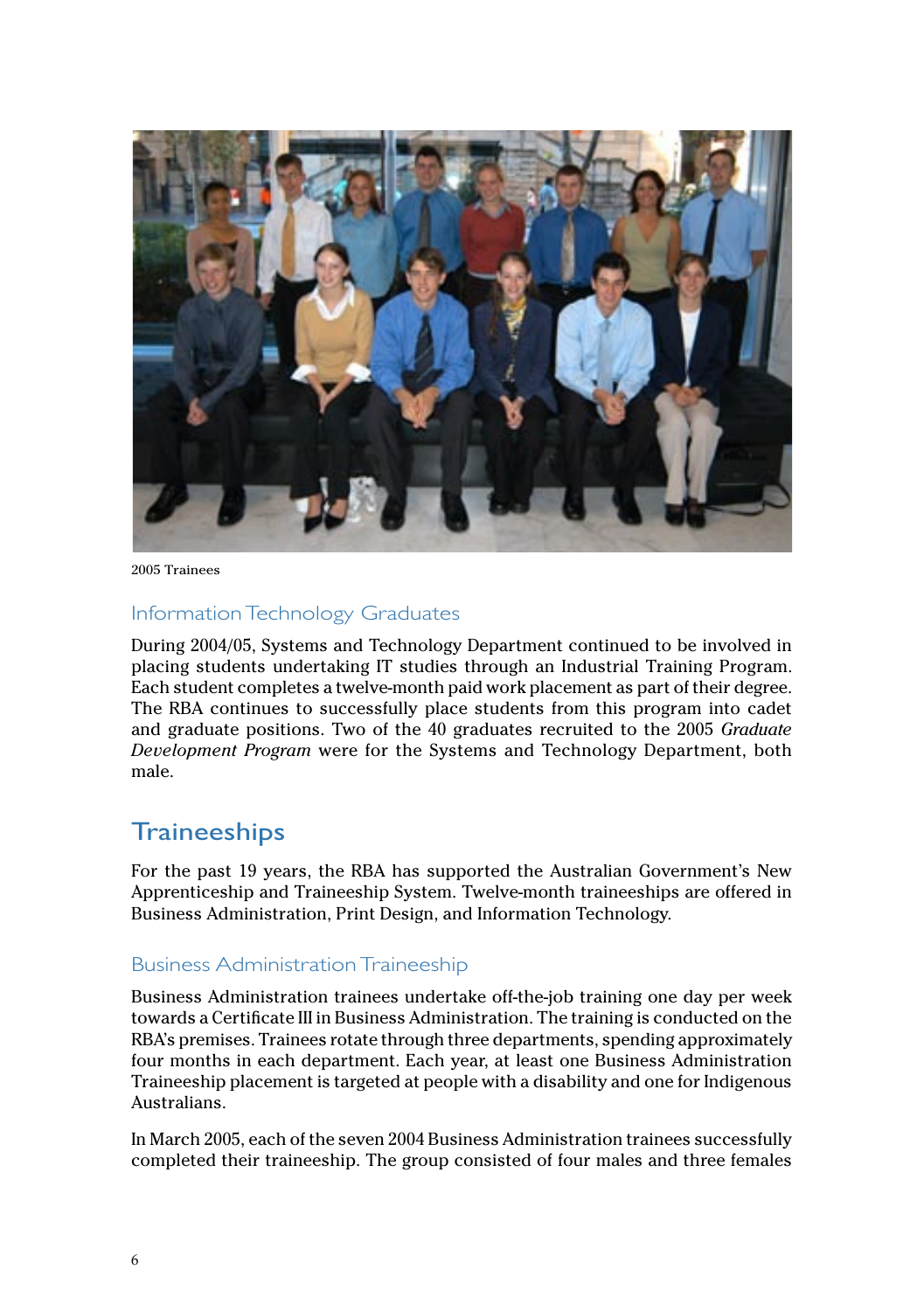<span id="page-9-0"></span>and included two people with a disability and one Indigenous Australian. Five of the trainees gained full-time permanent employment with the RBA. A further ten trainees (five female, five male) were recruited in March for the 2005 program.

#### Print Design Traineeship

Each year the RBA offers one Print Design Traineeship. The trainee undertakes training one day per week towards a Certificate II in Printing and Graphic Arts (Print Design). The training is undertaken off-the-job at Ultimo TAFE. In December 2004, the Print Design Traineeship was successfully completed by a male. The traineeship was again offered in January 2005 and a female is currently undertaking the program.

#### Information Technology Traineeship

Information Technology trainees undertake training off-the-job one day per week. Two trainees successfully completed the program in 2005. A further three traineeships were offered in 2005 (one female, two male). The trainees are currently studying towards a Certificate IV in Information Technology (Network Management).

### 2.2 STAFF TRAINING & DEVELOPMENT

### Staff Appraisal

A new appraisal form was implemented in 2004/05. It features a development plan to encourage greater focus on training and development. The plan records training goals, steps required for achievement, target dates and supervisor's comments upon completion. As before, there are mid and end term performance feedback discussions with staff on the achievement of job objectives. All position descriptions and organisation charts were reviewed during the year to ensure that responsibilities and accountabilities are accurately described.

### General Training

During 2004/05, 629 staff (74 per cent) of staff attended some formal in-house training (75 per cent of women, 73 per cent of men). These figures exclude e-learning which is available to all staff throughout the year. In addition 24 per cent of staff attended external training and 6 per cent attended overseas courses and conferences. Twentynine presentations were made by staff on behalf of the RBA at conferences; seven of these were presented by women.

A number of new programs were trialled during 2004/05 including Project Management, Communication Essentials and two mental health workshops targeted at different levels: Beyond Blue Depression in the Workplace; and Psychological Problems in the Workplace Setting.

Following significant amendments to the OH&S Act, the RBA provided additional Occupational Health & Safety training for all RBA staff. All managers and supervisors were scheduled to attend a two or three hour workshop, delivered by a Comcare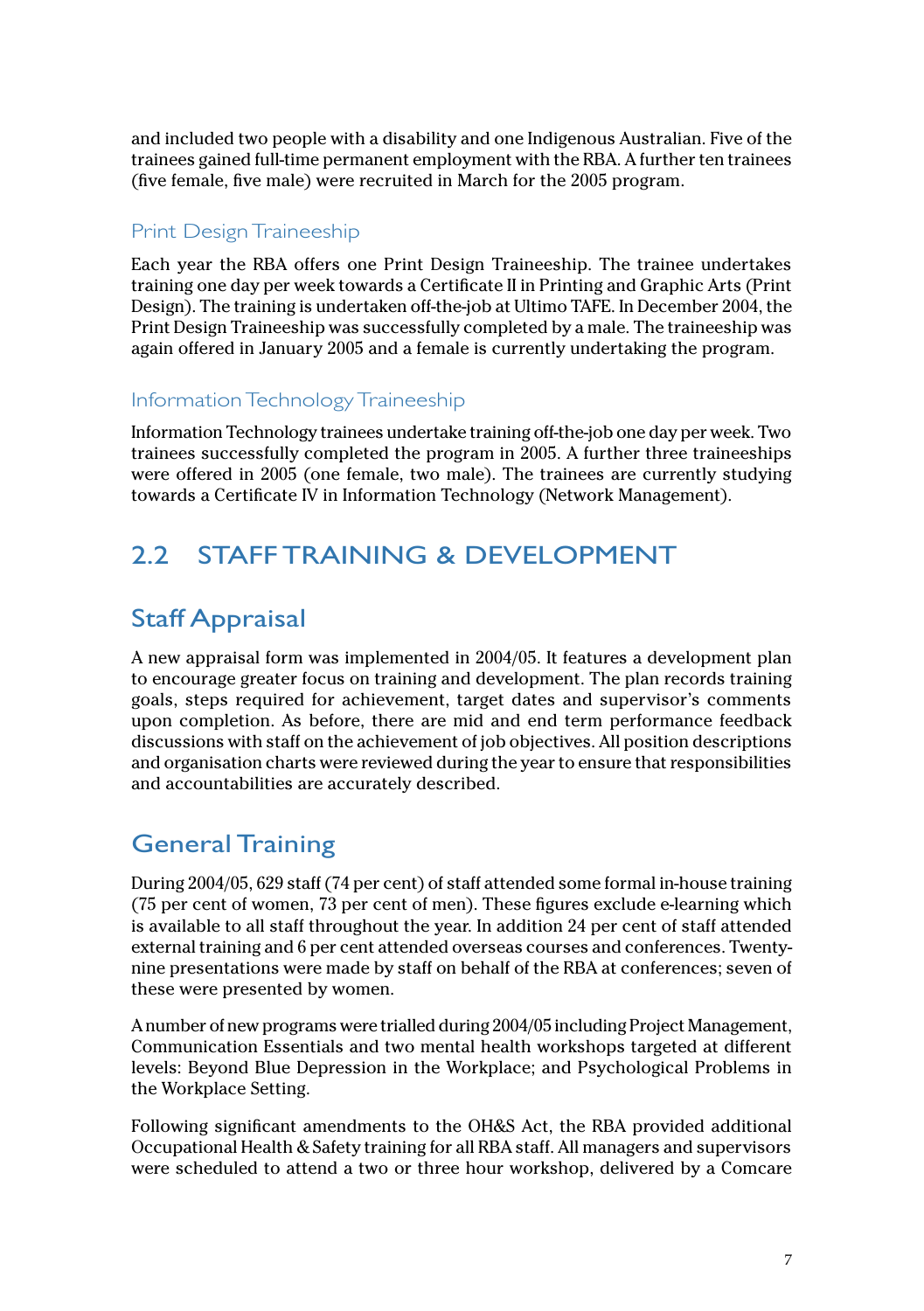accredited trainer, covering essential information relating to the OH&S Act, office safety, rights and responsibilities, workplace injuries and the importance of OH&S training and awareness. In total 257 staff attended this workshop. The remainder of staff completed the RBA online module on Occupational Health and Safety.

Externally, Springboard continues to be offered, with 11 women attending the program during 2004/05. Other women's career management programs offered through the year include Xplore Career Resiliency and Xplore Your Corporate Voice which are aimed at different career levels. One female staff member is currently participating in the Women in Finance mentoring program.

### Graduate Development Program

The *Graduate Development Program* provides extensive training and development opportunities as well as a strong foundation for longer-term professional development. The two-year formal training schedule aims to develop graduates' skills in the areas of computer applications, business writing, interpersonal skills, technical skills, professional presentations, time management, leadership and career management.

In 2005 the program was reviewed and modified and includes a new session on communication skills and a business writing refresher workshop. Graduate orientation week was also modified with self-development workshops and a stronger emphasis on building a social support network between graduates.



2005 Graduate Development Program: Econometrics training

#### Management Programs

A further 28 staff (21 male, 7 female) attended the New Managers Program. In total, 145 staff have completed this course since it was introduced in 2001. The next RBA Central Banking Management Program, run every two years, is scheduled towards the end of 2005 with 16 participants (10 male, 6 female). An Executive Development Program is also being explored.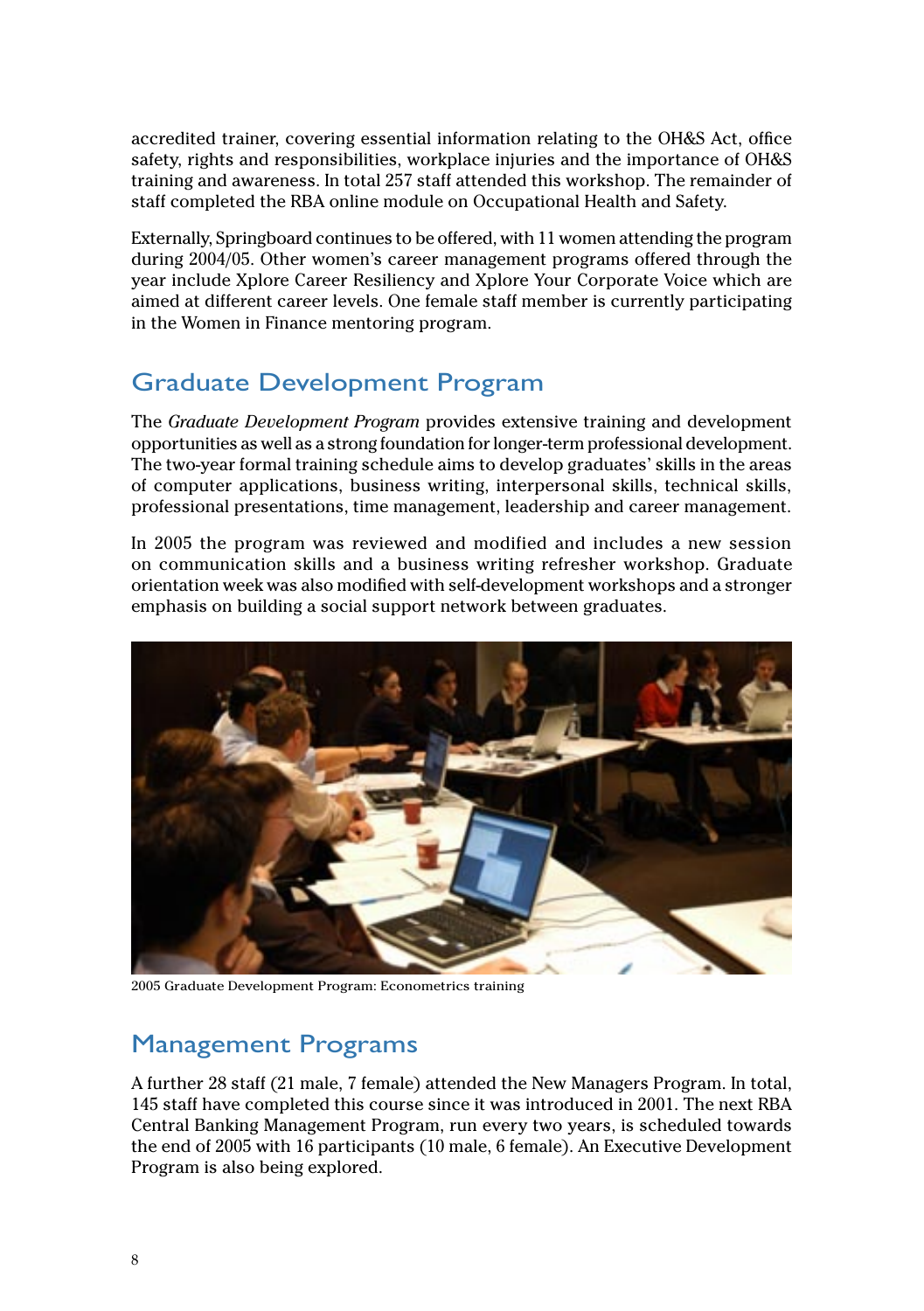

Graduate supervisors and staff from the 2003 GDP join the 2005 GDP orientation week BBQ

#### e-Learning

The RBA has an extensive e-Learning program. Staff have access to over 180 course titles relating to computer applications, IT technical software and hardware, and various business skills. Staff can access courses from their desktop, in the Self Paced Learning Centre or from their home computer. The RBA is introducing specialised financial courses for graduates and other staff in the policy areas from July 2005.

The RBA continues to provide a range of customised e-learning modules as part of the Orientation Program, including a module on equity and diversity. An additional module on Privacy was introduced this year. All new starters are required to complete the interactive modules within two weeks of commencement. Two further modules will be introduced in the next reporting period.

### Educational Qualifications

Sixty-nine per cent of staff are recorded as having a post-secondary or tertiary qualification, the same as in 2004. Of those staff who have a post-secondary or tertiary qualification, 27 per cent hold a post graduate qualification; an increase of 1 per cent from 2004. Overall, 53 per cent of staff now hold a Bachelor Degree or higher.

There remains a substantial gender gap with 61 per cent of women holding a postsecondary qualification compared to 75 per cent of men. Forty-five per cent of women now hold a Bachelor Degree or higher (up from 43 per cent in 2004 and 40 per cent in 2003) compared to 60 per cent of men. The percentage of staff with post-secondary and post-graduate qualifications has risen in previous years as a result of the declining number of clerical relative to professional positions.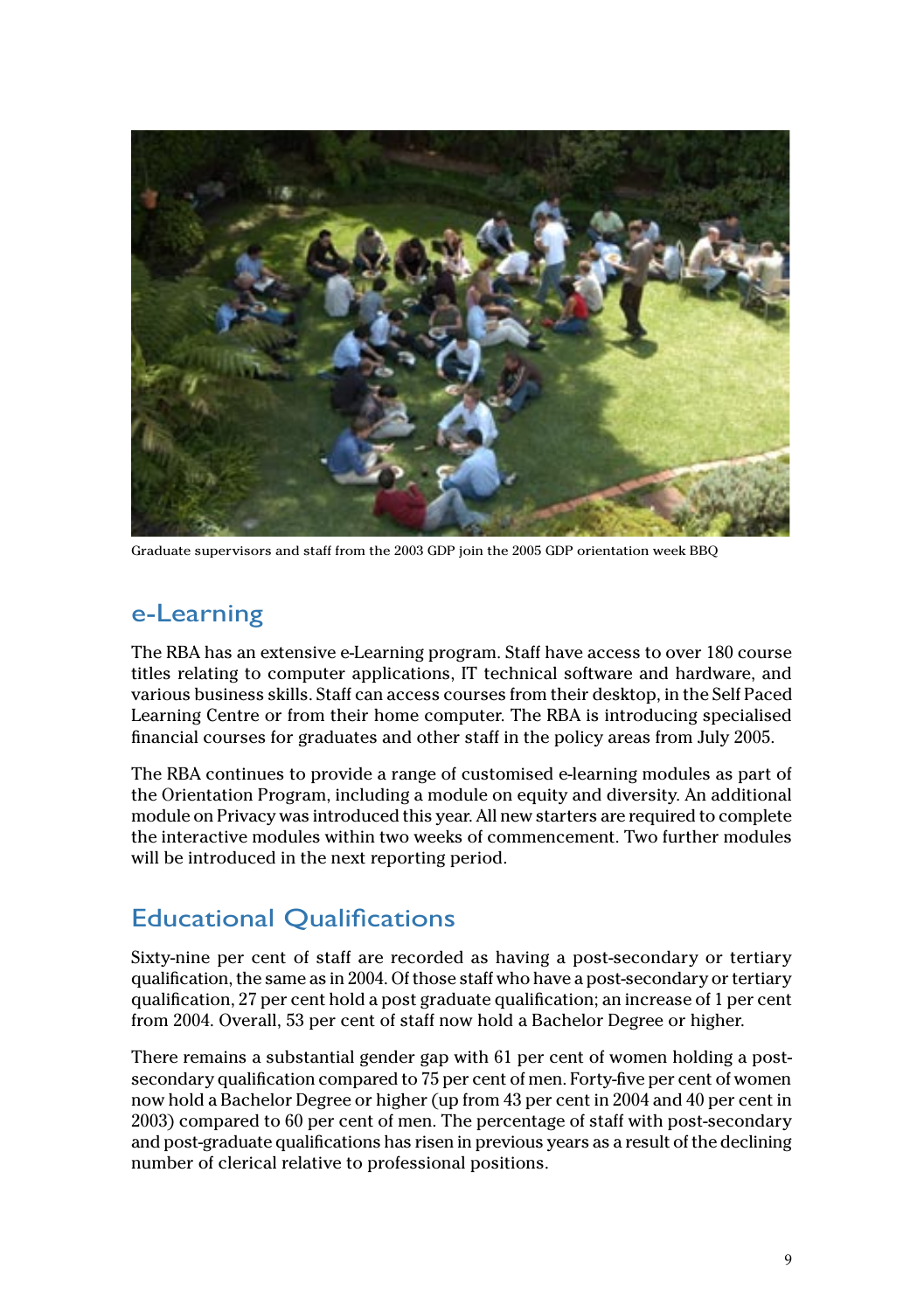

### **Study Assistance**

Employees are encouraged to obtain qualifications of value to the RBA and relevant to their career. To assist staff in obtaining these qualifications, the RBA has a study assistance scheme where tuition fees are met by the RBA on successful completion of course subjects.

In 2004/05, 83 staff received study assistance (10 per cent of staff). Of those 83 staff, 23 per cent were female (down from 30 per cent in 2004). Overall 5 per cent of RBA women received assistance, down 1 per cent from 2004. The percentage of men who received assistance was 13 per cent, an increase of 3 per cent from 2004. The majority

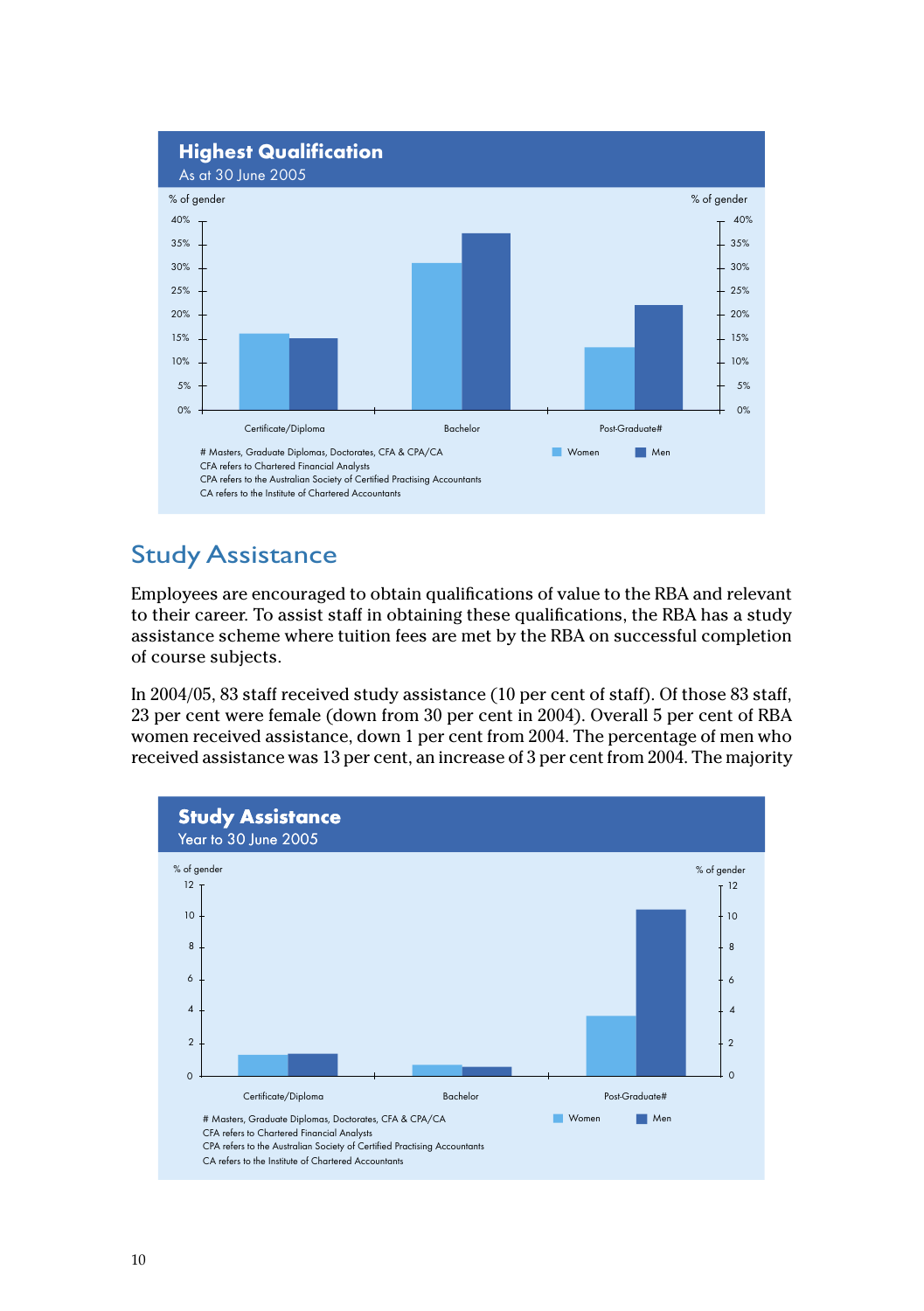*2004 Bank Study Assistance Committee*











of staff who received study assistance were studying at the post-graduate level (82 per cent). Where the cost of a course exceeds a certain level, or for staff wishing to study full-time, staff must apply to the Bank Study Assistance Committee. In 2004 the Committee approved 10 (8 male, 2 female) part-time study assistance applications.

#### Post-Graduate Study Award

An important element of the RBA Study Assistance Scheme is the Post-Graduate Study Award (PGSA). This is offered each year to assist high calibre staff undertake full-time post-graduate study in relevant disciplines at universities in Australia or overseas. The PGSA represents a substantial investment by the RBA in upgrading the knowledge and skills of staff.

Since 1981, when the PGSA was formally introduced, 77 staff have participated in the program. During the year 10 staff (2 female, 8 male) were studying via the PGSA program; 8 of these were studying overseas.

In 2004, the Bank Study Assistance Committee approved four PGSA applications (all male). All of the award recipients nominated overseas institutions and will commence their studies in 2005/06.

*2004 PGSA Recipients*



#### Certificate IV in Business Administration

The RBA continued to assist clerical staff in obtaining Certificate IV in Business Administration qualifications. For Head Office staff, the training was changed from one-day a month to a half-day per fortnight, but remains over 12 months and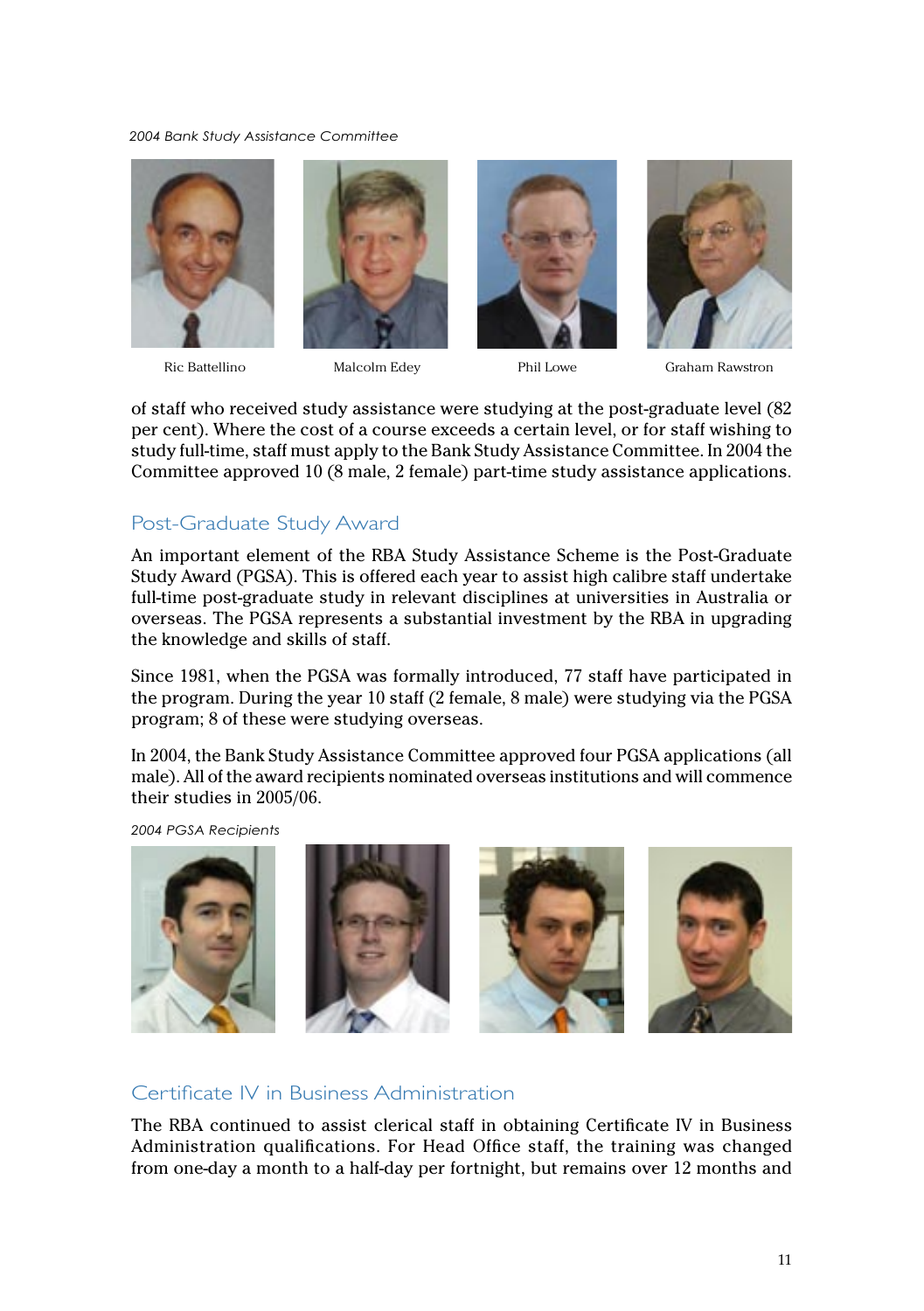<span id="page-14-0"></span>continues to be conducted on the RBA's premises. Six staff (four female, two male) were studying towards the qualification during the reporting period. A further five staff (three female, two male) commenced the study program in 2005.

#### 2.3 EMPLOYMENT POLICIES

The RBA's Workplace Diversity Plan has the dual function of being a planning document and an audit tool to ensure that personnel practices and policies are fair, equitable, and ultimately assist in the attraction and retention of valued staff. The year in review has been a year of consolidating past initiatives and preparing for new initiatives to be introduced in 2005/06 under enterprise bargaining arrangements.

#### Personal Leave

To provide greater flexibility for staff, the RBA replaced the previous Sick and Carer's leave arrangements with a cumulative entitlement of 18 working days' Personal Leave for each 12-months of full-time paid continuous service, pro rated for part-time staff. Up to 10 days of Personal Leave may now be utilised each calendar year in the event of illness and/or incapacity of family or household members. Under the previous arrangements, full-time staff accrued 15 days sick leave per annum and were entitled to an additional five days non-cumulative carer's leave. The new arrangements were introduced from the start of 2005.

#### Leave Without Pay

During the year the RBA reviewed the policy of maintaining certain subsidised benefits for staff taking extended leave without pay. The impetus for the review was the increasing number of applications for leave without pay, the cost to the RBA of subsidised benefits, and practice elsewhere. As an outcome, from March 2005 the subsidy on those benefits has been removed for most employees taking more than four weeks leave without pay. This policy will not apply in relation to employees on parental leave absences of up to twelve months, leave without pay taken for reason of personal illness or RBA-supported secondments.

### Enterprise Bargaining

The RBA is currently holding discussions with the Finance Sector Union, the main workplace union, on a new enterprise bargaining agreement. New proposals aimed at providing greater flexibility for employees taking parental leave include:

- An option for paid maternity leave to be taken at half pay;
- Paid paternity leave to be extended from one week to two weeks; and
- The guaranteed period of part-time work available after parental leave to be extended from six to twelve months.

It is also proposed that the working from home arrangements, which have been trialled since 2003, be confirmed as an on going policy.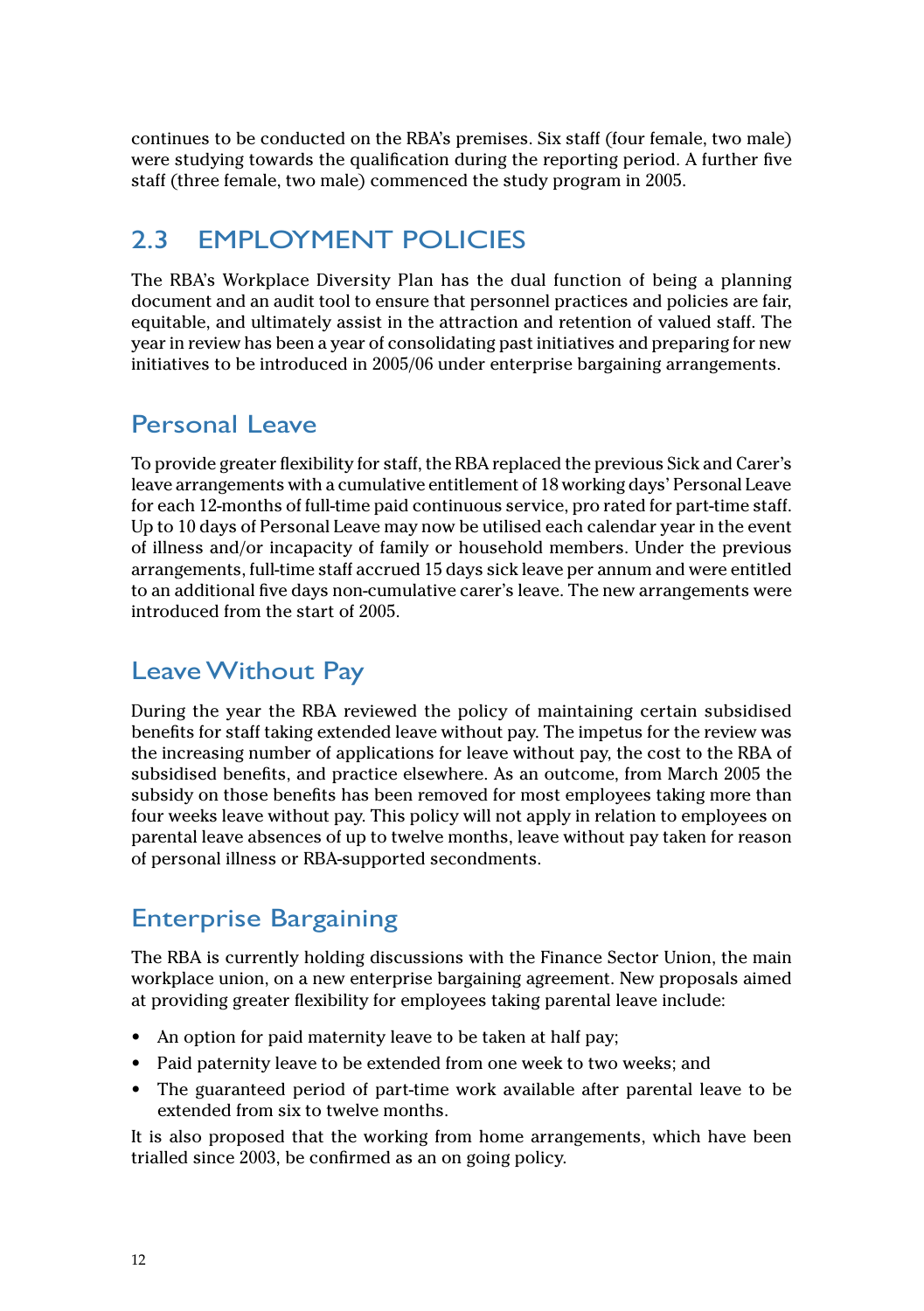

### Performance Pay: EBA covered staff

From the 2004/05 appraisal year there were changed performance appraisal and performance pay arrangements for EBA-covered staff. A new ranking scale provides for a percentage increase paid on actual salaries providing scope for more flexible rewards with the same budget constraints as in the past. Average performance pay outcomes were very similar for males, females, people from a non-Engish speaking background, and people with disabilities.

#### Consultation

The principal means of providing information to staff relating to equity and diversity are via the staff newsletter Staff Matters, the monthly staff magazine Currency and Personnel Department's intranet site. The Equity & Diversity Report 2004 was sent to staff via email, placed on the RBA's website, and hard copies made available upon request. Consultation with the Finance Sector Union took place during the year on a range of employment issues, including matters relating to a new enterprise bargaining agreement and establishment by the RBA of a business resumption site.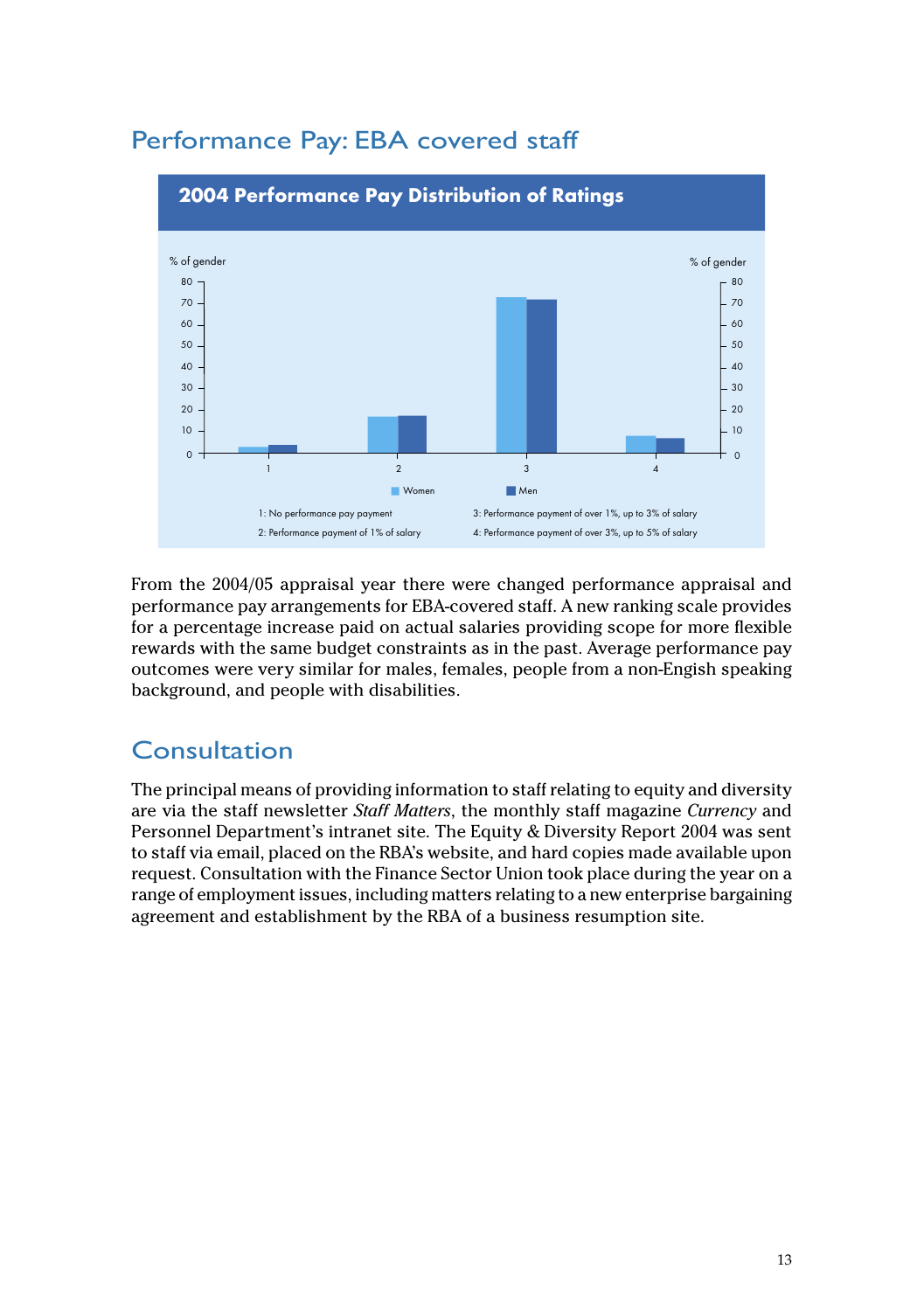### <span id="page-16-0"></span>SECTION 3: WORKPLACE DIVERSITY PLAN

Since the RBA formally announced its commitment to equal employment opportunity in May 1984, six successive plans have been implemented and reported on to progressively achieve the objectives of the equity and diversity program.

#### Workplace Diversity Plan 2001-2005

The development of the sixth plan, *Workplace Diversity Plan 2001-2005*, involved assessing the RBA's policies and performance against the requirements of the *Equal Employment Opportunity (Commonwealth Authorities) Act 1987*. In addition, the principles endorsed in the *Public Service Act 1999*, the *Equal Opportunity for Women in the Workplace Act 1999* and the Human Rights & Equal Opportunity Commission's Best Practice Guidelines were also explored.

The plan recognises the diversity of staff and seeks to accommodate this within broader policies relating to recruitment and selection, staff training and development and conditions of employment.

The five key areas identified in the plan are:

- Gender
- Work Life Balance
- Indigenous Australians
- Race-Ethnicity
- People with Disabilities

A summary of the diversity plan initiatives related to these areas is provided at Appendix 4.2.

As part of the first stage of the plan, a comprehensive workplace profile covering designated groups, age and gender, qualifications, and management composition was prepared. The profile provides a basis for analysing the effectiveness of the plan and identifying further initiatives. While a number of workplace profiles are provided in this section, additional statistics are provided at Appendix 4.4.

The plan is now due for review and it is expected that a new plan will be implemented in the next reporting period.

### 3.1 WORKPLACE PROFILES

#### Diversity profile

The percentage of Indigenous Australians at the RBA has remained stable for the past 10 years. This is in contrast to the percentage of women in management and staff from a non-English speaking background (NESB1) or whose parents are from a non-English speaking background (NESB2), which have increased over the same period. The percentage of people with disabilities increased substantially from 2004, primarily due to an update in staff records. The above areas are analysed in detail in this section of the report.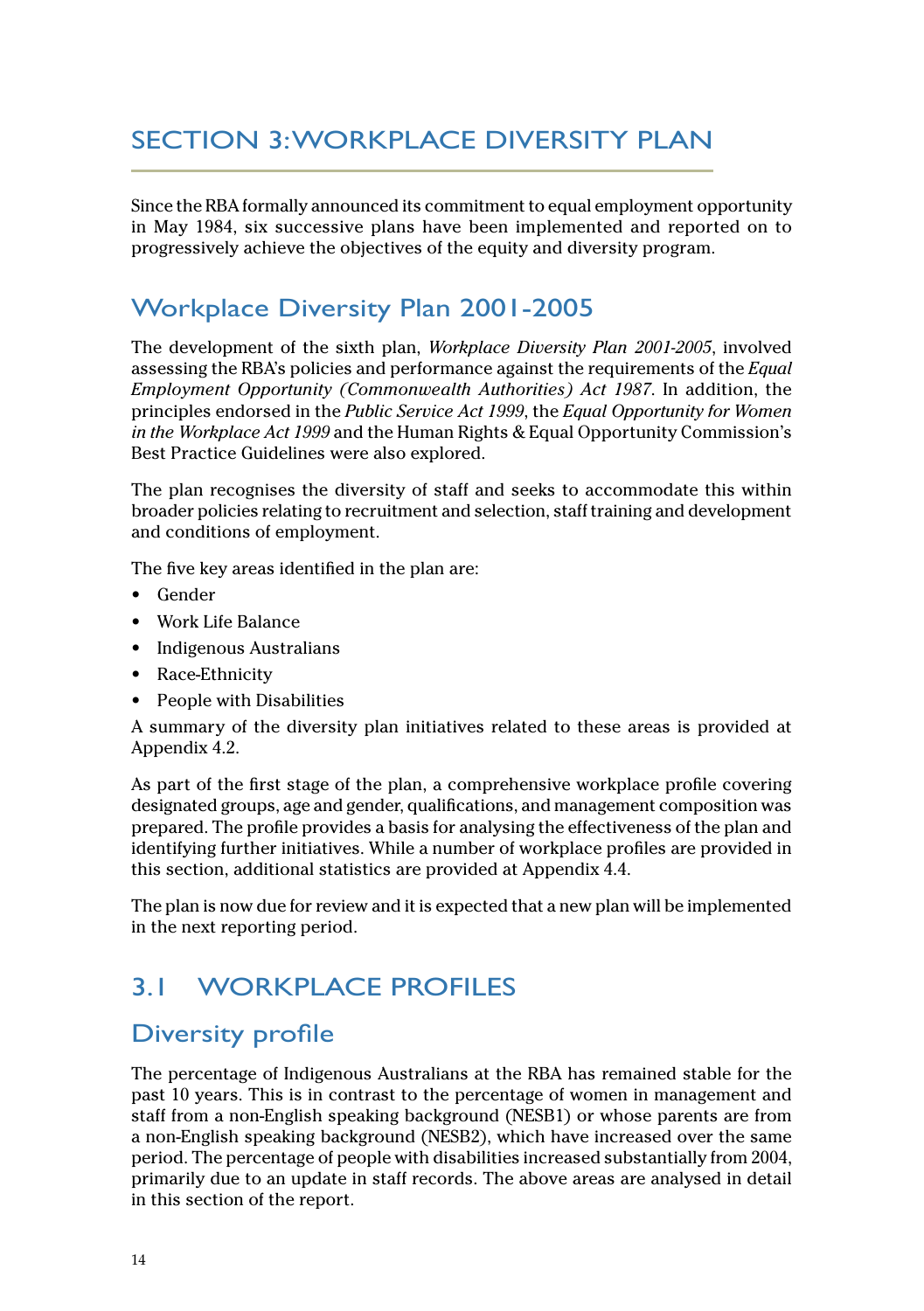

## Age

The median age of RBA staff is now 38 years, compared with 37 in 2004 and 36 in 2003. Forty-four per cent of staff are aged less than 35 years, down 1 per cent from last year. Over the next ten years, 28 per cent of RBA staff will be eligible for retirement (aged 55). Comparatively, Australian Public Service (APS) data from last year reports the median age of the APS workforce at 41 years and that 39 per cent of the APS workforce is aged 45 years and over.

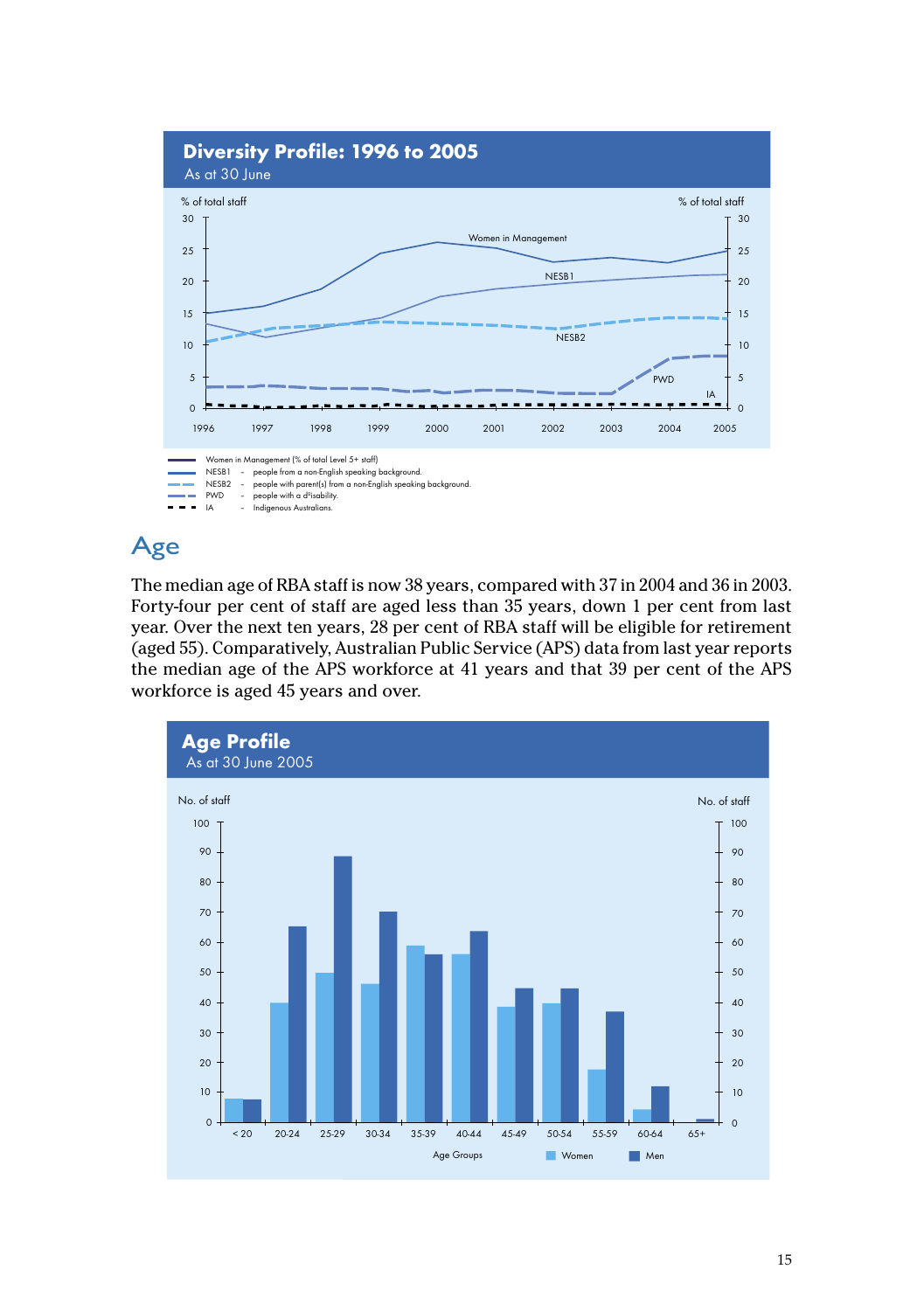<span id="page-18-0"></span>

#### Tenure

There has been little change in the tenure statistics over the last few years. The average tenure remains at 11 years for this reporting period. Fifty-seven per cent of staff have less than 10 years service. This compares to 55 per cent in 2004 and 50 per cent in 2003. Twenty per cent have more than 20 years service and 57 per cent of staff have more than five years service, similar to previous years.

Graduate retention rates were analysed in 2005; it was found that retention of graduates is lower than for other recruits but comparable to relevant external benchmarks. There is evidence that retention of female graduates is marginally lower than male graduates. Graduate retention will continue to be closely monitored with a view to identifying appropriate retention strategies, such as the RBA childcare centre opened earlier this year.

#### $3.2$ **GENDER**

#### **Staff Numbers**

Over the past seven years staff numbers have remained relatively stable. As at 30 June 2005, women represented 42 per cent of total staff, the same as in 2004.

#### **Occupational Groups**

Gender representation in the various occupational groups continues to be monitored, as well as changes in occupational structure over time. The two main occupational groups are professional and clerical.

The percentage of women in clerical positions continues to decline, with 40 per cent of women employed in clerical roles in 2005 as compared to 43 per cent in 2004 and 47 per cent in 2003. Clerical positions made up 25 per cent of all positions compared to 26 per cent in 2004 and 41 per cent in 1999. Sixty-eight per cent of clerical positions are held by women. Forty per cent of women hold professional positions, the same as in 2004. Seven years ago representation was 25 per cent.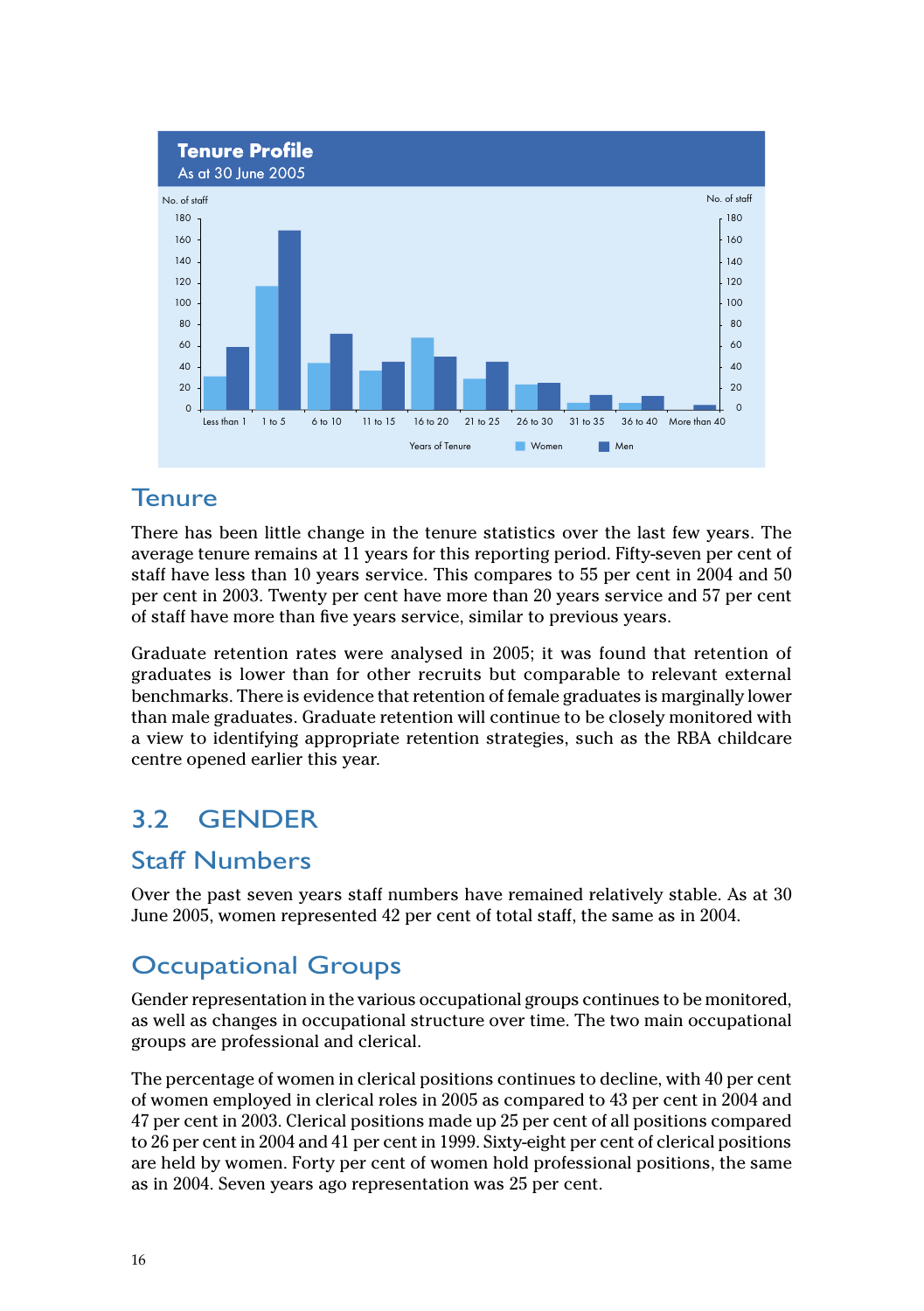



### **Women in Management**

Six per cent of women at the RBA are employed in management positions, an increase of 1 per cent from 2004. This compares to 13 per cent of men. Twenty-four per cent of all RBA management positions are held by women. This is substantially higher than in 1995 when representation was 13 per cent. Further analysis of women in management will be undertaken in the next reporting period.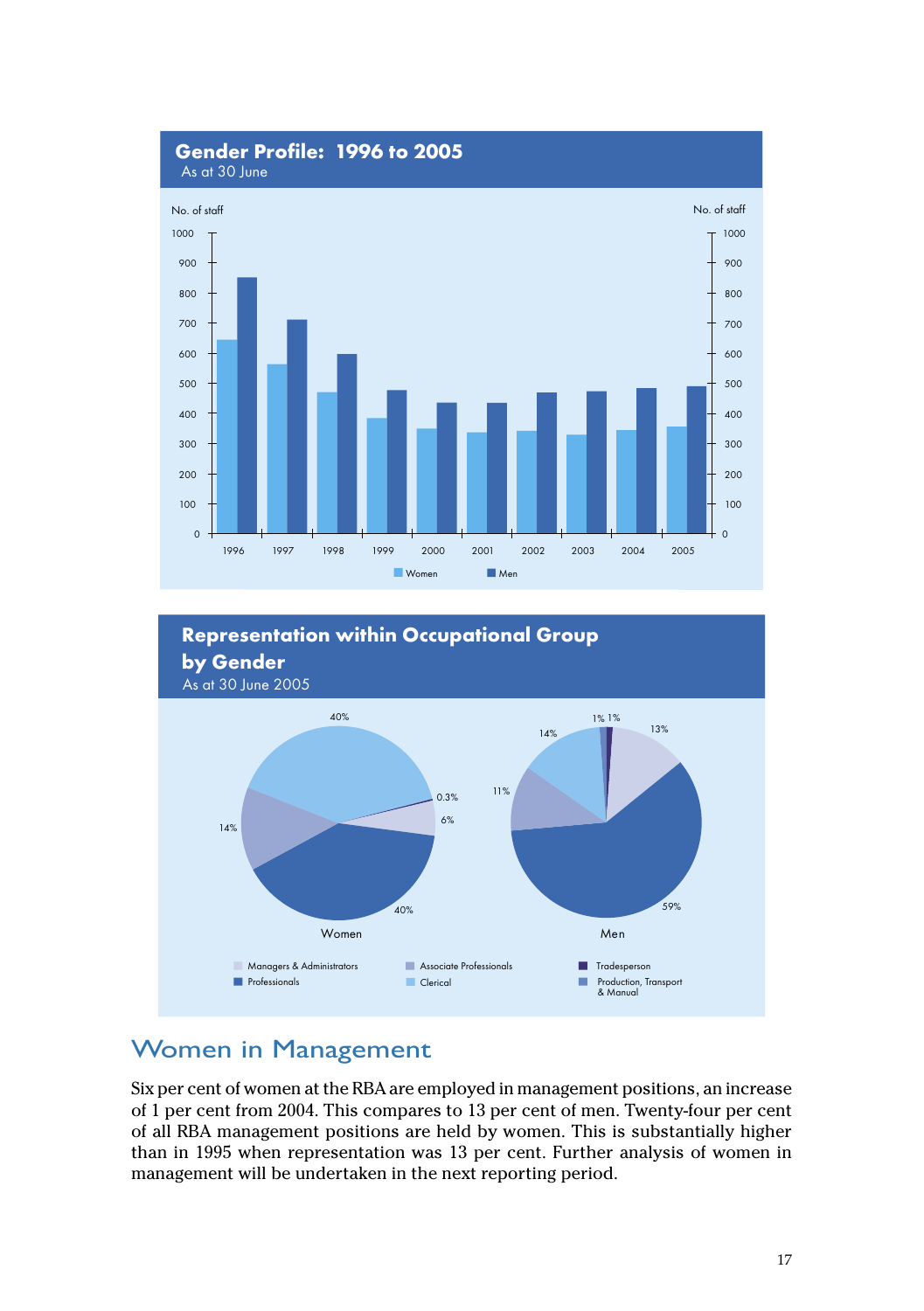

### **Transfers, Rotations and Secondments**

Transfers and rotations within the RBA, including to overseas and regional offices, are an important means of staff development. Transfers are permanent appointments to a position. The number of transfers recorded for 2004/05 was 65, similar to last year. The percentage of women transferring within the reporting period was 6 per cent down from 9 per cent last year. The transfer rate for men remained unchanged with 9 per cent of men being formally transferred.

Rotations are temporary movements of staff. The number of rotations increased from 51 last year to 64 in 2004/05 (excluding trainees and graduates). With the exception of 2005 and 2002, the number of rotations had been steadily declining for the past seven years. While women have generally lagged behind men in the transfer rate, the percentage of women rotating has generally been higher than that of men. The past two years have seen a change to this trend. In 2004 the percentage of women rotating was equal to that of men (7 per cent) and in 2005 the percentage of women (7 per cent) was slightly lower than men (9 per cent).

Secondments are also available to other relevant institutions. Over the past year, staff have worked at the Bank for International Settlements, the UK Financial Services Authority, the Australian Treasury, the Australian Taxation Office, and Australian Prudential Regulation Authority.

### **Graduate Recruitment**

#### Graduate Development Program

In the 2005 recruitment drive 374 applications were received for the Graduate Development Program. The ratio of women to men applying remained the same as the last reporting period and continues to reflect the gender ratio of honours level enrolments in economics at Australian universities. The ratio of women to men called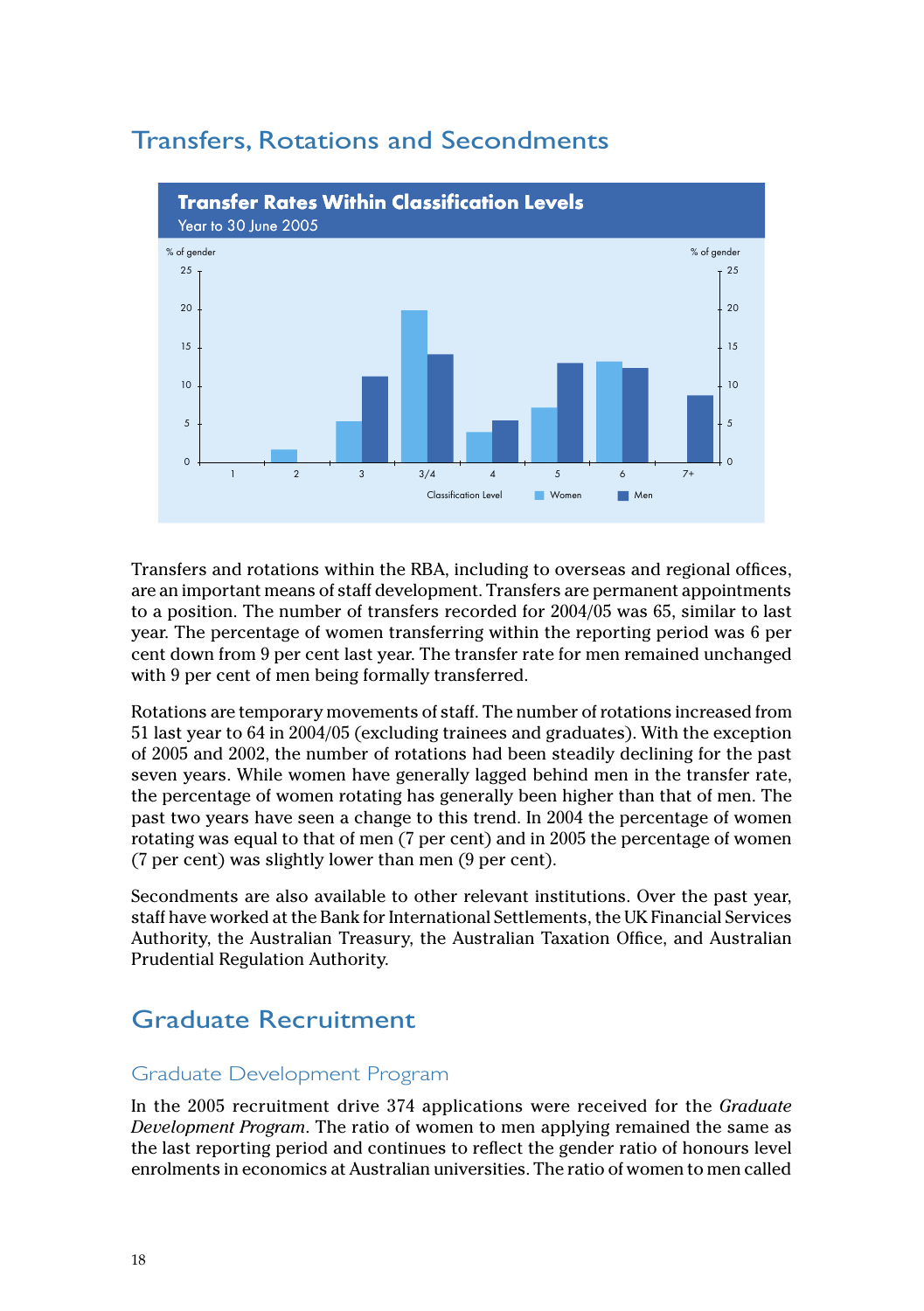| <b>GRADUATE RECRUITS GENDER RATIOS</b> |                |     |       |       |
|----------------------------------------|----------------|-----|-------|-------|
| Year                                   | Women          | Men | Total | Ratio |
| 2005                                   | 1.5            | 25  | 40    | 38:62 |
| 2004                                   | 8              | 21  | 29    | 28:72 |
| 2003                                   | 8              | 26  | 34    | 24:76 |
| $2002*$                                | 14             | 25  | 39    | 36:64 |
| 2001                                   | $\overline{7}$ | 26  | 33    | 21:79 |
| 2000                                   | 14             | 20  | 34    | 41:59 |

\* The 2002 figures include 4 graduates that did not participate in the Graduate Development Program (2 male and 2 female)

to interview was equal to the previous two reporting periods at 50:50. There was a 10 per cent increase in offers made to female applicants interviewed (57 per cent) while the ratio for men was similar to the last reporting period (59 per cent).

#### Cadetship Award

In the 2004/05 recruitment drive 128 applications were received for the *Cadetship Award*. Similar numbers of applications have been received over the past four years. The ratio of women to men who apply for the cadetship has remained fairly constant at approximately 35:65 for the last six years. As with graduate applications this ratio continues to reflect the gender ratio of honours level enrolments in economics and related study areas at Australian universities.

In 2004/05, 40 per cent of female applicants and 44 per cent of male applicants were called to interview. There was a decrease in the percentage of offers made to both female and male applicants interviewed; 47 per cent of women and 34 per cent of men who were interviewed were offered positions.

| <b>CADET RECRUITS GENDER RATIOS</b> |                |         |       |       |
|-------------------------------------|----------------|---------|-------|-------|
| Year                                | Women          | Men     | Total | Ratio |
| 2005                                | $\circ$        | 12      | 21    | 43:57 |
| 2004                                | $\circ$        | $\circ$ | 18    | 50:50 |
| 2003                                | $\overline{7}$ | 10      | 17    | 41:59 |
| 2002                                | 3              | 16      | 19    | 15:85 |
| 2001                                | 8              | 10      | 18    | 44:56 |
| 2000                                | 6              | $\circ$ | 15    | 40:60 |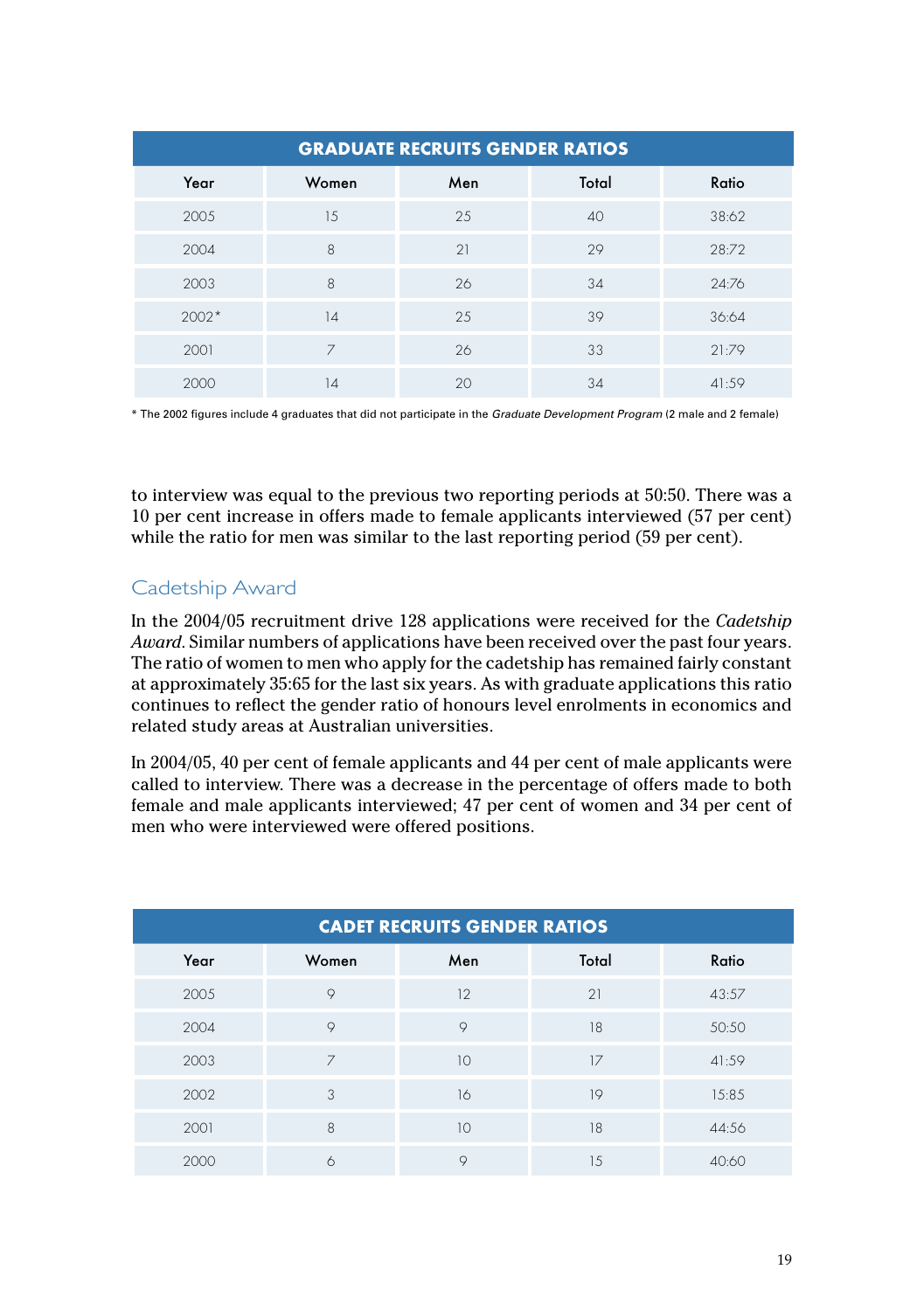### Individual Contracts

| <b>STAFF ON INDIVIDUAL CONTRACTS</b><br>% of Gender by Occupational Group as at 30 June 2005 |              |         |              |  |
|----------------------------------------------------------------------------------------------|--------------|---------|--------------|--|
| <b>Occupational Group</b>                                                                    | Women $(\%)$ | Men (%) | Total $(\%)$ |  |
| Managers                                                                                     | 95           | 97      | 97           |  |
| Professionals                                                                                | 75           | 82      | 80           |  |
| Associate Professionals                                                                      | 39           | 67      | 54           |  |
| Clerical                                                                                     | 20           | 21      | 20           |  |
| Total Staff on Individual<br>Contracts                                                       | 49           | 72      | 62           |  |

Individual employment contracts, providing flexibility in remuneration, are offered to most staff as an alternative to coverage under the RBA's collective agreement. Accepting an individual contract is voluntary, except for staff on the *Graduate Development Program* and staff at Level 6 and above. As at 30 June 2005, 62 per cent of staff were on individual employment contracts, compared to 53 per cent in 2002. Forty-nine percent of women are on individual contracts as compared to 72 per cent of men. Within most occupational groups, women and men are about equally likely to choose individual contracts, but women are more heavily represented in the occupational groups with the lowest take-up of contracts.

## Pay Equity

In 2004/05 women in the RBA earned on average 82 per cent of what men earned, similar to the 2002/03 figure of 83 per cent. This again is likely to reflect a relatively higher representation in lower paid clerical positions. This is also broadly consistent with ABS data which showed nationally, on average, women's earnings were 85 per cent of men's earnings.

### Childcare Centre

A major focus in the past year was was on enhancing the RBA's commitment to working parents, particularly women returning to work from parental leave. The RBA's new joint venture with Lend Lease Corporation Ltd, the Billabond Children's Centre, caters for 66 children aged between 0 and 5 years. The RBA has 20 places reserved for the children of staff members. Purpose built, the Centre features modern equipment and facilities for children and their carers. Salary sacrifice arrangements are available to RBA staff.

### Parent Room

To complement the Childcare Centre, a Parent Room was recently made available for use by staff at Head Office. The room provides a private facility for women returning to work who would like to maintain breastfeeding. Staff on parental leave visiting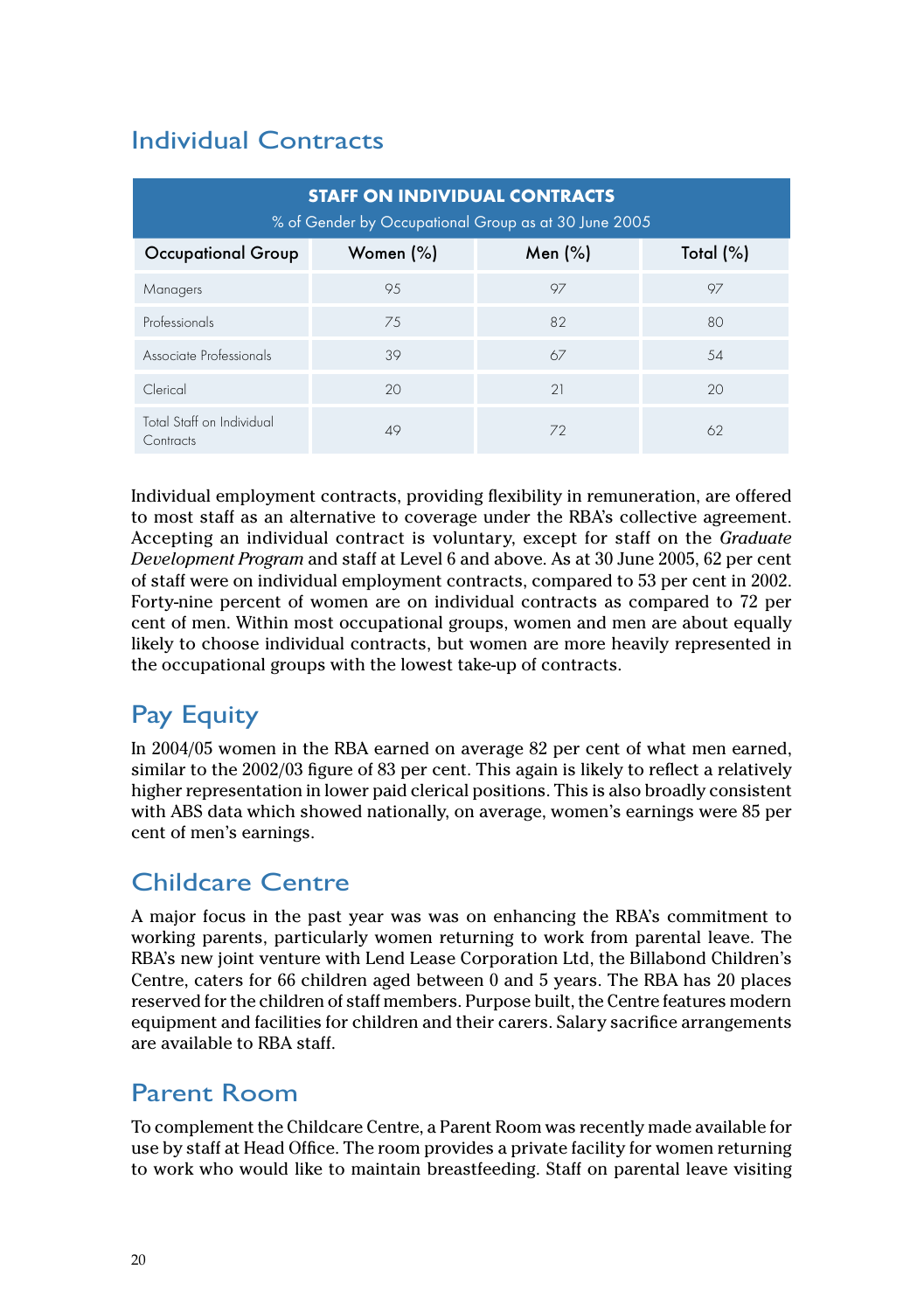<span id="page-23-0"></span>

Billabond Chidren's Centre

the RBA that need a private space to breastfeed or change a nappy may also use the room. The room is well equipped and has been accredited by the *Australian Breastfeeding Association*.

### 3.3 WORK LIFE BALANCE

#### Personal Leave

Personal Leave for caring purposes can be taken either on a half or full day basis. In 2004/05 it was used by 377 staff (44 per cent); with each of those staff taking an average of 3 days leave. This is similar to previous years. Of the 377 staff who took the leave, 53 per cent were men. As a percentage of gender, 49 per cent of all women at the RBA used Personal Leave for caring purposes compared to 41 per cent of men.

#### Part-Time Work

During the year, 64 staff worked part-time (59 female, five male) compared to 61 (56 female, five male) in 2004. The figures reflect mostly temporary part-time work arrangements.

#### Parental Leave

Women are entitled to 14 weeks' paid maternity leave and men to one week's paternity leave. The chart below provides a breakdown based on gender for staff commencing paid parental leave.

During 2004/05 a total of 50 staff commenced paid parental leave (20 women and 30 men). This is a substantial increase from 2004 where 36 staff commenced paid parental leave (16 women and 20 men).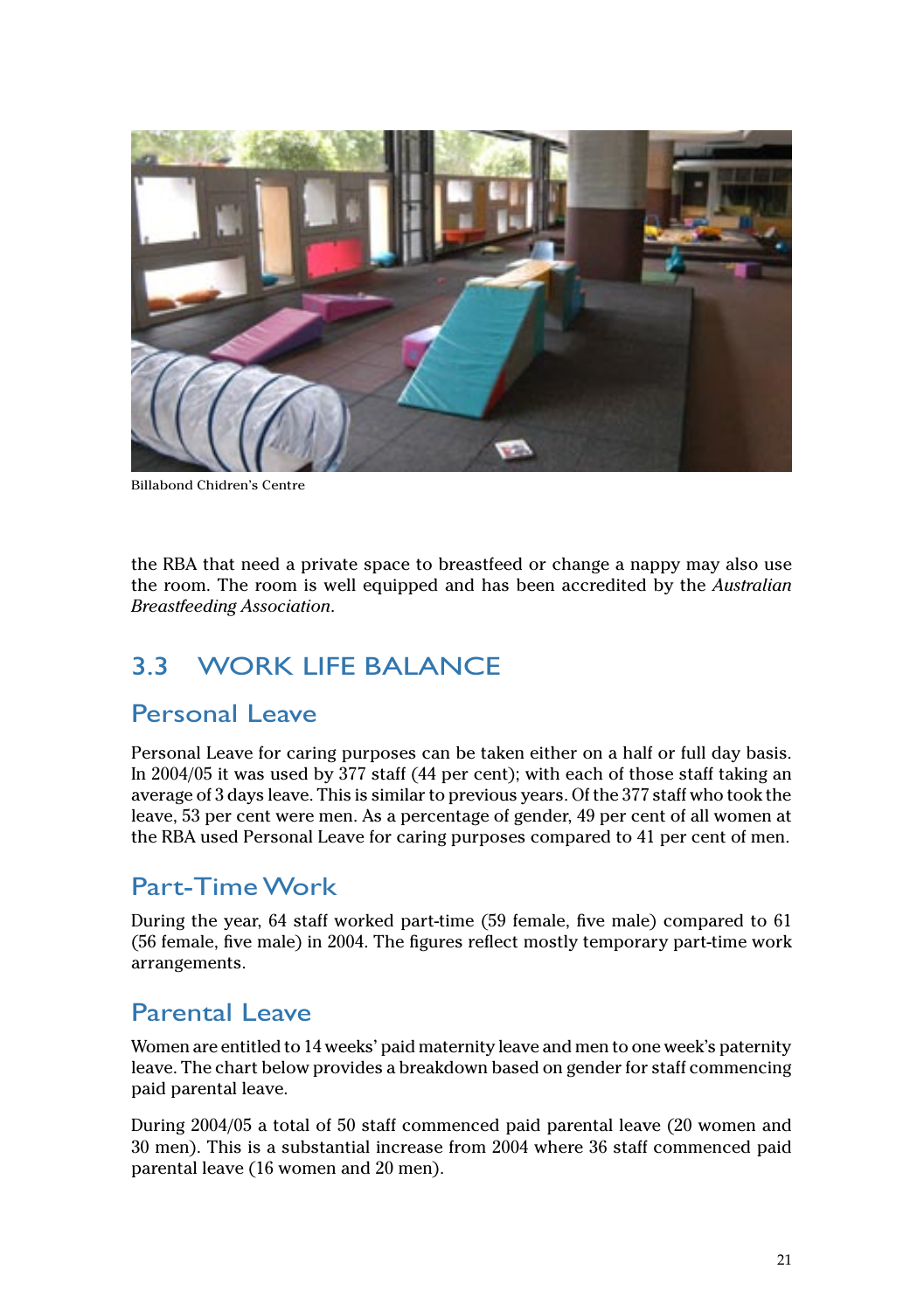



Of the 14 women completing parental leave three women resigned, a return rate of 79 per cent. This compares to 93 per cent in 2004. Of the 11 women who returned to work in 2004/05, nine elected to work part-time (82 per cent). This compares to 13 women returning in 2004, with 10 electing to work part-time (77 per cent).

Under enterprise bargaining arrangements the RBA and the Finance Sector Union have agreed to review the RBA's parental leave arrangements once a decision is issued by the Australian Industrial Relations Commission in respect of the Family Provisions Case 2004.

#### **Work and Family Intranet Site**

The Work and Family site on the Personnel Department intranet was again reviewed and streamlined. Information on the RBA's Childcare Centre and Parent Room were added to the site.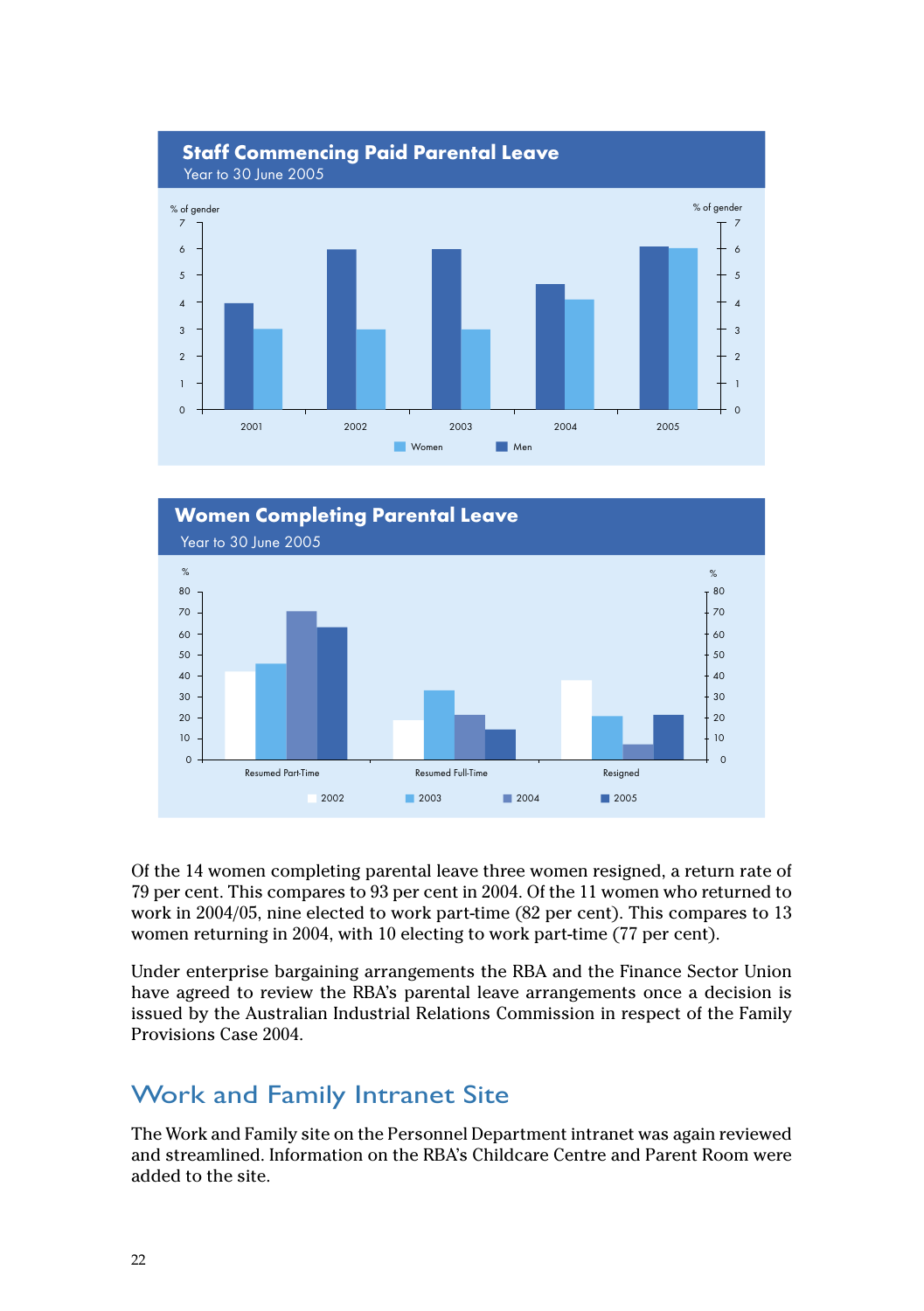### <span id="page-25-0"></span>Fitness Facility

The RBA encourages a healthy lifestyle. In addition to supporting sporting events, the RBA operates a fitness facility at Head Office. The facility is available for use by staff at lunchtime and out of work hours. Staff desiring to use the facility must first attend a training session in the safe use of the equipment. Approximately 545 staff have received this training. During the year additional gymnasium equipment was purchased and at year end 93 staff were attending weekly pilates and yoga classes.

### 3.4 INDIGENOUS AUSTRALIANS

Staff who have identified as Indigenous Australians continue to account for a very small proportion of staff, 0.6 per cent in 2005.

#### Business Administration Traineeship

At least one Business Administration Traineeship continues to be designated for Indigenous Australians as a step to encourage a higher representation at the RBA. In 2005, the RBA used additional targeted avenues to promote the vacancies. The position was again successfully filled for 2005. The 2004 Indigenous Australian trainee was employed by the RBA at the end of her traineeship.

#### National Indigenous Cadetship Project

The feasibility of utilising the Australian Government's *National Indigenous Cadetship Project* continues to be explored as an additional way of targeting Indigenous Australians for employment opportunities within the RBA.

#### NAIDOC Week

As one way of recognising Indigenous culture, the RBA took the opportunity to highlight and promote to staff NAIDOC (National and Aboriginal Islander Day Observance Committee) week in July 2004.

### 3.5 RACE-ETHNICITY

#### Representation at RBA

The percentage of staff who identified themselves as NESB1 (staff who are born overseas and whose first language is not English) remains at 21 per cent. These employees remain heavily represented in the RBA's information technology, accounting and audit departments and share a common characteristic of being more highly qualified than other staff at equivalent levels. Consistent with the qualification levels found amongst the NESB1, an analysis of occupational groupings shows that 53 per cent are represented in professional occupations, an increase from 48 per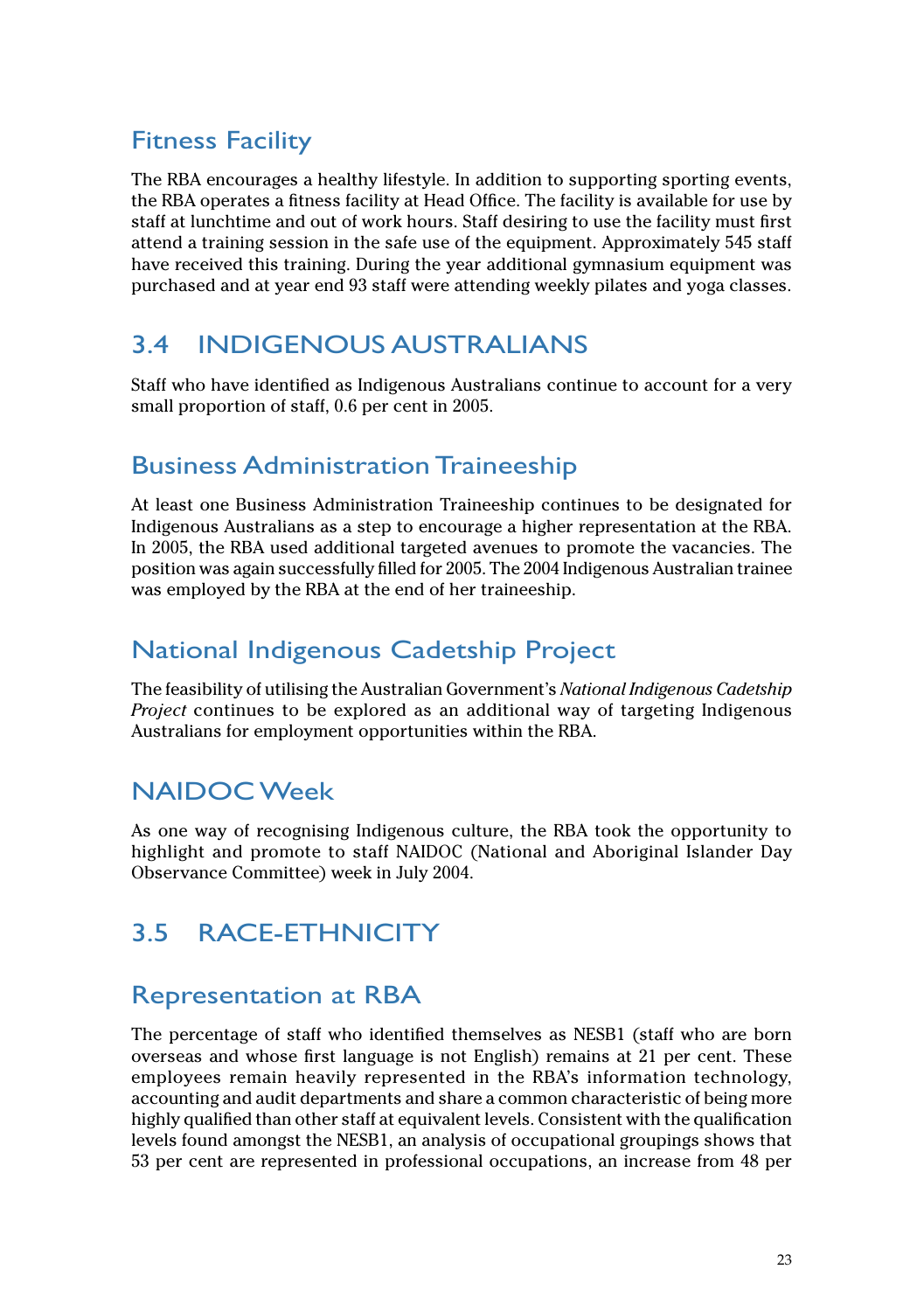

cent in 2004. Three per cent are employed in management positions, an increase of 1 per cent from 2004.

### **Business Writing Training**

The RBA again offered training to staff in business writing to assist with career progression. The objective of the two-day Technical Business Writing course is to tailor training in the area of written communication to reflect the more technical nature of the documents produced by the information technology, accounting and audit departments. The training acknowledges the varying communication styles used by different cultures. In 2004/05, 15 staff who identified themselves as NESB1, and 9 staff who identified themselves as NESB2 attended a business writing course.

### **Harmony Day**

For the week commencing 21 March 2005, the RBA supported and promoted Harmony Day. Staff were provided with information about the meaning of the day via the intranet, the staff magazine Currency, and staff newsletters. Harmony Day ribbons were also available for staff to wear and the staff café provided an array of international dishes throughout the week.

### **Cultural Awareness Workshop**

Twelve participants attended a two-day cultural awareness workshop during the year. The workshop focused on cross cultural recruiting, interviewing and selecting, the multicultural workforce, cultural dimensions and communication in cross-cultural situations. Further sessions are planned for 2005/06.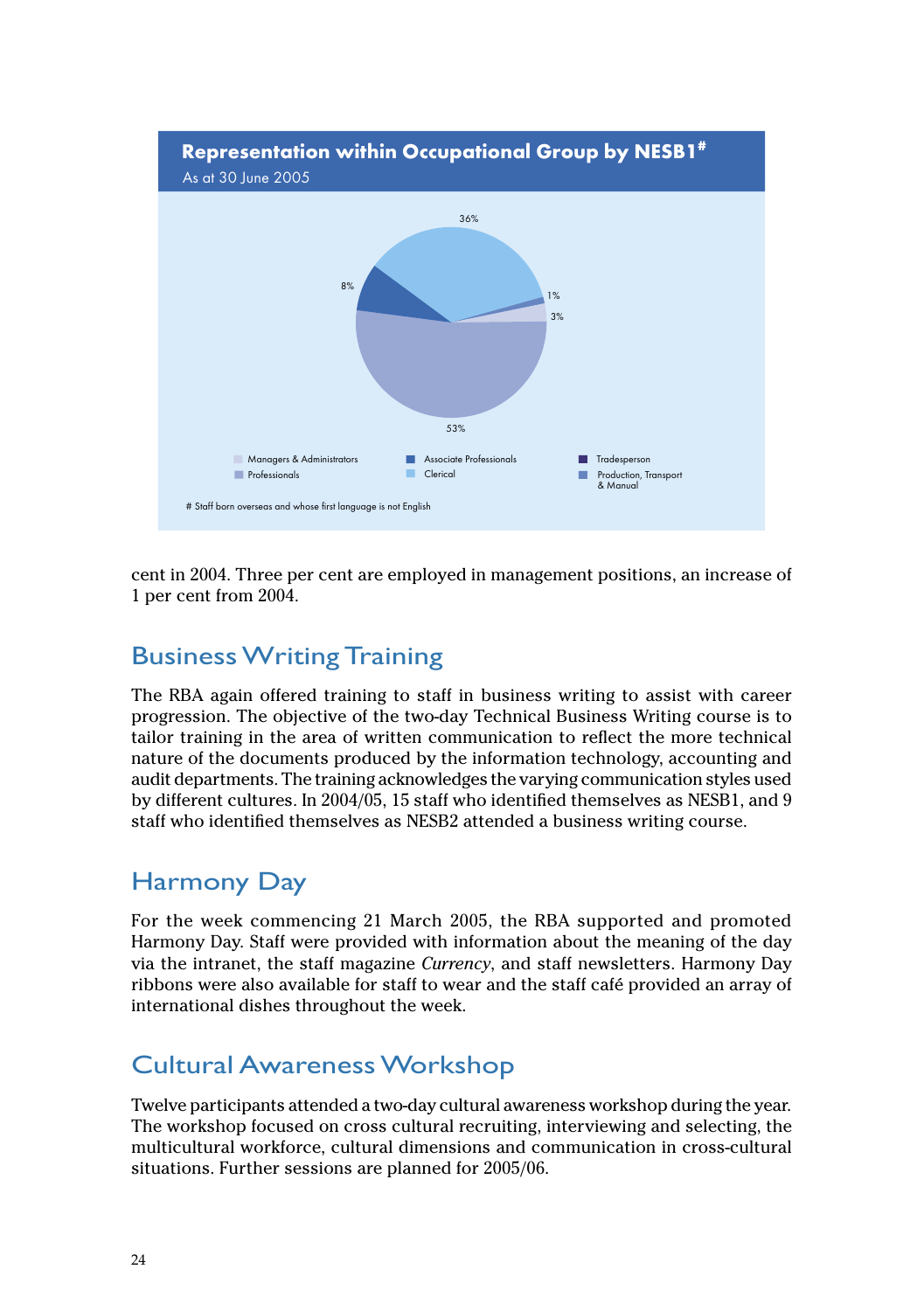#### <span id="page-27-0"></span>Work Placement Program

The RBA supported the *Orientation to the Workplace Program* for migrants during the year. One IT professional worker undertook six weeks' work experience, providing the opportunity to learn about local work culture and work practices.

## 3.6 PEOPLE WITH DISABILITIES

#### Representation at RBA

The number of staff who have identified as having a disability remains at 8 per cent in 2005. The increase from 2 per cent in 2003 can be explained by the revised equity and diversity form that was sent to all staff in April 2004. The form assisted in capturing staff who have acquired a disability since commencing at the RBA.

### Disability Action Plan: Access & Equity 2003-2005

In December 2003, the RBA launched its second action plan under the *Commonwealth Disability Strategy,* a government initiative to assist Commonwealth agencies in developing a disability action plan under the *Disability Discrimination Act 1992*. The *Commonwealth Disability Strategy* is currently being reviewed. The outcome of this review will be considered in the development of the RBA's next disability plan, to be incorporated in the workplace diversity plan during the next reporting period.

The RBA has achieved good progress on the current Plan initiatives since its implementation; there is one outstanding initiative scheduled for completion by September 2005. The Disability Action Plan Consultative Group continues to meet quarterly to monitor the implementation of the Plan. An update on each of the Plan initiatives is listed at Appendix 4.3.



Disability Action Plan Consultative Group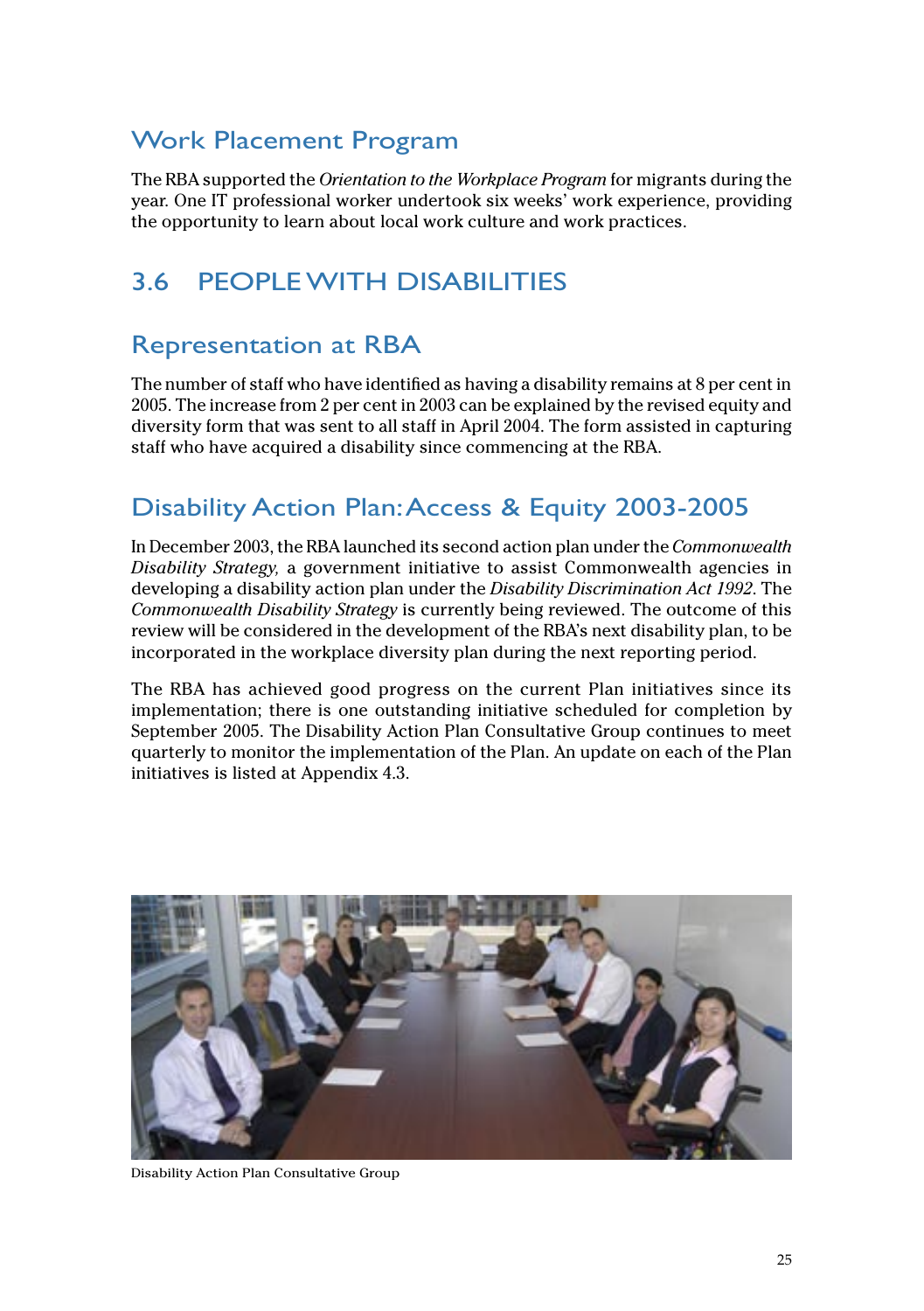### Membership of Employer Disability Group

In 2005, the RBA became a member of a not-for-profit employer disability group 'Employers Making a Difference' (EMAD). The membership provides the RBA with a strategic business partner to assist in the development of disability initiatives as well as an additional resource for staff. During this reporting period EMAD facilitated a half-day disability awareness workshop and is working on a tailored awareness raising session for staff on the Disability Action Plan Consultative Group. During the next reporting period, EMAD will assist the RBA in the development of the next disability action plan.

#### Awareness

#### Training & Development



Disability Awareness Workshop

The RBA Disability Awareness Workshop continues to be held annually for staff and managers to raise the level of understanding and awareness in relation to identifying barriers for people with disabilities. The workshop also introduces strategies for overcoming these barriers. A total of 124 staff have attended these workshops since they were first introduced in 1999.

A corporate health program and two half-day workshops, Beyond Blue and Understanding Psychological Problems in the Work Setting, were piloted in 2004; further mental health workshops have been scheduled for the next reporting period.

The First Aiders Network was updated during the year with quarterly information sessions. Topics covered included epilepsy, sports injuries, diabetes, and advanced resuscitation.

#### Brochure: Supporting Staff with Disabilities

In 2004, the Disability Action Plan Consultative Group worked with Personnel Department to create a disability awareness brochure, *Supporting Staff with Disabilities.* The brochure continues to be provided to all new starters as part of their induction.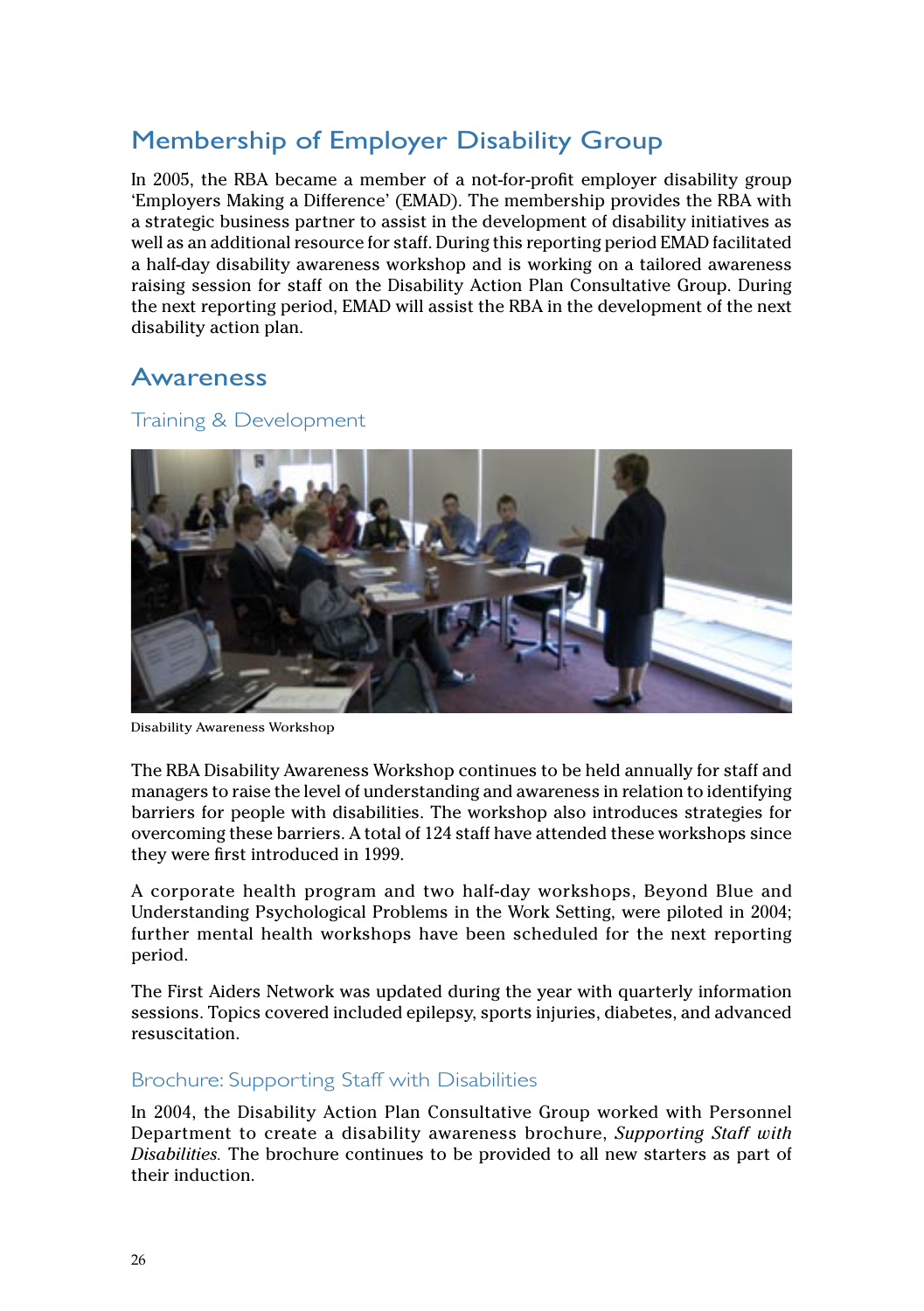#### International Day of People with a DisAbility

The RBA once again celebrated International Day of People with a DisAbility on 3 December. Information about the meaning of the day was provided via the intranet and the staff magazine *Currency*. Displays and information leaflets were also placed in the staff café.

#### Staff Magazine Feature Articles

During 2004/05 two articles on disability featured in the staff magazine. The first article highlighted the achievements of the RBA's Systems Accessibility Technical Group and promoted the assistive technologies available at the RBA. The article featured one staff member using a portable CCTV system, purchased by the RBA to assist him in his regular work duties.

The second article, also aimed at raising awareness, provided staff with an update on various disability initiatives. The article highlighted resources available to staff at the RBA, including the new confidential disability employer information line available to all staff through membership of EMAD.

#### Access

Various facilities at Head Office were upgraded as part of the Access Improvement Program. The ground floor foyer reception desk was redesigned to comply with the *Disability Discrimination Act 1992* and accessible lifts were installed in the banking chamber and the Museum of Australian Currency Notes. Work commenced on upgrading the six Head Office passenger lifts. The upgrade includes improved disability access features; one refurbished lift was in operation at end-June 2005.

#### **Accessibility**

#### Internet

In March 2005, the Bank opened the Museum of Australian Currency Notes in its Head Office building. As part of that development a new website depicting much of the content of the Museum was launched. The Museum website is fully compliant with the W3C Web Content Accessibility Guidelines.

The Bank also continued its program of review and enhancement of its regular website content to improve compliance with the W3C Guidelines. Some examples of improvements made during 2004/05 are: replacement of a non-compliant flowchart diagram with text and smaller accessible images; and amendments to various hyperlink text labels to more accurately describe the hyperlinked website material.

#### Assistive Technologies

A demonstration of devices to assist people with a hearing impairment was arranged in 2004. A portable FM Phonic hearing system was purchased for the HC Coombs Centre for Financial Studies and FM Phonic conference microphones were purchased for use in training or meetings. A permanent induction loop was installed in the RBA's training rooms and in one conference room. Other assistive technologies were purchased for individuals with various disabilities to assist them in their every day work.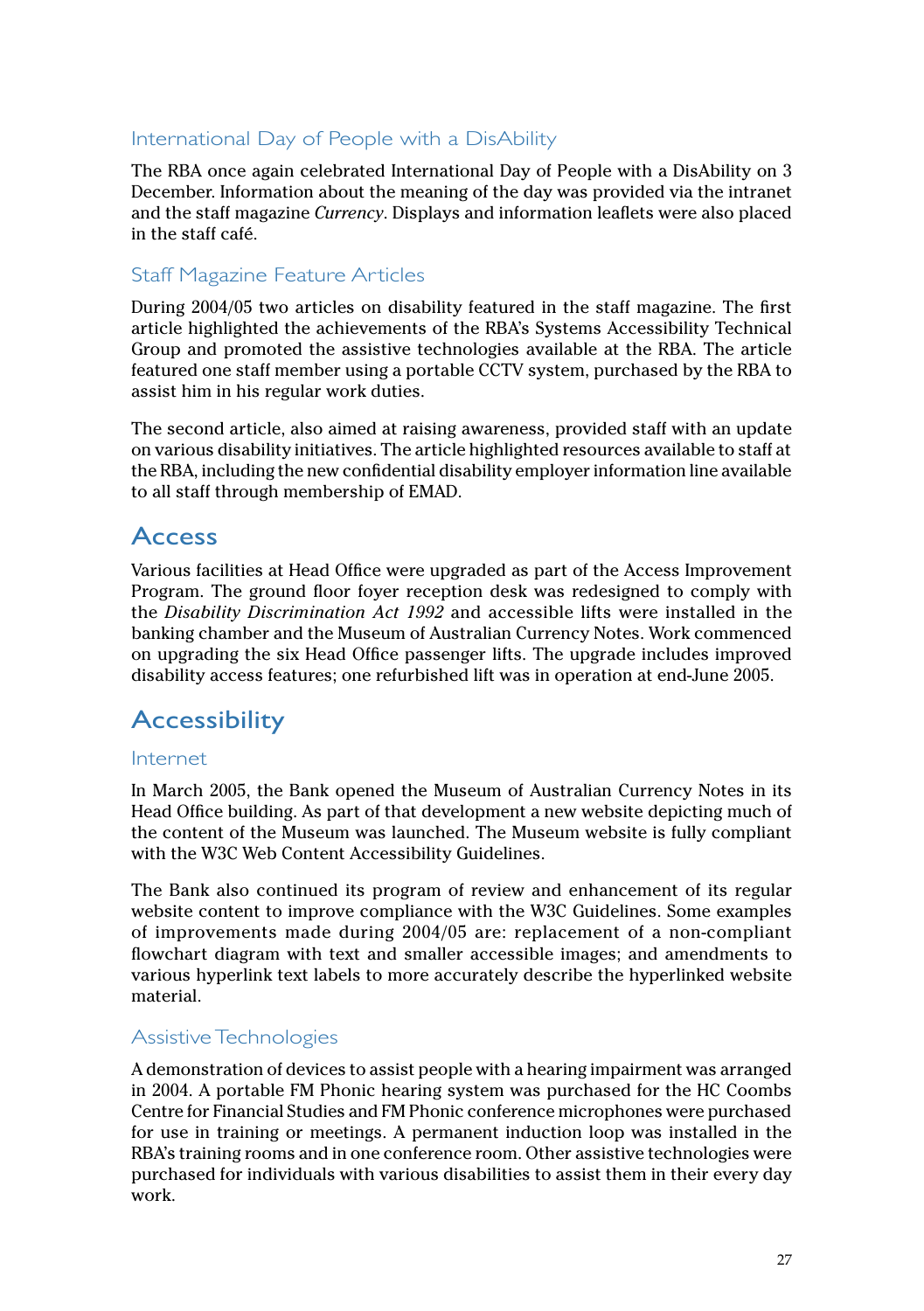#### <span id="page-30-0"></span>SECTION 4: APPENDICES

#### APPENDIX 4.1 EQUITY & DIVERSITY POLICY COMMITTEE TERMS OF REFERENCE

#### Role

The role of the Committee is to assist the RBA to achieve its aims for equal opportunity in employment.

### Functions

The Committee has the following functions:

- To make recommendations to the RBA on equity and diversity principles and policy.
- To keep under examination the development of an appropriate equity and diversity program for the RBA.
- To monitor and report periodically to the Governor on these matters.

#### Membership

The Committee comprises four members:

- Chairperson appointed by the Governor;
- Deputy Chairperson Head of Personnel (ex-officio);
- Union Representative an employee nominated by the Reserve Bank Officers' Section of the Finance Sector Union; and
- RBA Representative an employee nominated by the RBA.

The members nominated by the Union and the RBA may each have an alternate. The Manager, Staff Relations & Conditions Section, Personnel Department, participates

| <b>Equity &amp; Diversity Policy Committee</b> |                   |               |  |
|------------------------------------------------|-------------------|---------------|--|
| Chairperson                                    | <b>Bob Rankin</b> |               |  |
| Deputy Chairperson                             | Graham Rawstron   |               |  |
| <b>RBA Representatives</b>                     | Ric Deverell      | Claire Warner |  |
| Union Representatives                          | Frsilia Celio     | Rekha Pillay  |  |
| Co-opted Member                                | John Anderson     |               |  |
| Manager, Staff Relations & Conditions          | Rob Thompson      |               |  |
| Secretary                                      | Monica Walker     |               |  |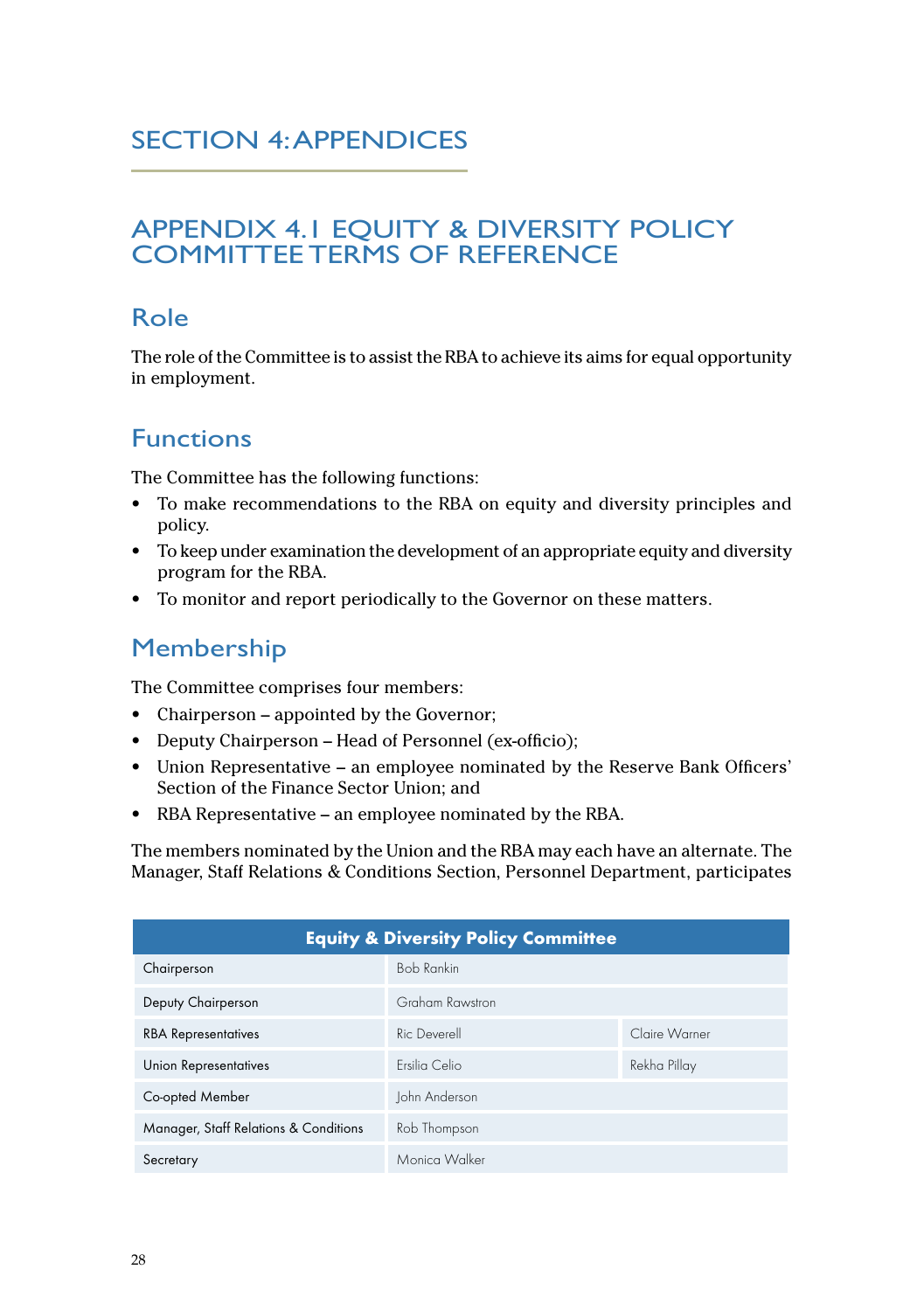as a non-voting member in all meetings of the Committee. The Committee may invite participation in discussion by staff or unions representing particular work areas or having particular expertise in the matters under consideration.

#### Meetings

Three members must be present to constitute a quorum, including the Chairperson or Deputy Chairperson; the RBA Representative or Alternate; the Union Representative or Alternate. The Senior Consultant, Staff Training & Development Section, acts as Secretary to the Committee (ex-officio).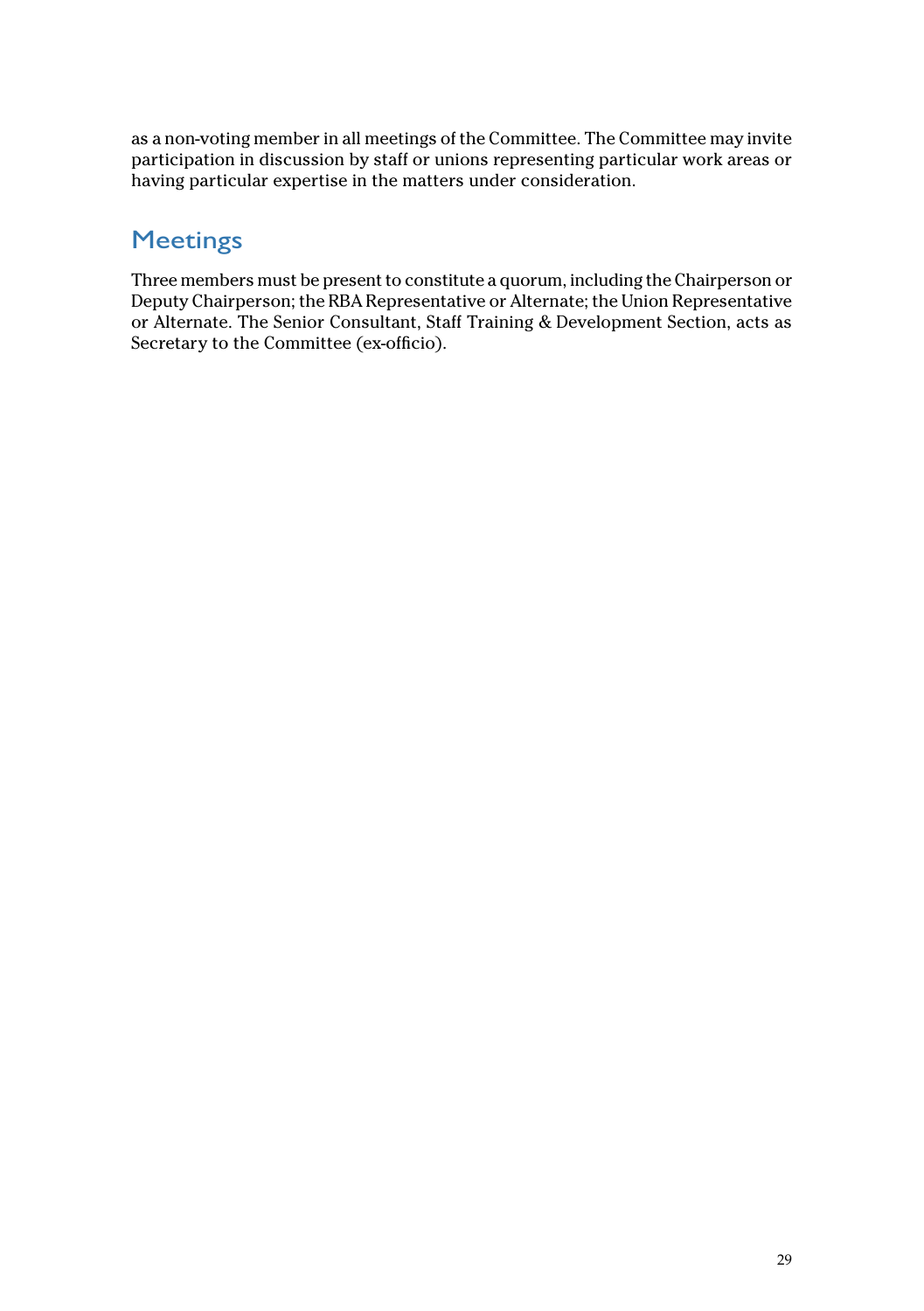#### <span id="page-32-0"></span>APPENDIX 4.2 SUMMARY OF DIVERSITY PLAN INITIATIVES

This section provides a summary of diversity initiatives as set out in Workplace Diversity Plan 2001-2005.

#### Gender

- Monitor the uptake of contracts by women and conduct further analysis on the identified gap between genders and classification levels.
- Review contract remuneration outcomes annually to track any significant variations between women and men in comparable positions. A detailed analysis of occupations by gender representation and remuneration to also be included in the review.
- Review, for effectiveness, specific initiatives associated with the *Graduate Development Program* designed to enhance the scope for advancement of female graduates into management positions over time.
- Monitor graduate recruitment gender ratio statistics and compare with university enrolment statistics.
- Identify and remove any barriers for women in the interview stage of the recruitment process.
- Identify opportunities to encourage higher representation of women in management positions.
- Identify where succession plans might not adequately comprehend future retirements.
- Review ASCO codes during the next reporting period to ensure accuracy in classifications and data integrity. Monitor progress of women within professional occupations.
- Review the HR database and update any missing educational qualifications.

#### Work Life Balance

- Review Intranet site on Work & Family.
- Monitor use of flexible work arrangements annually.
- Review and streamline part-time work arrangements during next reporting period.
- Pilot the Welcome Back program for staff returning from parental leave.
- Pilot a Working Parents Forum to provide networking opportunities for new parents.
- Investigate a Welcome Back program for staff returning from extended leave.
- Update workplace profile analysis to review effectiveness of policies, for example, flexible work arrangements.
- Trial work from home arrangements.
- Introduce Personal Leave arrangements.
- Investigate the '48/52' scheme.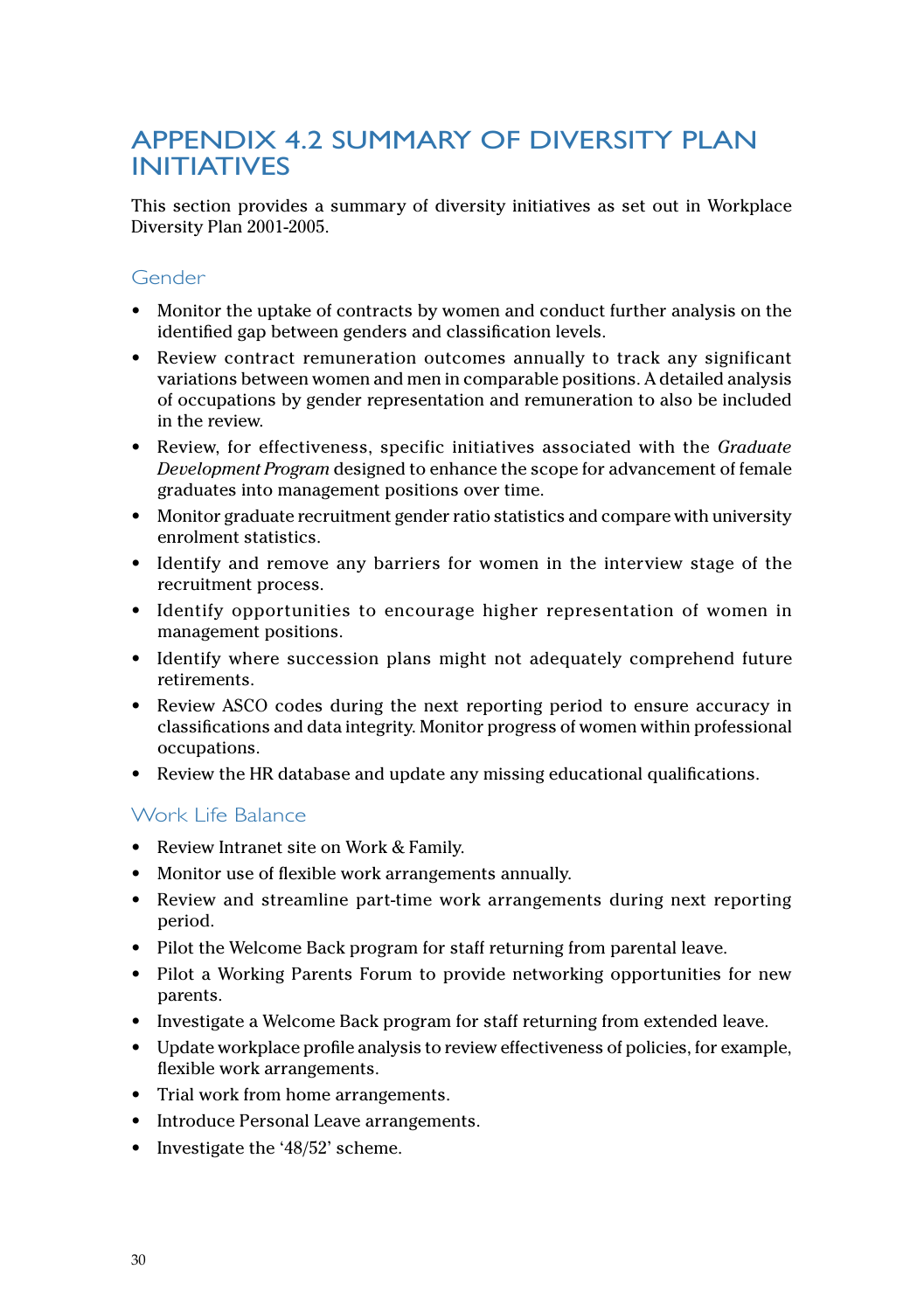#### Indigenous Australians

- Investigate the feasibility of using the Commonwealth Indigenous Cadetship Program.
- Maintain designated traineeship position with mentoring support.
- Consider conducting Indigenous Cultural Awareness Workshops.
- Highlight opportunities to recognise Indigenous culture, for example NAIDOC Week (July).

#### Race-Ethnicity

- Update the RBA's current equal employment opportunity form to better capture information on race-ethnicity.
- Increase opportunities for NESB1 employees to develop written communication skills.
- Conduct further Cultural Awareness Workshops.
- Highlight opportunities to recognise cultural diversity, for example, Harmony Day (March).
- Conduct training needs analysis for departments who have a high race-ethnicity mix.

#### People with Disabilities

- Conduct Disability Awareness Workshop annually.
- Maintain designated traineeship position with mentoring support.
- Provide reasonable adjustment advice to departments employing people with disabilities.
- Finalise and implement the Disability Action Plan for 2003-2005.
- Consider implementing self-service access to the RBA's HR database to enable staff to update their personal information (postponed until 2005).
- Review Intranet site in accordance with W3C Web Content Accessibility Guidelines.
- Liaise with Web Manager on W3C web accessibility compliance for the RBA's website.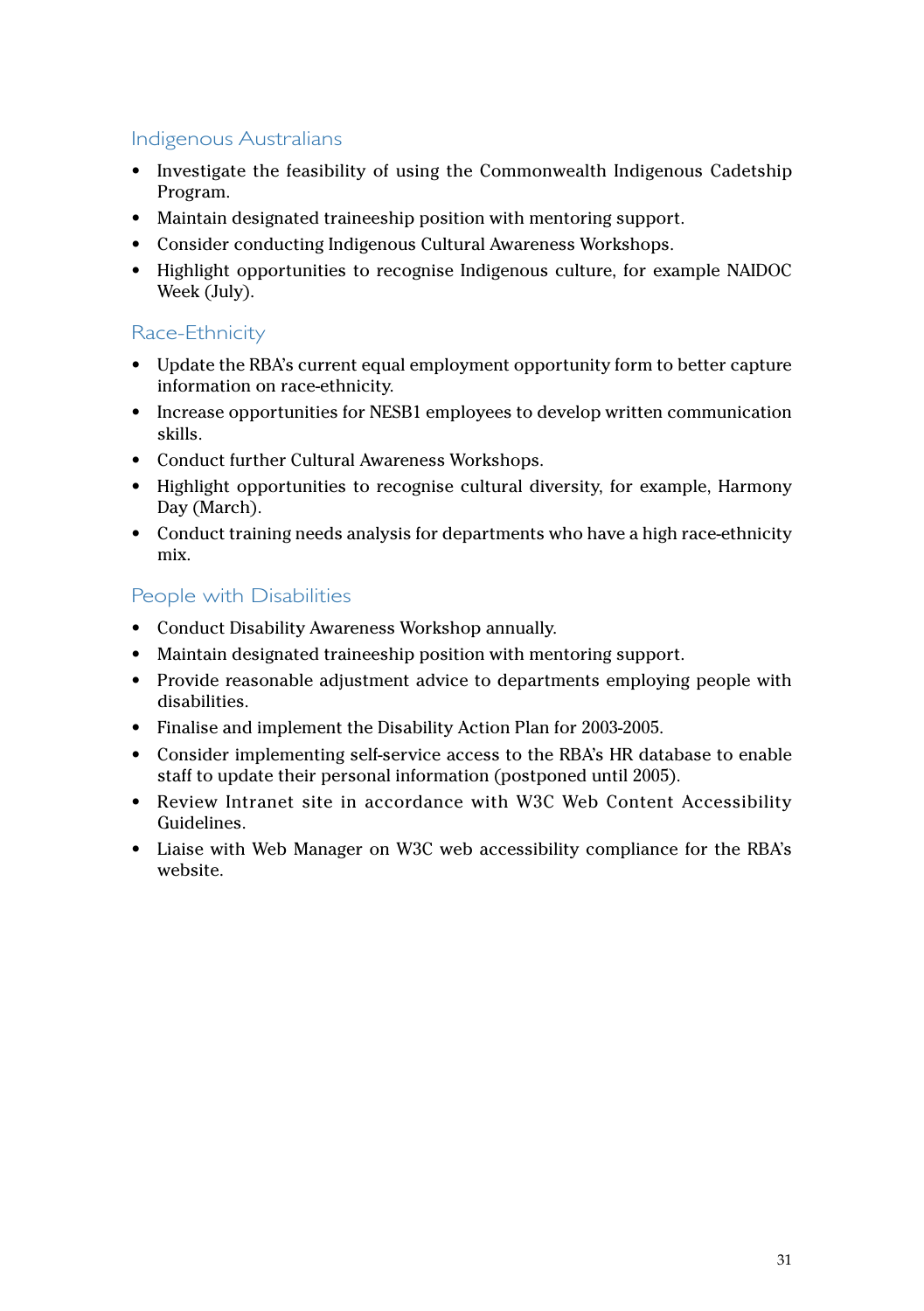#### <span id="page-34-0"></span>APPENDIX 4.3 DISABILITY ACTION PLAN **PROGRESS**

|              | Initiative                                                                                                                                                                                                                                                                           | Responsibility                                                 | Due Date                 | <b>Progress</b>                                                                                                                                                                                                                                                                                                           |
|--------------|--------------------------------------------------------------------------------------------------------------------------------------------------------------------------------------------------------------------------------------------------------------------------------------|----------------------------------------------------------------|--------------------------|---------------------------------------------------------------------------------------------------------------------------------------------------------------------------------------------------------------------------------------------------------------------------------------------------------------------------|
|              | <b>Employment Policies, Procedures &amp; Practices</b>                                                                                                                                                                                                                               |                                                                |                          |                                                                                                                                                                                                                                                                                                                           |
| $\mathbf{1}$ | Review Staff Handbook,<br>procedures, policies and<br>guidelines to ensure<br>compliance with the<br>requirements of the Disability<br>Discrimination Act 1992 (DDA).                                                                                                                | Personnel<br>Department                                        | August 2004              | Completed.<br>Review completed by Staff Relations &<br>Conditions, Personnel Department. No<br>changes required.                                                                                                                                                                                                          |
|              | Workplace Assessment & Reasonable Adjustment                                                                                                                                                                                                                                         |                                                                |                          |                                                                                                                                                                                                                                                                                                                           |
| 2            | The Occupational Nurse<br>(OHN) is to formally review the<br>environment of all staff with<br>a known disability on a six<br>monthly basis, or on promotion<br>or transfer, in order to identify<br>any areas requiring assistance<br>or improvements.                               | Occupational<br><b>Health Nurse</b><br>Personnel<br>Department | Immediately<br>& Ongoing | Ongoing.<br>Three reviews have been completed;<br>the first was conducted in November<br>2003.                                                                                                                                                                                                                            |
| 3            | Principles of reasonable<br>adjustment applied in<br>recruitment process to support<br>individual needs and ability<br>to pursue a career path.<br>Reasonable adjustment<br>considerations to be ongoing<br>to include acquired disabilities<br>after commencement of<br>employment. | Personnel<br>Department<br><b>Supervisors</b><br>Managers      | Ongoing                  | Ongoing.                                                                                                                                                                                                                                                                                                                  |
| 4            | Update the EEO form to better<br>capture information on staff<br>with disabilities. The form will<br>be sent to all existing staff as a<br>one off mail out, as well as to<br>all new staff.                                                                                         | Personnel<br>Department                                        | February<br>2004         | Completed.<br>The EEO form was updated in February<br>2004. On 30 April 2004, as part of the<br>annual employee personal details data<br>collection, a modified version of the<br>form was sent to all staff. The revised<br>form is given to all new staff on their<br>first day at the RBA. Completion is<br>voluntary. |
|              | <b>Staff Awareness</b>                                                                                                                                                                                                                                                               |                                                                |                          |                                                                                                                                                                                                                                                                                                                           |
| 5            | Create a disability awareness<br>information brochure. The<br>brochure will be distributed<br>to all staff and will also be<br>included in the new starters<br>induction pack.                                                                                                       | Personnel<br>Department                                        | February<br>2004         | Completed.<br>The brochure was circulated to all staff<br>in February 2004. A copy is given to all<br>new starters and is available to all staff<br>on the Personnel Department intranet<br>site.                                                                                                                         |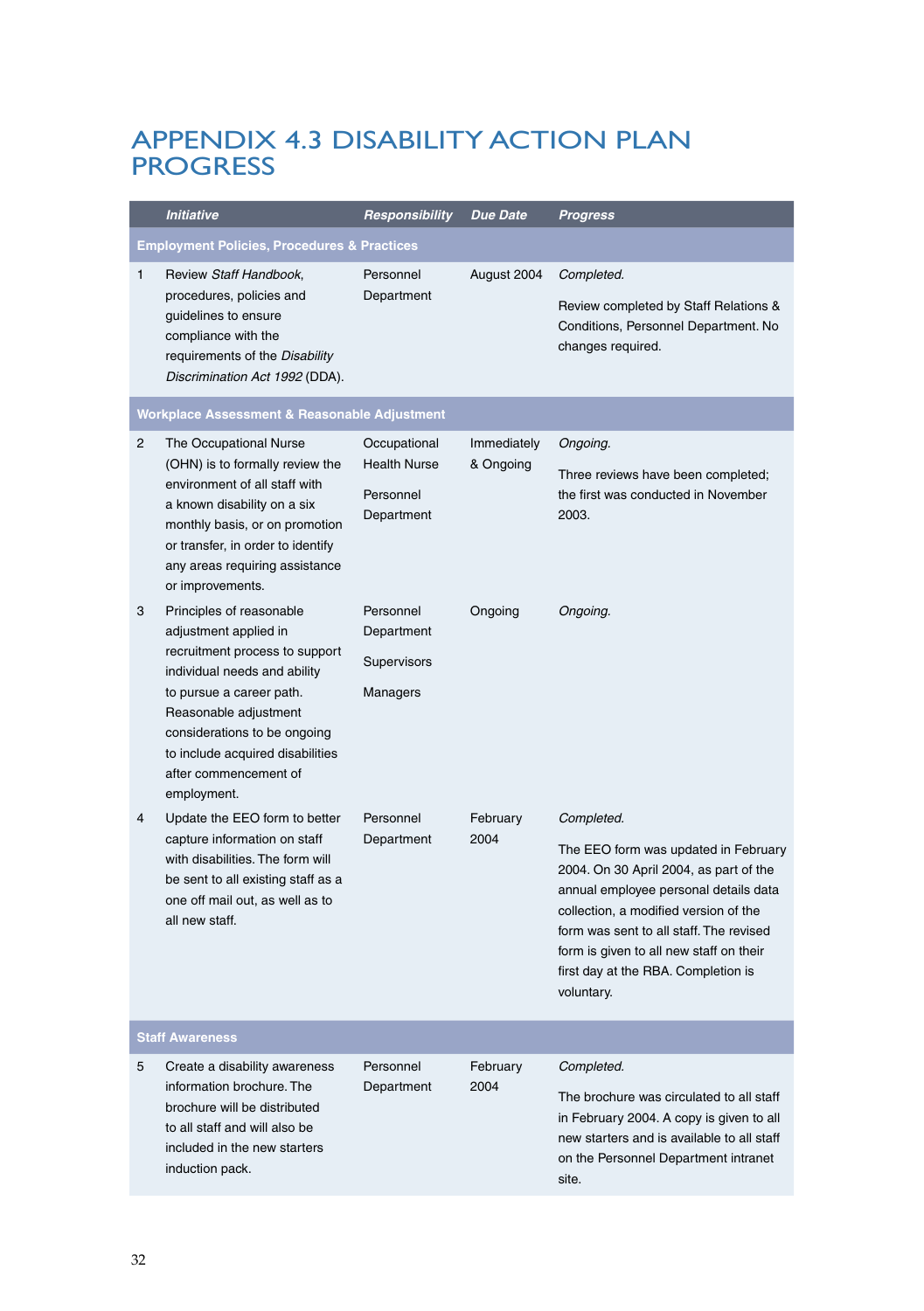|    | <b>Initiative</b>                                                                                                                                                                                                                 | Responsibility          | Due Date           | Progress                                                                                                                                                                                                                                                                                                                                                                       |
|----|-----------------------------------------------------------------------------------------------------------------------------------------------------------------------------------------------------------------------------------|-------------------------|--------------------|--------------------------------------------------------------------------------------------------------------------------------------------------------------------------------------------------------------------------------------------------------------------------------------------------------------------------------------------------------------------------------|
| 6  | Disability Awareness Training to<br>be conducted annually, and on<br>demand.                                                                                                                                                      | Personnel<br>Department | April &<br>ongoing | Ongoing.                                                                                                                                                                                                                                                                                                                                                                       |
|    |                                                                                                                                                                                                                                   |                         |                    | A general awareness workshop was<br>held on 21 April 2004. Mental health<br>workshops were piloted in September &<br>November 2004.                                                                                                                                                                                                                                            |
|    |                                                                                                                                                                                                                                   |                         |                    | In 2005, a general awareness<br>workshop was held on 9 June and two<br>mental health workshops are scheduled<br>for August.                                                                                                                                                                                                                                                    |
| 7  | Training and development                                                                                                                                                                                                          | Personnel               | April &            | Ongoing.                                                                                                                                                                                                                                                                                                                                                                       |
|    | programs to include information<br>on Disability awareness where<br>they relate to the content of the<br>program.                                                                                                                 | Department              | ongoing            | Accessibility issues covered at the 2004<br>Central Banking Management Program.<br>The Plan promoted at two mental<br>health programs piloted in 2004 and the<br>Disability Awareness Workshop on 9<br>June 2005.                                                                                                                                                              |
|    | <b>Managing Grievances</b>                                                                                                                                                                                                        |                         |                    |                                                                                                                                                                                                                                                                                                                                                                                |
| 8  | <b>Review Handling Grievances</b>                                                                                                                                                                                                 | Personnel               | March 2004         | Completed.                                                                                                                                                                                                                                                                                                                                                                     |
|    | guidelines to ensure<br>compliance with the<br>requirements of the Disability<br>Discrimination Act 1992.                                                                                                                         | Department              |                    | Review completed by Staff Relations<br>& Conditions, Personnel Department.<br>Guidelines comply with DDA.                                                                                                                                                                                                                                                                      |
| 9  | Consult with the Grievance                                                                                                                                                                                                        | Personnel               | March 2004         | Completed.                                                                                                                                                                                                                                                                                                                                                                     |
|    | Authority Chairman to ensure<br>a good understanding of the<br>Authority's processes                                                                                                                                              | Department              |                    | In March 2004 the Head of Personnel<br>met with the Grievance Authority<br>Chairman whose term was renewed<br>for 2 years. To ensure the Chairman<br>is kept up to date with RBA issues, a<br>range of publications are sent to him<br>on a regular basis. This includes the<br>Staff Magazine Currency, the Personnel<br>newsletter Staff Matters, and the FSU<br>newsletter. |
|    | <b>Training &amp; Development Programs</b>                                                                                                                                                                                        |                         |                    |                                                                                                                                                                                                                                                                                                                                                                                |
| 10 | The training nomination<br>form to be modified to allow<br>participants to notify any<br>assistance that may be needed,<br>eg. sight, hearing, mobility,<br>dietary requirements, or any<br>other related or additional<br>needs. | Personnel<br>Department | January<br>2004    | Completed.<br>The training nomination form was<br>modified in December 2003. As at end<br>June 2005 the changes have proved<br>successful in notifying assistance<br>required.                                                                                                                                                                                                 |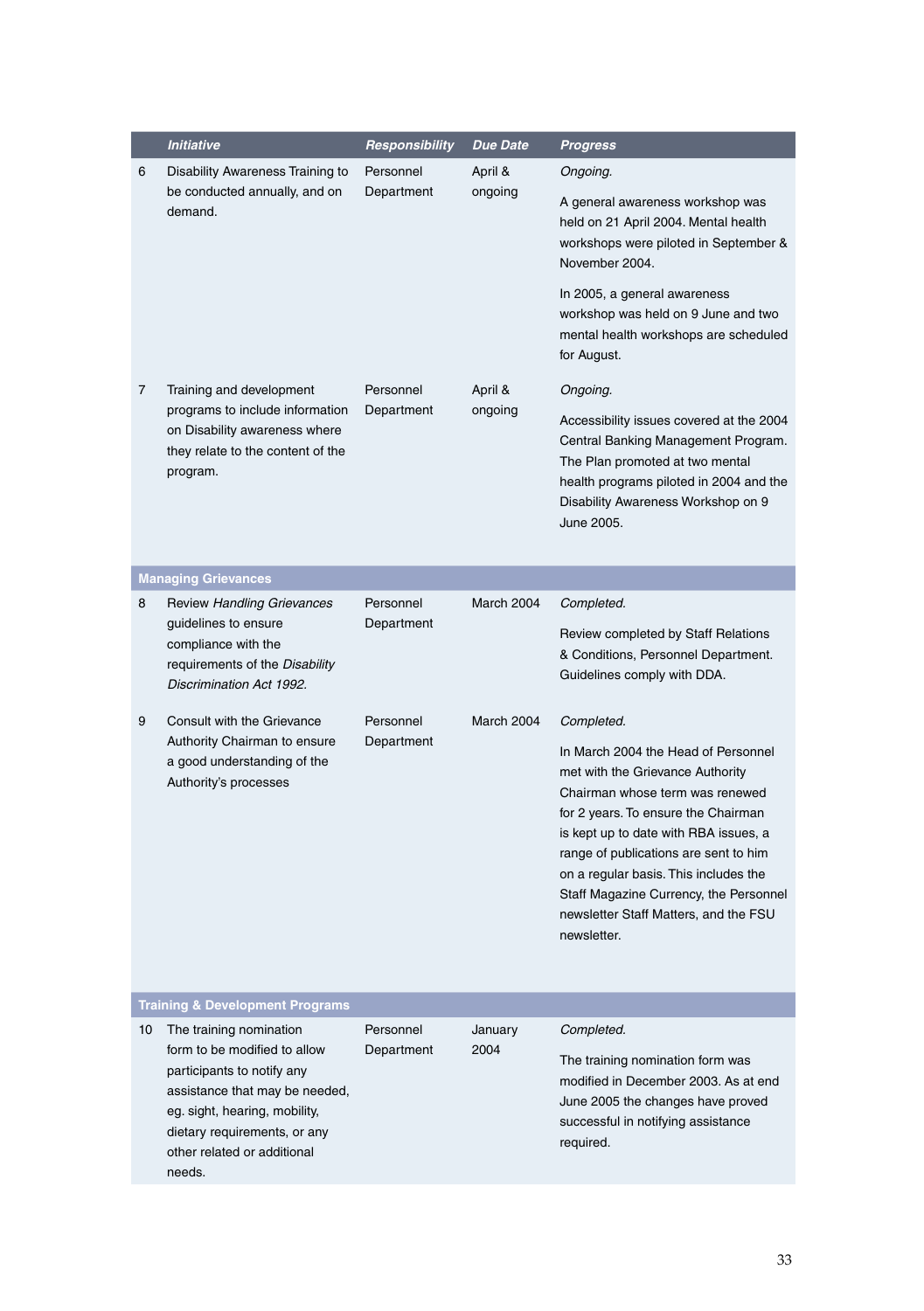|    | <b>Initiative</b>                                                                                                                                                                                                                          | Responsibility                                                           | Due Date         | <b>Progress</b>                                                                                                                                                                                                                                                                                                                                                                                                                                                                     |
|----|--------------------------------------------------------------------------------------------------------------------------------------------------------------------------------------------------------------------------------------------|--------------------------------------------------------------------------|------------------|-------------------------------------------------------------------------------------------------------------------------------------------------------------------------------------------------------------------------------------------------------------------------------------------------------------------------------------------------------------------------------------------------------------------------------------------------------------------------------------|
| 11 | Install induction loops in<br>the Level 20 training rooms<br>to assist staff with hearing<br>impairments when attending<br>training sessions                                                                                               | Personnel<br>Department<br><b>Facilities</b><br>Management<br>Department | <b>July 2004</b> | Completed.<br>Induction loops installed in June 2004.<br>The loops were tested and modified<br>during 2004/05.                                                                                                                                                                                                                                                                                                                                                                      |
|    | <b>Technology</b>                                                                                                                                                                                                                          |                                                                          |                  |                                                                                                                                                                                                                                                                                                                                                                                                                                                                                     |
| 12 | Establish a technical group to<br>consult staff with disabilities on<br>accessibility to new, existing<br>and modified hardware,<br>software and applications.                                                                             | Personnel<br>Department<br>Systems &<br>Technology<br>Department         | November<br>2003 | Ongoing.<br>The Systems Accessibility Technical<br>Group (SATG) held their first meeting<br>in November 2003. The group consists<br>of staff from Systems & Technology<br>Department, Information Department,<br>Personnel Department and other<br>departments with staff with known<br>disabilities. Minutes of the meeting<br>are circulated to the Equity & Diversity<br>Policy Committee. The group meet<br>quarterly; the last meeting for 2004/05<br>was held on 7 June 2005. |
| 13 | Develop a protocol for<br>assessing new systems with<br>respect to accessibility based<br>on World Wide Web Consortium<br>(W3C) Guidelines, or other<br>appropriate standards.                                                             | Personnel<br>Department<br>Systems &<br>Technology<br>Department         | February<br>2004 | Completed.<br>The Protocol was drafted by Personnel<br>Department and Systems & Technology<br>Department. It was approved and<br>implemented in March 2004. The<br>Systems Accessibility Technical Group<br>is monitoring the review of the W3C<br>Guidelines for any changes.                                                                                                                                                                                                      |
| 14 | Accessibility workshops to<br>be conducted for Application<br>Developers and Project<br>Managers.                                                                                                                                          | Systems &<br>Technology<br>Department                                    | April 2004       | Ongoing.<br>Three workshops were held in 2003<br>and 2004; a further workshop is being<br>scheduled for end-2005. An on-line<br>accessibility training module will be<br>developed in 2005/06.                                                                                                                                                                                                                                                                                      |
| 15 | Any redesign of the Bank's<br>software, applications, and<br>intranet or internet sites to be<br>undertaken with reference to<br>W3C accessibility guidelines,<br>in line with appropriate<br><b>Commonwealth Government</b><br>standards. | Systems &<br>Technology<br>Department<br>Information<br>Department       | Ongoing          | Ongoing.<br>In December 2003 a project manager<br>was appointed to oversee this initiative.<br>Systems & Technology Department<br>now has an applications inventory<br>where systems are ranked according<br>to the different departments, by<br>priority level, and relevant accessibility<br>standard. Project documentation<br>includes "accessibility" as a criterion.                                                                                                          |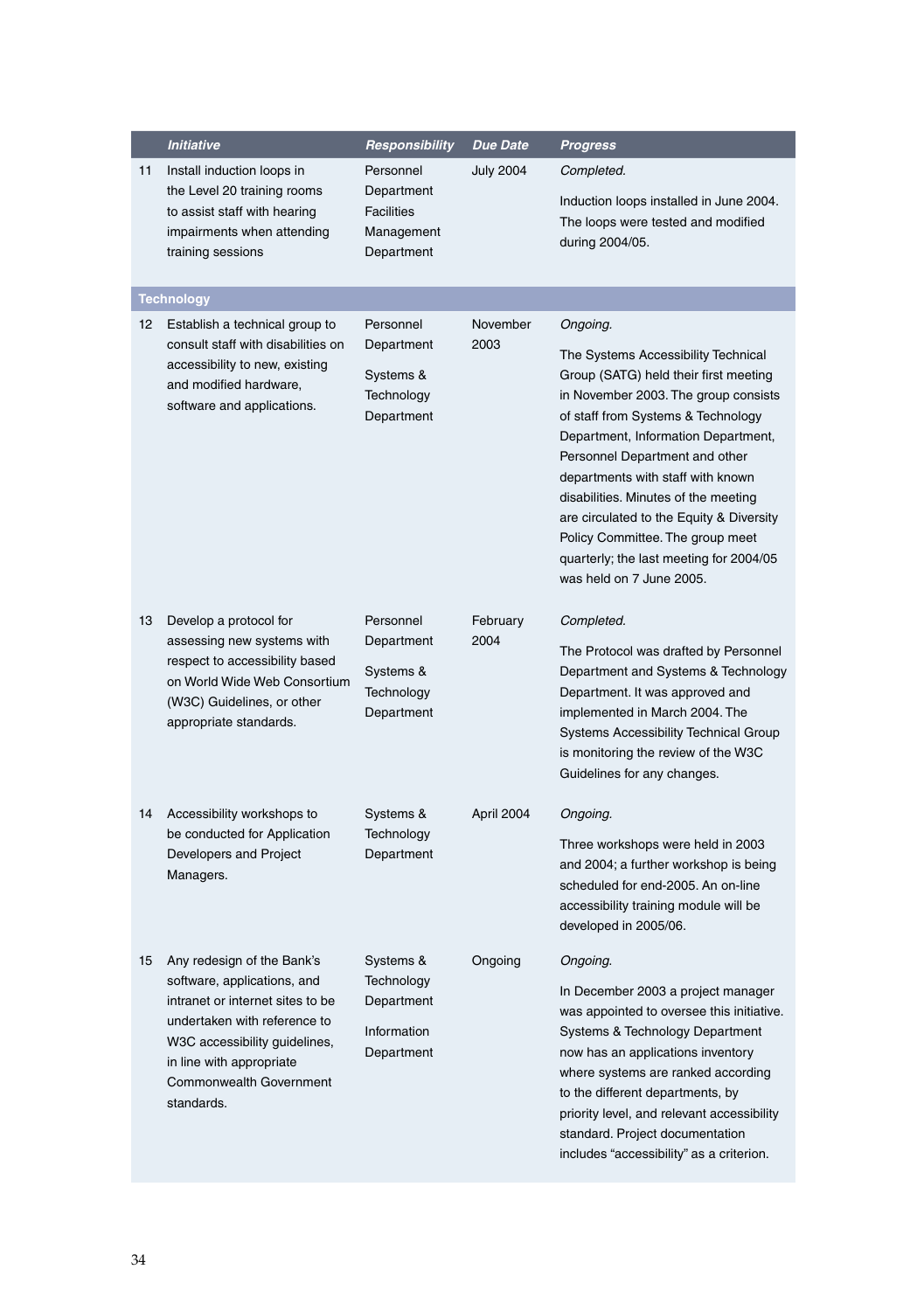|    | <b>Initiative</b>                                                                                                                                                                                                                             | Responsibility                                | Due Date                       | Progress                                                                                                                                                                                                                                                                                                                                   |
|----|-----------------------------------------------------------------------------------------------------------------------------------------------------------------------------------------------------------------------------------------------|-----------------------------------------------|--------------------------------|--------------------------------------------------------------------------------------------------------------------------------------------------------------------------------------------------------------------------------------------------------------------------------------------------------------------------------------------|
| 16 | Skillsoft, the Bank's online<br>training software provider,<br>to repurpose all SkillPort<br>online learning modules for<br>accessibility.                                                                                                    | Personnel<br>Department                       | March 2004                     | Completed.<br>All courses have been repurposed. New<br>courses added are required to meet<br>accessibility guidelines.                                                                                                                                                                                                                     |
|    | <b>Building Access</b>                                                                                                                                                                                                                        |                                               |                                |                                                                                                                                                                                                                                                                                                                                            |
| 17 | Progressively implement<br>building access<br>recommendations in<br>accordance with the Access<br>Improvement Plan.                                                                                                                           | <b>Facilities</b><br>Management<br>Department | Ongoing                        | Ongoing.<br>Work on upgrading the six head office<br>passenger lifts to comply with DDA<br>has commenced with one refurbished<br>lift now in operation. A portable FM<br>Phonic hearing system was purchased<br>for the Coombs training centre. Toilets<br>and fixtures upgrade on level 14 is<br>complete. Level 1 and 2 are in progress. |
| 18 | Redesign access to Sydney<br>Head Office ground floor<br>banking chamber and currency<br>museum with consideration to<br>equivalent access.                                                                                                   | <b>Facilities</b><br>Management<br>Department | <b>July 2004</b>               | Completed.<br>The ground floor foyer reception desk<br>was redesigned to comply with the<br>DDA. Accessible lifts to the banking<br>chamber and currency museum are in<br>operation.                                                                                                                                                       |
| 19 | Review existing security and<br>emergency control policies,<br>procedures and guidelines<br>with the aim of ensuring equal<br>access to the Bank's buildings<br>for people with a disability.<br>This is to include evacuation<br>procedures. | <b>Facilities</b><br>Management<br>Department | September<br>2004              | Completed.<br>All security and emergency control<br>policies, procedures and guidelines<br>were reviewed by Facilities<br>Management Department and were<br>found to be consistent with DDA.                                                                                                                                               |
|    | <b>Equipment &amp; Furniture Specifications</b>                                                                                                                                                                                               |                                               |                                |                                                                                                                                                                                                                                                                                                                                            |
| 20 | Review existing Purchasing<br>Guidelines. Ensure future<br>equipment and furniture<br>purchases comply with the DDA                                                                                                                           | <b>Facilities</b><br>Management<br>Department | July 2004 &<br>Ongoing         | Completed.<br>Review completed by Facilities<br>Management Department. Purchasing<br>Guidelines comply with DDA.                                                                                                                                                                                                                           |
|    | <b>Service Agreements</b>                                                                                                                                                                                                                     |                                               |                                |                                                                                                                                                                                                                                                                                                                                            |
| 21 | Review service agreements.<br>Ensure future agreements<br>comply with the DDA.                                                                                                                                                                | All Departments                               | September<br>2004 &<br>Ongoing | Completed & Ongoing.<br>Complying with code requirements<br>has been incorporated in Facilities<br>Management Department services<br>agreement. The RBA's purchasing<br>guidelines include DDA requirements.                                                                                                                               |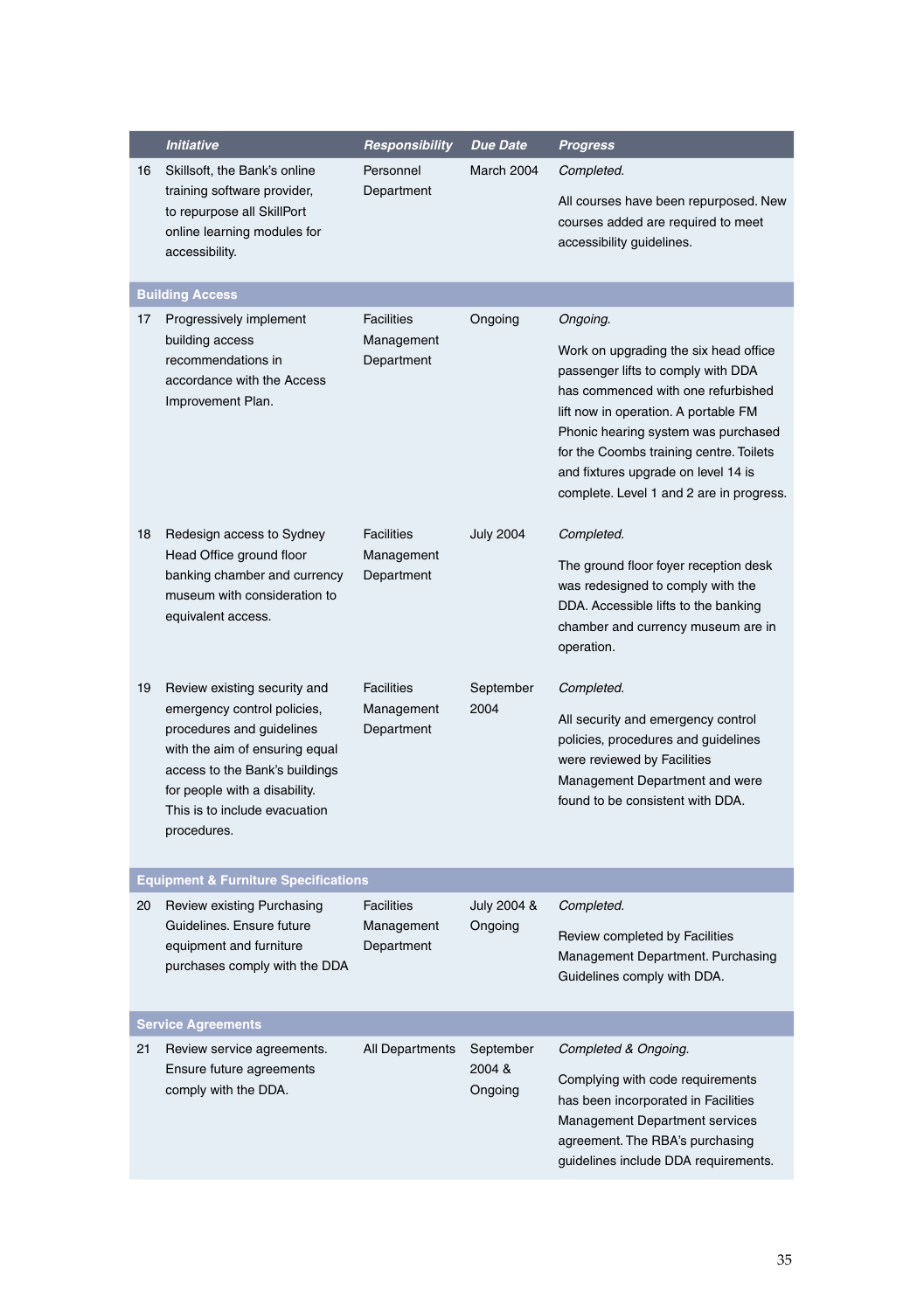|          | <b>Initiative</b>                                                                                                                                                                                                                                                                                                                                                                                                               | Responsibility                                                               | <b>Due Date</b>             | Progress                                                                                                                                                                                                                                                                              |
|----------|---------------------------------------------------------------------------------------------------------------------------------------------------------------------------------------------------------------------------------------------------------------------------------------------------------------------------------------------------------------------------------------------------------------------------------|------------------------------------------------------------------------------|-----------------------------|---------------------------------------------------------------------------------------------------------------------------------------------------------------------------------------------------------------------------------------------------------------------------------------|
|          | <b>Currency Notes</b>                                                                                                                                                                                                                                                                                                                                                                                                           |                                                                              |                             |                                                                                                                                                                                                                                                                                       |
| 22       | Consult with disability<br>consumer organisations when<br>designing currency notes to<br>assist people with disabilities to<br>effectively differentiate between<br>them.                                                                                                                                                                                                                                                       | Note Issue<br>Department                                                     | Ongoing                     | Ongoing.<br>There were no new notes designed in<br>2003/04 and 2004/05.                                                                                                                                                                                                               |
|          | <b>Consultative Group</b>                                                                                                                                                                                                                                                                                                                                                                                                       |                                                                              |                             |                                                                                                                                                                                                                                                                                       |
| 23       | Establish a consultative group<br>to actively involve staff with<br>disabilities in the development,<br>implementation, monitoring and<br>evaluation of the Plan.                                                                                                                                                                                                                                                               | Personnel<br>Department                                                      | October<br>2003             | DAPCG is ongoing.<br>A Disability Action Plan Consultative<br>Group (DAPCG) was established in<br>2003. The first meeting after the launch<br>of the Disability Action Plan was held<br>on 23 Feb 2004. Meetings are held<br>quarterly; the last meeting was held on<br>14 June 2005. |
|          | <b>Information</b>                                                                                                                                                                                                                                                                                                                                                                                                              |                                                                              |                             |                                                                                                                                                                                                                                                                                       |
| 24<br>25 | Promote and enhance the<br>availability of information in<br>accessible formats.<br><b>Supervisor &amp; Manager Responsibilities</b><br>A survey to be developed and<br>distributed to Managers and<br>Supervisors to assess their<br>understanding of roles and<br>responsibilities on disability<br>issues in the workplace.<br>Conduct an analysis of the<br>results to determine whether<br>any further action is required. | <b>All Departments</b><br>Personnel<br>Department<br>Managers<br>Supervisors | Ongoing<br><b>July 2004</b> | Ongoing.<br>Diversity Contact Managers promote<br>within their Departments.<br>Expected completion August 2005.<br>The survey is in draft form and will be<br>circulated by August 2005.                                                                                              |
|          | <b>Monitoring, Evaluation &amp; Reporting</b>                                                                                                                                                                                                                                                                                                                                                                                   |                                                                              |                             |                                                                                                                                                                                                                                                                                       |
| 26       | Heads of Department to<br>annually monitor and evaluate<br>the Plan objectives and<br>initiatives of the Plan to ensure<br>effective implementation.<br>Results will be included in<br>the Equity & Diversity Annual<br>Report.                                                                                                                                                                                                 | Heads of<br>Department                                                       | Annually<br>(July)          | Ongoing.<br>Feedback provided through Diversity<br>Contact Managers in June 2004 and<br>2005.                                                                                                                                                                                         |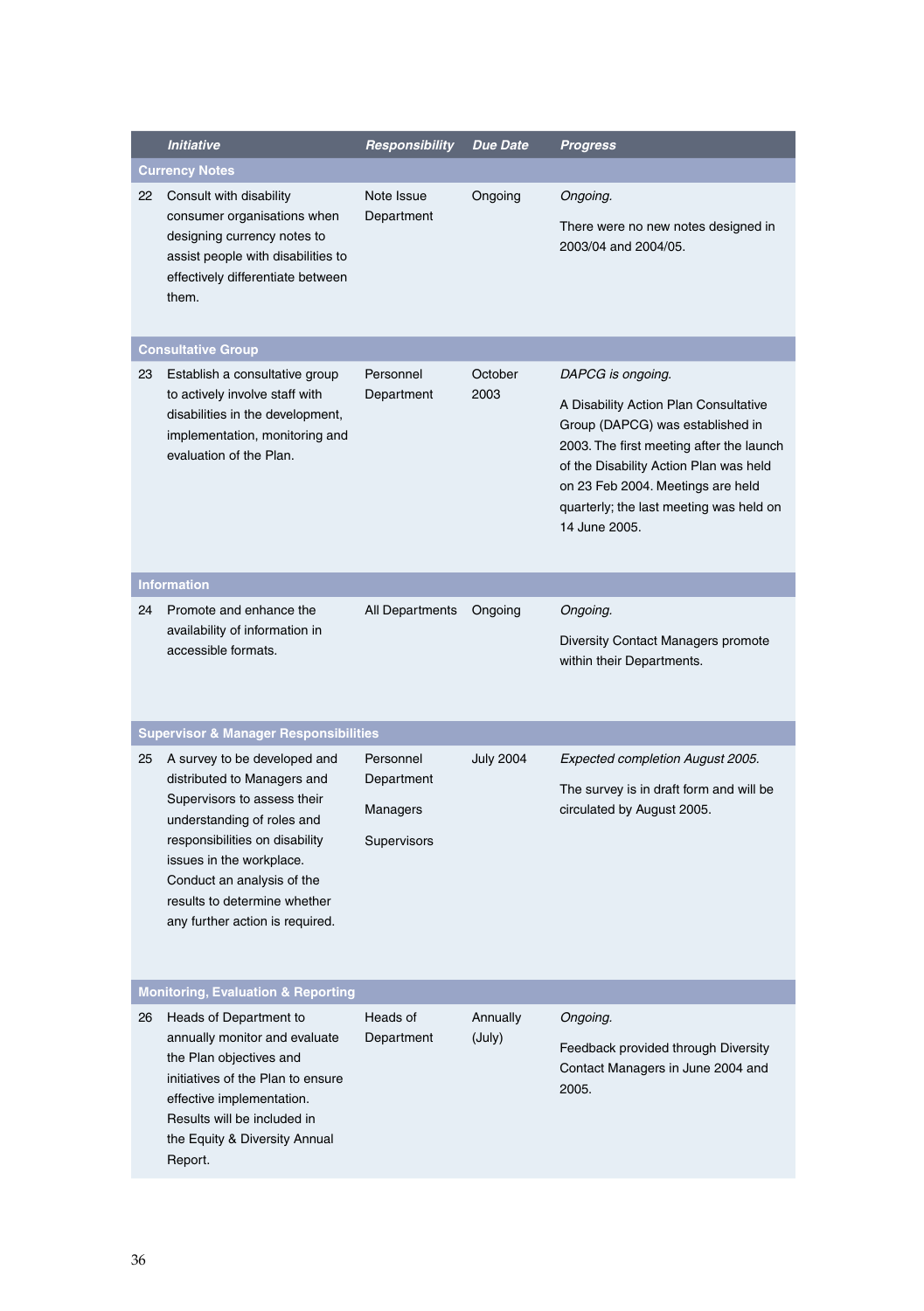## <span id="page-39-0"></span>APPENDIX 4.4 STATISTICAL DATA

#### Collection of Statistics

Section 6 of the *Equal Employment Opportunity (Commonwealth Authorities) Act 1987*, requires the collection of statistics on the following designated groups: women, people from non-English speaking backgrounds, Aboriginal and Torres Strait Islander peoples, and people with disabilities. The RBA collects the following statistics by designated group:

- Representation within Salary Ranges (See 4.4.1)
- Representation within Classification Levels (See 4.4.2)
- Representation within Occupational Groups (See 4.4.3)
- Recruitment (See 4.4.4)
- Promotions (See 4.4.5)
- Resignations (See 4.4.6)
- Retirements (See 4.4.7)
- Non Contractor Salary Range
- Contractor: Salary Ranges, Location, Occupational Group
- Rehired Recruitment Numbers
- Staff Numbers: by Age Distribution, by Length of Service

In addition, statistics are also collected on: transfers; training; presentations at conferences; study; composition of selection panels; parental leave (including resumptions, resignations, hours of work); carer's leave; and, part-time work. Where available, these statistics are also presented by designated group to assist in the analysis of equity and diversity policies and practices.

#### ASCO codes

All positions in the RBA have been assigned an ASCO code, the standard developed by the Australian Bureau of Statistics. The assigned ASCO code is based on the skill/ knowledge requirements of the job. There are eight groupings at the RBA, these will be reviewed in the next reporting period.

| <b>Occupational Group</b>      | <b>Examples in the Reserve Bank</b>                                                                   |
|--------------------------------|-------------------------------------------------------------------------------------------------------|
| Managers                       | Heads of functional areas and senior managers.                                                        |
| Professionals                  | Economists, analysts, accountants, computer programmers, graphic<br>designers, archivists & auditors. |
| Associate Professionals        | Administrative officers & foreign exchange dealers.                                                   |
| Tradespersons                  | Electricians, engineering tradespersons & printers.                                                   |
| <b>Advanced Clerical</b>       | Personal assistants and secretaries.                                                                  |
| Intermediate Clerical          | Statistics clerks & payroll clerks.                                                                   |
| <b>Elementary Clerical</b>     | Records clerks, switchboard operators & trainees.                                                     |
| Production, Transport & Manual | Storehands & drivers.                                                                                 |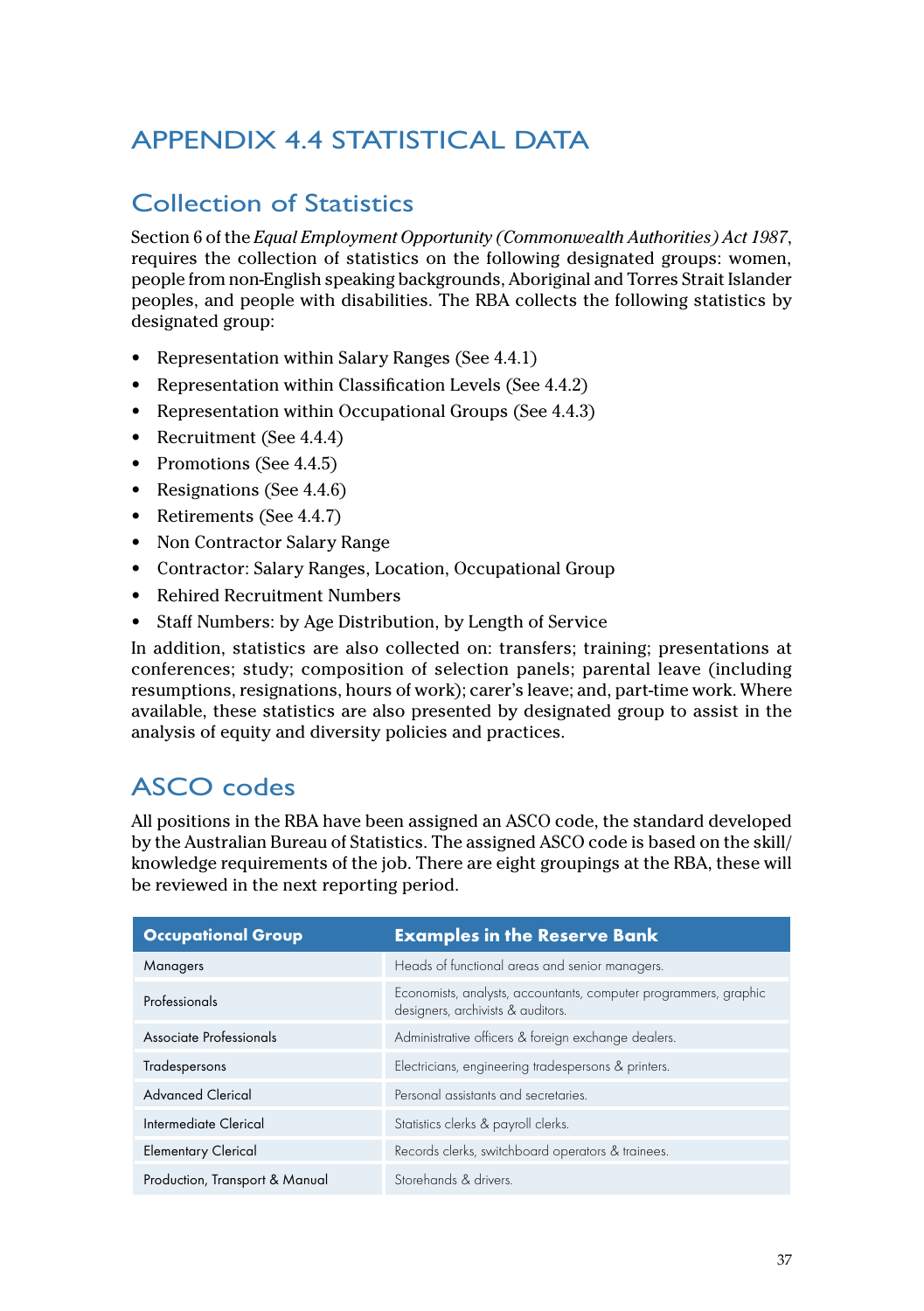| As at 30 June 2005<br>Number (% of Total Staff Within Salary Range) |                |                         |                 |                |       |      |                    |  |  |
|---------------------------------------------------------------------|----------------|-------------------------|-----------------|----------------|-------|------|--------------------|--|--|
| Salary                                                              | NESB1          | NESB <sub>2</sub>       | IA              | <b>PWD</b>     | Women | Men  | <b>Total Staff</b> |  |  |
| <b>Below \$20,000</b>                                               | $\overline{2}$ | $\overline{2}$          |                 | $\mathbf{1}$   | 14    | 15   | 29                 |  |  |
|                                                                     | (7)            | (7)                     |                 | (3)            | (48)  | (52) |                    |  |  |
| \$20,000 - \$29,999                                                 | $\overline{2}$ | $\epsilon$              |                 | $\mathbf{1}$   | 18    | 9    | 27                 |  |  |
|                                                                     | (7)            | (22)                    |                 | (4)            | (67)  | (33) |                    |  |  |
| \$30,000 - \$39,999                                                 | 18             | 12                      | $\overline{2}$  | $\overline{7}$ | 39    | 27   | 66                 |  |  |
|                                                                     | (27)           | (18)                    | (3)             | (11)           | (59)  | (41) |                    |  |  |
| \$40,000 - \$49,999                                                 | 31             | 19                      |                 | 11             | 67    | 54   | 121                |  |  |
|                                                                     | (26)           | (16)                    |                 | (9)            | (55)  | (45) |                    |  |  |
| \$50,000 - \$59,999                                                 | 39             | 26                      | $\mathbf{1}$    | 16             | 77    | 78   | 155                |  |  |
|                                                                     | (25)           | (17)                    | (1)             | (10)           | (50)  | (50) |                    |  |  |
| \$60,000 - \$69,999                                                 | 21             | 17                      | $\mathbf{1}$    | 7              | 40    | 68   | 108                |  |  |
|                                                                     | (19)           | (16)                    | (1)             | (6)            | (37)  | (63) |                    |  |  |
| \$70,000 - \$79,999                                                 | 27             | 13                      |                 | 8              | 43    | 57   | 100                |  |  |
|                                                                     | (27)           | (13)                    |                 | (8)            | (43)  | (57) |                    |  |  |
| \$80,000 - \$89,999                                                 | 14             | 3                       |                 | 6              | 12    | 39   | 51                 |  |  |
|                                                                     | (27)           | (6)                     |                 | (12)           | (24)  | (76) |                    |  |  |
| \$90,000 - \$99,999                                                 | 12             | $\overline{\mathbf{4}}$ |                 | 3              | 14    | 32   | 46                 |  |  |
|                                                                     | (26)           | (9)                     |                 | (7)            | (30)  | (70) |                    |  |  |
| \$100,000 & over                                                    | 11             | 17                      | $\mathbf{1}$    | 11             | 35    | 113  | 148                |  |  |
|                                                                     | (7)            | (11)                    | (1)             | (7)            | (24)  | (76) |                    |  |  |
| <b>TOTAL</b>                                                        | 177            | 119                     | $5\overline{5}$ | 71             | 359   | 492  | 851                |  |  |
|                                                                     | (21)           | (14)                    | (1)             | (8)            | (42)  | (58) |                    |  |  |

#### **REPRESENTATION WITHIN SALARY RANGES**

\*Total Staff excludes 9 locally-employed representative office staff based in London and New York.

**KEY**<br>NESB1

NESB1 People from non-English speaking backgrounds NESB2 People with parent(s) from non-English speaking backgrounds

IA Indigenous Australians PWD People with disabilities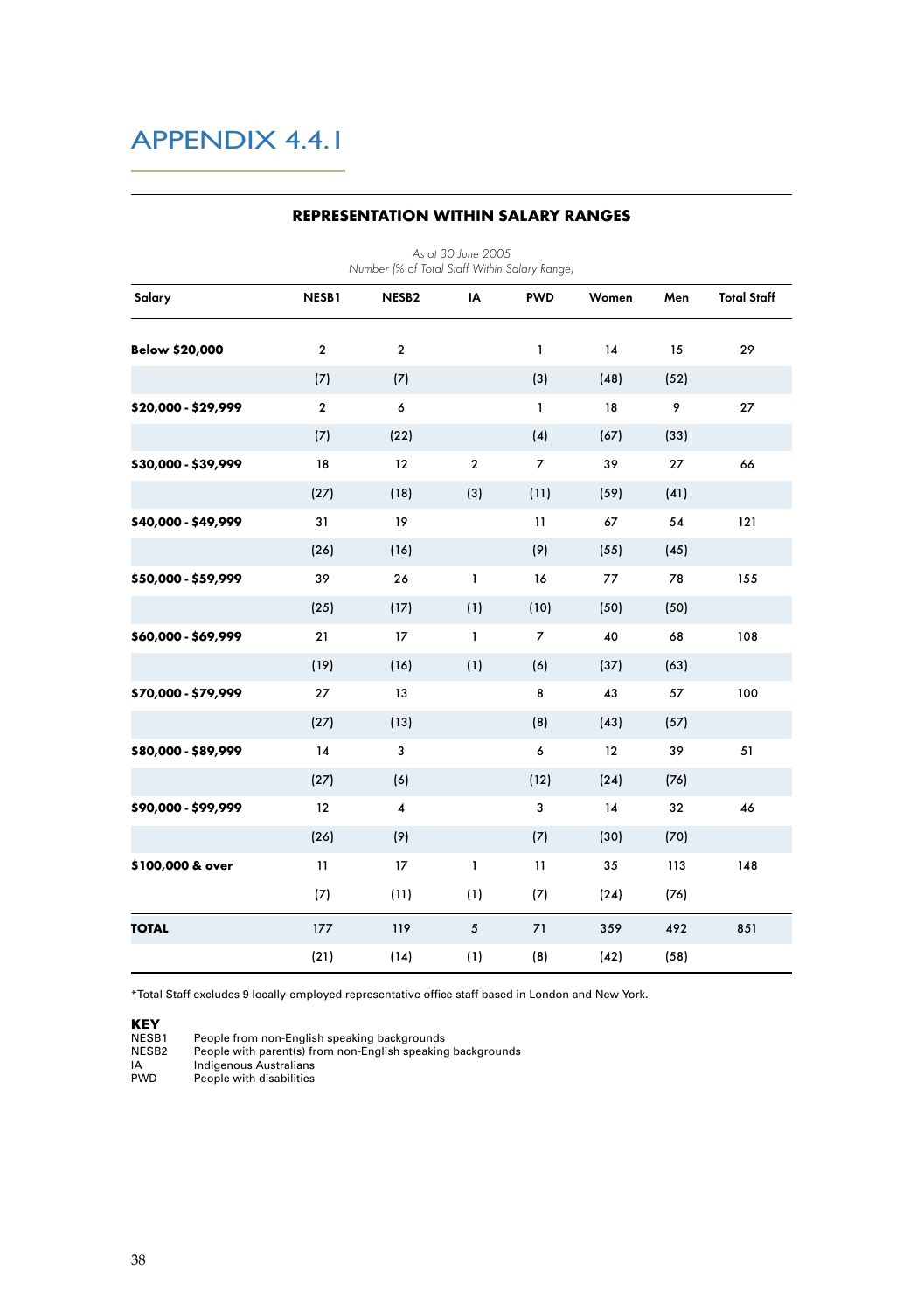| Levels                       | NESB1       |                         | NESB <sub>2</sub>       |                                | IA                    |                       | <b>PWD</b>                     |                                | Women       |             | Men                   |             | <b>Total Staff</b> |     |
|------------------------------|-------------|-------------------------|-------------------------|--------------------------------|-----------------------|-----------------------|--------------------------------|--------------------------------|-------------|-------------|-----------------------|-------------|--------------------|-----|
|                              | 04          | 05                      | 04                      | 05                             | 04                    | 05                    | 04                             | 05                             | 04          | 05          | 04                    | 05          | 04                 | 05  |
| L1                           | 17<br>(35)  | 17<br>(36)              | 5<br>(10)               | 6<br>(13)                      | $\overline{2}$<br>(4) | $\overline{2}$<br>(4) | 5<br>(10)                      | 5<br>(11)                      | 31<br>(65)  | 31<br>(66)  | 17<br>(35)            | 16<br>(34)  | 48                 | 47  |
| L2                           | 32<br>(38)  | 31<br>(36)              | 11<br>(13)              | 12<br>(14)                     |                       |                       | $\overline{7}$<br>(8)          | 8<br>(9)                       | 58<br>(69)  | 58<br>(67)  | 26<br>(31)            | 29<br>(33)  | 84                 | 87  |
| <b>GR</b>                    | 9<br>(15)   | $\overline{7}$<br>(11)  | 13<br>(21)              | 11<br>(17)                     |                       |                       | 3<br>(5)                       | 9<br>(14)                      | 15<br>(25)  | 21<br>(32)  | 46<br>(75)            | 45<br>(68)  | 61                 | 66  |
| L3                           | 34<br>(24)  | 38<br>(26)              | 27<br>(19)              | 25<br>(17)                     | $\overline{2}$<br>(1) | $\overline{2}$<br>(1) | 9<br>(6)                       | 9<br>(6)                       | 87<br>(61)  | 92<br>(63)  | 56<br>(39)            | 53<br>(37)  | 143                | 145 |
| L3/4                         | 10<br>(14)  | 9<br>(12)               | $\overline{7}$<br>(10)  | 12<br>(16)                     |                       |                       | $\overline{\mathbf{c}}$<br>(3) | $\mathbf{1}$<br>(1)            | 16<br>(23)  | 20<br>(26)  | 53<br>(77)            | 56<br>(74)  | 69                 | 76  |
| L4                           | 46<br>(26)  | 53<br>(29)              | 23<br>(13)              | 25<br>(14)                     |                       |                       | 18<br>(10)                     | 19<br>(10)                     | 71<br>(40)  | 73<br>(40)  | 106<br>(60)           | 108<br>(60) | 177                | 181 |
| L5                           | 12<br>(11)  | 11<br>(10)              | 17<br>(16)              | 17<br>(15)                     |                       |                       | 9<br>(8)                       | 8<br>(7)                       | 27<br>(25)  | 27<br>(24)  | 82<br>(75)            | 84<br>(76)  | 109                | 111 |
| L6                           | 3<br>(7)    | $\boldsymbol{A}$<br>(9) | $\boldsymbol{4}$<br>(9) | 5<br>(11)                      |                       |                       | $\overline{2}$<br>(4)          | $\overline{2}$<br>(4)          | 14<br>(31)  | 15<br>(32)  | 31<br>(69)            | 32<br>(68)  | 45                 | 47  |
| L7                           |             |                         | $\mathbf{1}$<br>(5)     | $\mathbf{1}$<br>(4)            | 1<br>(5)              | $\mathbf{1}$<br>(4)   | 3<br>(14)                      | 3<br>(13)                      | 5<br>(23)   | 6<br>(25)   | 17<br>(77)            | 18<br>(75)  | 22                 | 24  |
| $L8+$                        | 1<br>(7)    | $\mathbf{1}$<br>(6)     | $\mathbf{1}$<br>(7)     | $\mathbf{1}$<br>(6)            |                       |                       | 3<br>(20)                      | 3<br>(19)                      |             |             | 15<br>$(100)$ $(100)$ | 16          | 15                 | 16  |
| $L1 - 8 +$<br><b>TOTAL</b>   | 164<br>(21) | 171<br>(21)             | 109<br>(14)             | 115<br>(14)                    | 5<br>(1)              | 5<br>(1)              | 61<br>(8)                      | 67<br>(8)                      | 324<br>(42) | 343<br>(43) | 449<br>(58)           | 457<br>(57) | 773                | 800 |
| <b>OTHER</b><br><b>STAFF</b> | 6<br>(12)   | 6<br>(12)               | 8<br>(15)               | $\overline{\mathbf{4}}$<br>(8) | $\mathbf{1}$<br>(2)   |                       | $\overline{\mathbf{4}}$<br>(8) | $\overline{\mathbf{4}}$<br>(8) | 19<br>(37)  | 16<br>(31)  | 33<br>(63)            | 35<br>(69)  | 52                 | 51  |
| <b>TOTAL</b>                 | 170<br>(21) | 177<br>(21)             | 117<br>(14)             | 119<br>(14)                    | 6<br>(1)              | 5<br>(1)              | 65<br>(8)                      | 71<br>(8)                      | 343<br>(42) | 359<br>(42) | 482<br>(58)           | 492<br>(58) | 825                | 851 |

#### **REPRESENTATION WITHIN CLASSIFICATION LEVELS**

As at 30 June 2004 and 30 June 2005 Number (% of Total Staff Within Classification Level)

\*Total Staff excludes 9 locally-employed representative office staff based in London and New York.

**KEY**<br>GR GR Graduates hired under the Graduate Development Program.<br>Level 3/4 Broadbanded graduate positions in the policy areas of Econo

Broadbanded graduate positions in the policy areas of Economic, Financial Markets & Financial System. The broadbanding acknowledges the overlap in job content and skills/knowledge requirements.

Other Staff Legal Counsel, Printing & Publishing staff, Maintenance staff, Support Officers,

Trainees and Cadets. NESB1 People from non-English speaking backgrounds

NESB2 People with parent(s) from non-English speaking backgrounds<br>
A Indigenous Australians

IA Indigenous Australians<br>PWD People with disabilities

People with disabilities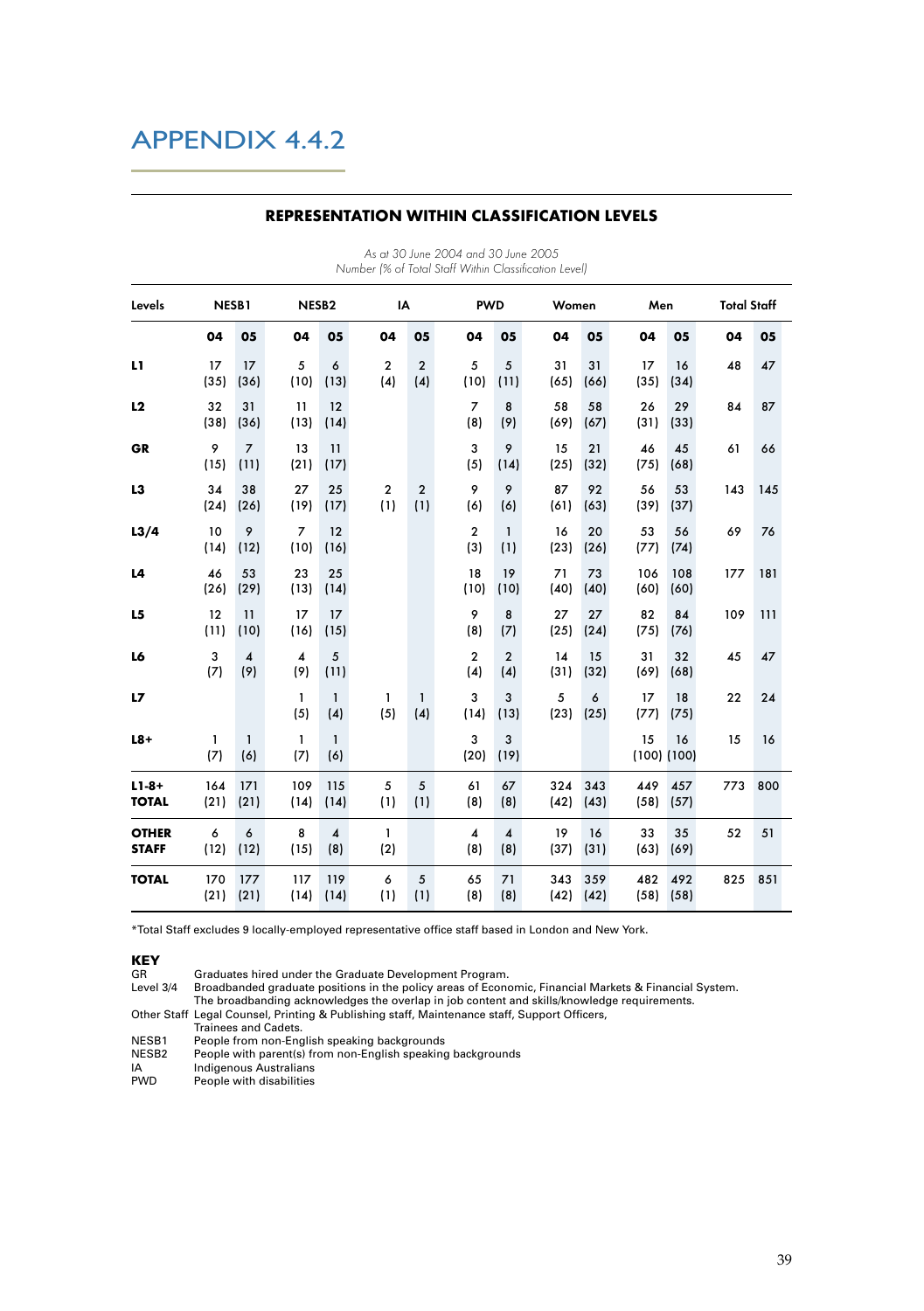| Occupational                                |             |                      |                        |                        |          |                               |                       |                               |             |                               |                 |                                 |                    |     |
|---------------------------------------------|-------------|----------------------|------------------------|------------------------|----------|-------------------------------|-----------------------|-------------------------------|-------------|-------------------------------|-----------------|---------------------------------|--------------------|-----|
| Group                                       |             | NESB1                |                        | NESB <sub>2</sub>      |          | IA                            | <b>PWD</b>            |                               | Women       |                               | Men             |                                 | <b>Total Staff</b> |     |
|                                             | 04          | 05                   | 04                     | 05                     | 04       | 05                            | 04                    | 05                            | 04          | 05                            | 04              | 05                              | 04                 | 05  |
| <b>Managers</b>                             | 4<br>(5)    | 5<br>(6)             | 7<br>(8)               | $\overline{7}$<br>(8)  | 1<br>(1) | $\mathbf{1}$<br>(1)           | $\overline{7}$<br>(8) | 8<br>(9)                      | 18<br>(21)  | 21<br>(24)                    | 68<br>(79)      | 66<br>(76)                      | 86                 | 87  |
| <b>Professionals</b>                        | 86<br>(21)  | 93<br>(21)           | 59<br>(14)             | 64<br>(15)             |          |                               | 30<br>(7)             | 35<br>(8)                     | 138<br>(34) | 143<br>(33)                   | 269             | 291<br>$(66)$ $(67)$            | 407                | 434 |
| <b>Associate</b><br><b>Professionals</b>    | 14<br>(14)  | 15<br>(14)           | 17<br>(17)             | 18<br>(17)             |          |                               | 10<br>(10)            | 9<br>(9)                      | 40<br>(40)  | 49<br>(47)                    | 61<br>(60)      | 55<br>(53)                      | 101                | 104 |
| Clerical                                    | 65<br>(30)  | 63<br>(30)           | 32<br>(15)             | 28<br>(13)             | 5<br>(2) | $\boldsymbol{\Lambda}$<br>(2) | 16<br>(7)             | 17<br>(8)                     | 146<br>(67) | 145<br>(68)                   | 72<br>(33)      | 68<br>(32)                      | 218                | 213 |
| <b>Tradespersons</b>                        |             |                      | $\overline{c}$<br>(25) | $\overline{2}$<br>(25) |          |                               | 1<br>(13)             | $\mathbf{1}$<br>(13)          | 1           | $\mathbf{1}$<br>$(13)$ $(13)$ | $\overline{7}$  | $\overline{7}$<br>$(88)$ $(88)$ | 8                  | 8   |
| Production,<br><b>Transport</b><br>& Manual | 1<br>(20)   | $\mathbf{1}$<br>(20) |                        |                        |          |                               | 1                     | $\mathbf{1}$<br>$(20)$ $(20)$ |             |                               | 5<br>(100)(100) | 5                               | 5                  | 5   |
| <b>TOTAL</b>                                | 170<br>(21) | 177<br>(21)          | 117<br>(14)            | 119<br>(14)            | 6<br>(1) | 5<br>(1)                      | 65<br>(8)             | 71<br>(8)                     | 343         | 359<br>$(42)$ $(42)$          | 482             | 492<br>$(58)$ $(58)$            | 825                | 851 |

#### **REPRESENTATION WITHIN OCCUPATIONAL GROUPS**

As at 30 June 2004 and 30 June 2005

\*Total Staff excludes 9 locally-employed representative office staff based in London and New York.

**KEY**<br>NESB1

NESB1 People from non-English speaking backgrounds NESB2 People with parent(s) from non-English speaking backgrounds IA Indigenous Australians PWD People with disabilities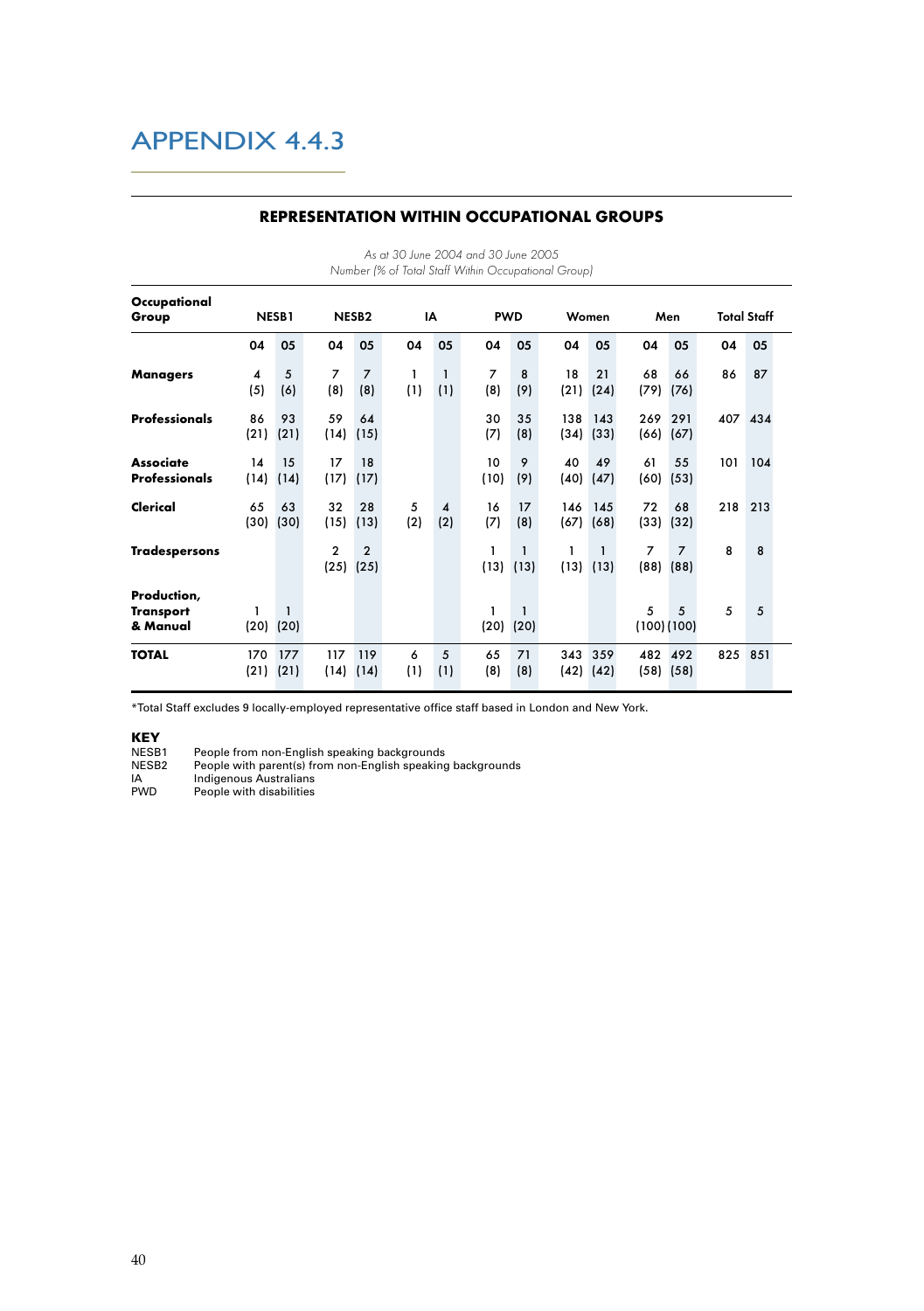|                                             |                   |                  |                   |              | OU JUIN LUUT UNU |    | Number                | OU JUIN LUUU |                |                  |    |                     |                    |                         |
|---------------------------------------------|-------------------|------------------|-------------------|--------------|------------------|----|-----------------------|--------------|----------------|------------------|----|---------------------|--------------------|-------------------------|
| Occupational<br>Group                       |                   | NESB1            | NESB <sub>2</sub> |              |                  | IA |                       | <b>PWD</b>   |                | Women            |    | Men                 | <b>Total Staff</b> |                         |
|                                             | 04                | 05               | 04                | 05           | 04               | 05 | 04                    | 05           | 04             | 05               | 04 | 05                  | 04                 | 05                      |
| <b>Managers</b>                             |                   | $\overline{2}$   |                   |              |                  |    |                       |              |                | $\mathbf{1}$     | 1  | 3                   | 1                  | $\overline{\mathbf{4}}$ |
| <b>Professionals</b>                        | $12 \overline{ }$ | 27               | 12                | 10           |                  |    | 6                     | 6            | 37             | 38               | 50 | 60                  | 87                 | 98                      |
| <b>Associate</b><br><b>Professionals</b>    |                   | $\boldsymbol{A}$ | 3                 | $\mathbf{1}$ |                  |    |                       | $\mathbf{1}$ | $\overline{2}$ | $\boldsymbol{A}$ | 5  | 5                   | $\overline{7}$     | 9                       |
| Clerical                                    | $\boldsymbol{A}$  | 11               | $\overline{2}$    |              | 1                |    | 1                     | $\mathbf{1}$ | 8              | 12               | 10 | 10                  | 18                 | 22                      |
| <b>Tradespersons</b>                        |                   |                  |                   |              |                  |    |                       |              |                |                  |    |                     |                    |                         |
| Production<br><b>Transport &amp; Manual</b> |                   |                  |                   |              |                  |    |                       |              |                |                  | 1  |                     | 1                  |                         |
| <b>TOTAL</b><br>(% of Total<br>Recruitment) | 16<br>(14)        | 44<br>(33)       | 17<br>(15)        | 11<br>(8)    | 1<br>(1)         |    | $\overline{7}$<br>(6) | 8<br>(6)     | 47<br>(41)     | 55<br>(41)       | 67 | 78<br>$(59)$ $(59)$ | 114                | 133                     |

#### **RECRUITMENT**

Year to 30 June 2004 and 30 June 2005

\*Figures are based on total staff recruitment. Includes trainees and cadets. Excludes renewal of contract.

\*Total Staff excludes 9 locally-employed representative office staff based in London and New York.

#### KEY

| NESB1      | People from non-English speaking backgrounds                |
|------------|-------------------------------------------------------------|
| NESB2      | People with parent(s) from non-English speaking backgrounds |
| IA         | Indigenous Australians                                      |
| <b>PWD</b> | People with disabilities                                    |
|            |                                                             |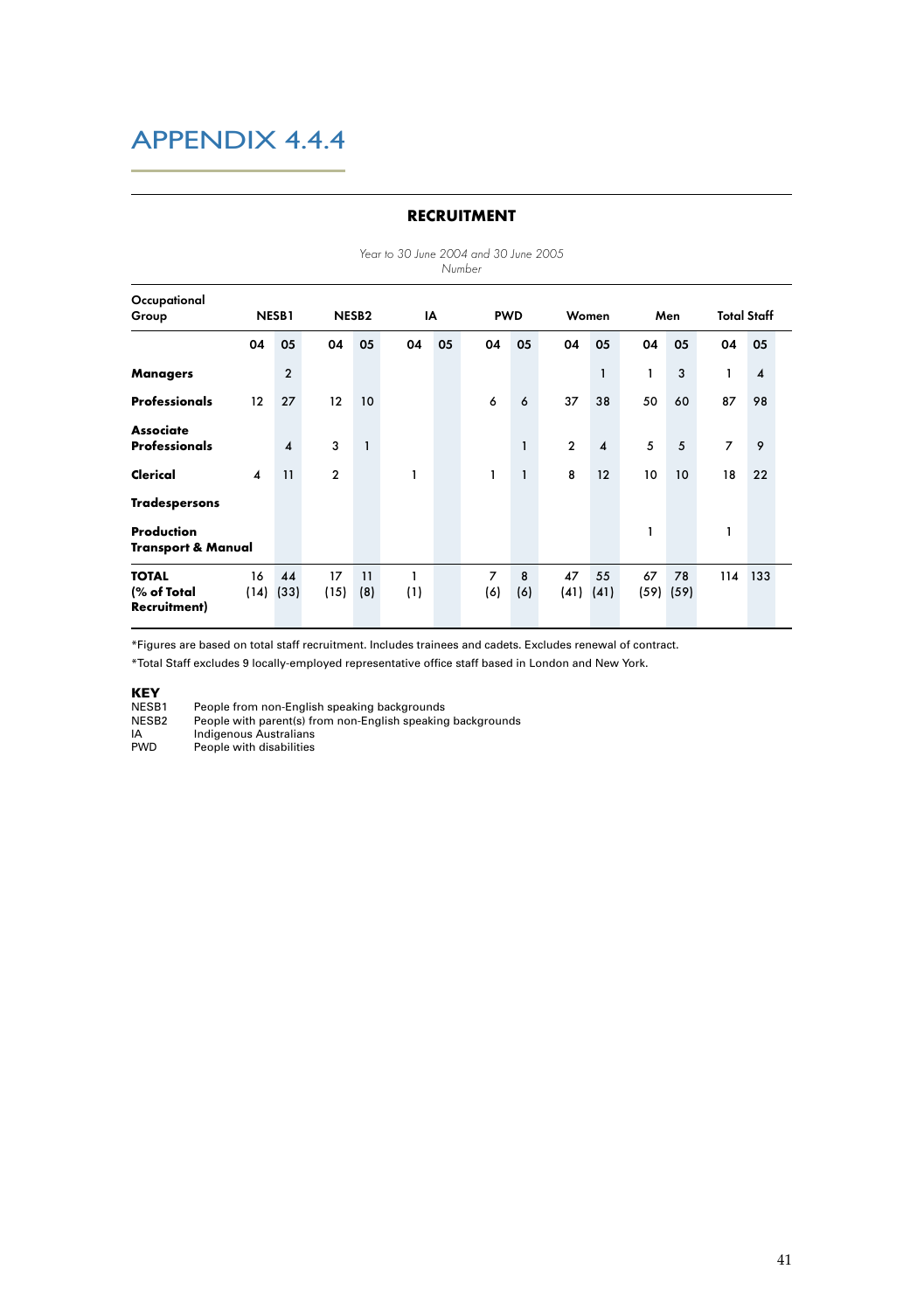|                                                   |                     |                        |                        |                   |          |                     | Number |                       |            |                         |                |            |                         |                        |  |
|---------------------------------------------------|---------------------|------------------------|------------------------|-------------------|----------|---------------------|--------|-----------------------|------------|-------------------------|----------------|------------|-------------------------|------------------------|--|
| Occupational<br>Group                             |                     | NESB1                  |                        | NESB <sub>2</sub> |          | IA                  |        | <b>PWD</b>            |            | Women                   |                | Men        |                         | <b>Total Staff</b>     |  |
|                                                   | 04                  | 05                     | 04                     | 05                | 04       | 05                  | 04     | 05                    | 04         | 05                      | 04             | 05         | 04                      | 05                     |  |
| <b>Managers</b>                                   |                     | 1                      | 1                      | $\mathbf{1}$      |          |                     |        |                       | 1          | $\overline{\mathbf{4}}$ | $\overline{2}$ | 9          | 3                       | 13                     |  |
| <b>Professionals</b>                              | 9                   | $\boldsymbol{\Lambda}$ | 5                      | 9                 | 1        |                     | 1      |                       | 9          | 11                      | 36             | 36         | 45                      | 47                     |  |
| <b>Associate</b><br><b>Professionals</b>          |                     | $\mathbf{1}$           | 1                      | $\overline{2}$    |          |                     |        |                       | 3          | $\mathbf{1}$            | 1              | 3          | $\overline{\mathbf{4}}$ | $\boldsymbol{\Lambda}$ |  |
| Clerical                                          | 3                   | 3                      |                        | $\mathbf{1}$      |          | $\mathbf{1}$        |        | $\overline{2}$        | 5          | 6                       | $\overline{2}$ | 6          | $\overline{7}$          | 12                     |  |
| <b>Tradespersons</b>                              |                     |                        |                        |                   |          |                     |        |                       |            |                         |                |            |                         |                        |  |
| Production<br><b>Transport &amp; Manual</b>       |                     |                        |                        |                   |          |                     |        |                       |            |                         |                |            |                         |                        |  |
| <b>TOTAL</b><br>(% of Total<br><b>Promotions)</b> | 12<br>$(20)$ $(12)$ | 9                      | $\overline{7}$<br>(12) | 13<br>(17)        | 1<br>(2) | $\mathbf{1}$<br>(1) | (2)    | $\overline{2}$<br>(3) | 18<br>(31) | 22<br>(29)              | 41<br>(69)     | 54<br>(71) | 59                      | 76                     |  |

#### **PROMOTIONS**

Year to 30 June 2004 and 30 June 2005

\*Total Staff excludes 9 locally-employed representative office staff based in London and New York.

**KEY**<br>NESB1<br>NESB2

NESB1 People from non-English speaking backgrounds NESB2 People with parent(s) from non-English speaking backgrounds

IA Indigenous Australians PWD People with disabilities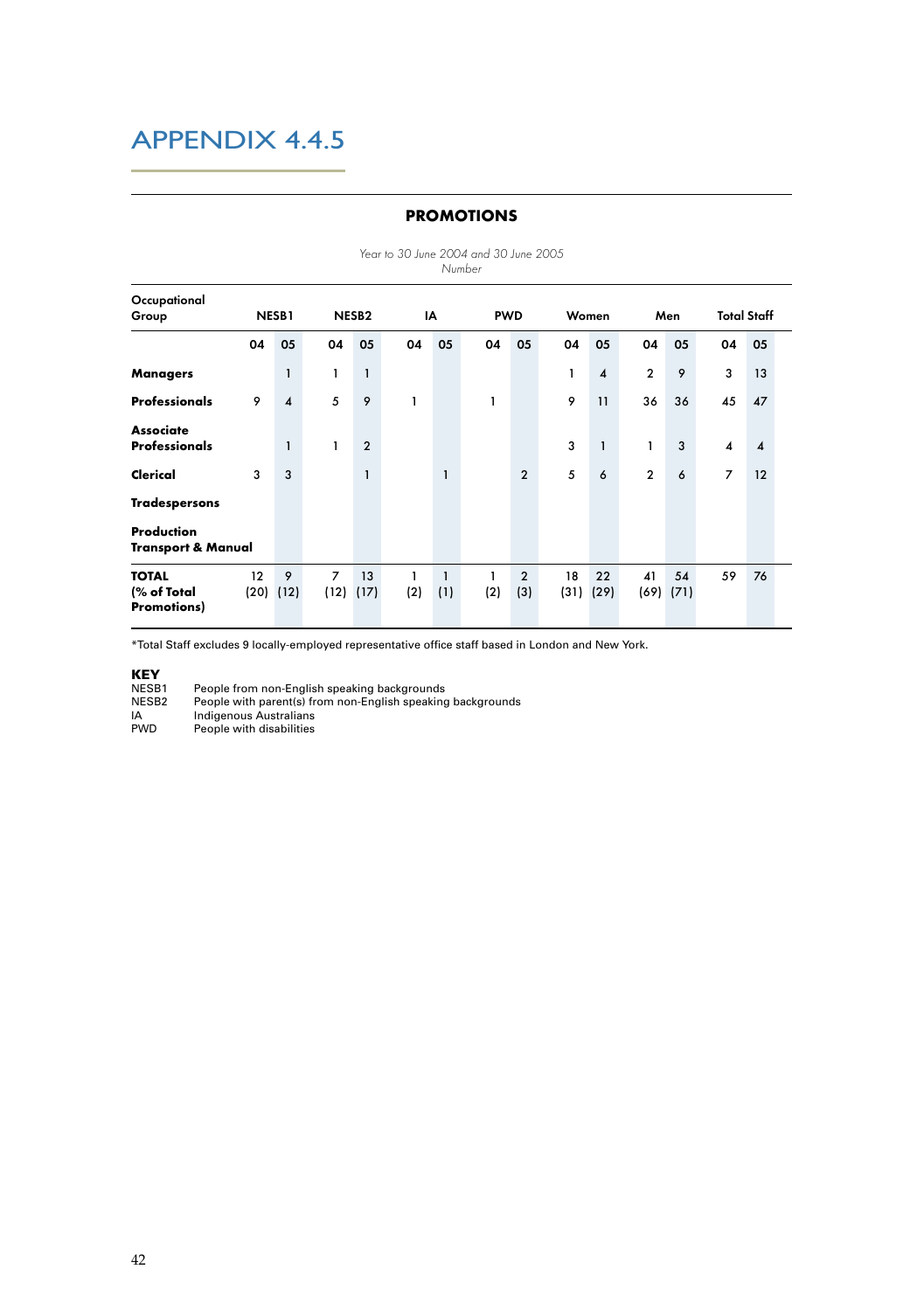|                                                   |            |                        |                   |                     |    |                     | Number (Percentage of Total) |                      |                        |                        |                |                     |                    |                  |  |
|---------------------------------------------------|------------|------------------------|-------------------|---------------------|----|---------------------|------------------------------|----------------------|------------------------|------------------------|----------------|---------------------|--------------------|------------------|--|
| Occupational<br>Group                             | NESB1      |                        | NESB <sub>2</sub> |                     | IA |                     | <b>PWD</b>                   |                      |                        | Women                  | Men            |                     | <b>Total Staff</b> |                  |  |
|                                                   | 04         | 05                     | 04                | 05                  | 04 | 05                  | 04                           | 05                   | 04                     | 05                     | 04             | 05                  | 04                 | 05               |  |
| Managers                                          |            |                        |                   |                     |    |                     |                              |                      |                        | 1<br>(50)              | $\overline{2}$ | 1<br>$(100)$ $(50)$ | $\overline{2}$     | $\overline{2}$   |  |
| <b>Professionals</b>                              | 6<br>(19)  | 4<br>(9)               | 3<br>(9)          | 5<br>(12)           |    |                     |                              | $\mathbf{1}$<br>(2)  | 9<br>(28)              | 12<br>(28)             | 23<br>(72)     | 31<br>(72)          | 32                 | 43               |  |
| <b>Associate</b><br><b>Professionals</b>          |            | $\overline{2}$<br>(50) | 1<br>(20)         |                     |    |                     |                              | $\mathbf{1}$<br>(25) | $\overline{2}$<br>(40) | 1<br>(25)              | 3<br>(60)      | 3<br>(75)           | 5                  | $\boldsymbol{A}$ |  |
| Clerical                                          | 4<br>(20)  | $\overline{2}$<br>(13) | 4<br>(20)         | $\mathbf{1}$<br>(6) |    | 1<br>(6)            | 1<br>(5)                     | $\mathbf{1}$<br>(6)  | 11<br>(55)             | $\overline{7}$<br>(44) | 9<br>(45)      | 9<br>(56)           | 20                 | 16               |  |
| <b>Tradespersons</b>                              |            |                        |                   |                     |    |                     |                              |                      |                        |                        |                |                     |                    |                  |  |
| Production<br><b>Transport &amp; Manual</b>       |            |                        |                   |                     |    |                     |                              |                      |                        |                        |                |                     |                    |                  |  |
| <b>TOTAL</b><br>(% of Total<br><b>Departures)</b> | 10<br>(17) | 8<br>(12)              | 8<br>(14)         | 6<br>(9)            |    | $\mathbf{1}$<br>(2) | 1<br>(2)                     | 3<br>(5)             | 22<br>(37)             | 21<br>(32)             | 37             | 44<br>$(63)$ $(68)$ | 59                 | 65               |  |

#### **RESIGNATIONS**

Year to 30 June 2004 and 30 June 2005

\* Figures are based on total staff resignations, end of contract & redundancies below retirement age.

Also excludes staff rehired at end of contract.

\*Total Staff excludes 9 locally-employed representative office staff based in London and New York.

**KEY**<br>NESB1

NESB1 People from non-English speaking backgrounds<br>NESB2 People with parent(s) from non-English speaking NESB2 People with parent(s) from non-English speaking backgrounds IA Indigenous Australians

PWD People with disabilities